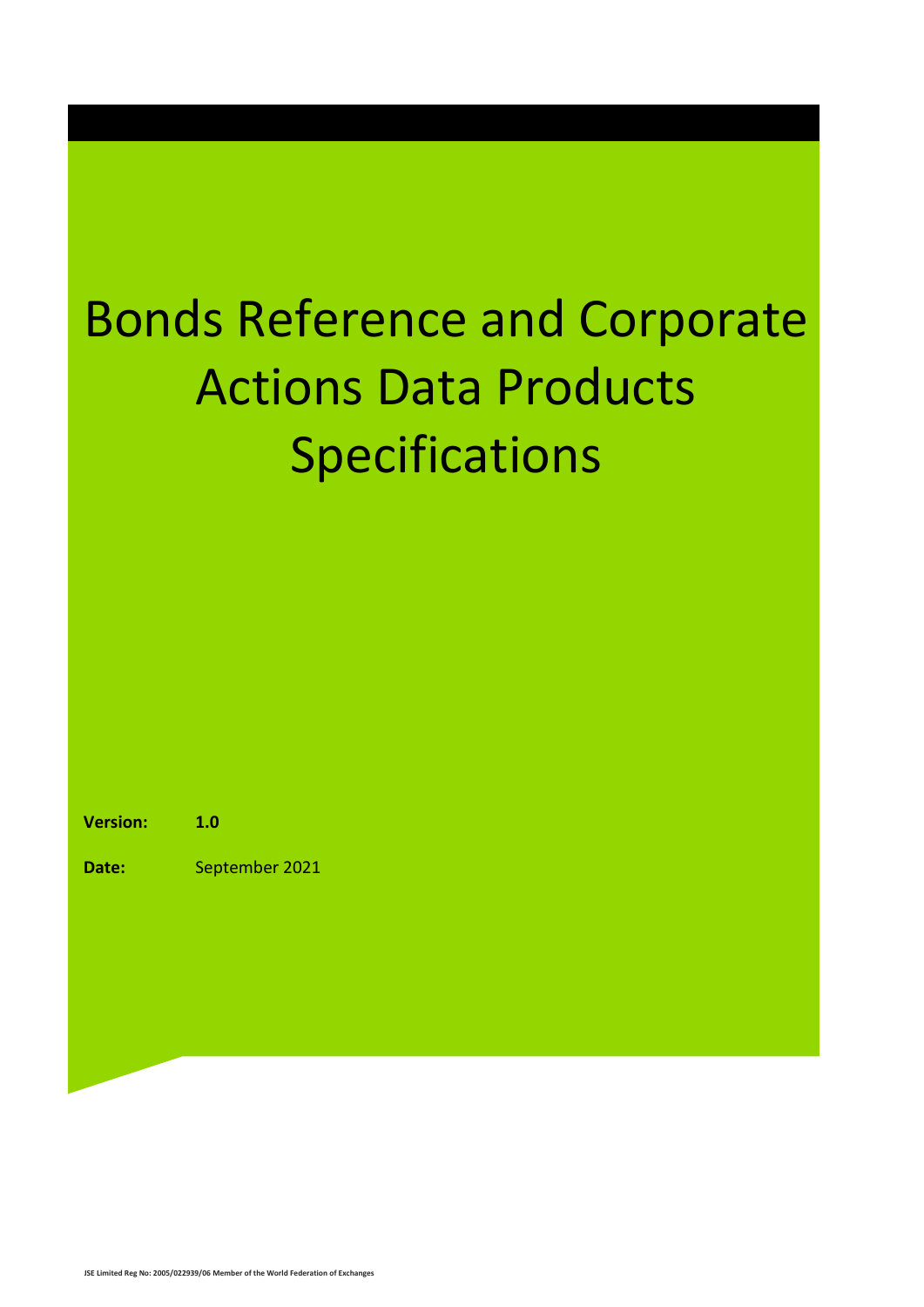### **TABLE OF CONTENTS**

| 1                       |      |  |
|-------------------------|------|--|
| $\overline{2}$          |      |  |
|                         | 2.1  |  |
|                         | 2.2  |  |
| $\overline{\mathbf{3}}$ |      |  |
| 4                       |      |  |
|                         | 4.1  |  |
|                         | 4.2  |  |
|                         | 4.3  |  |
|                         | 4.4  |  |
|                         | 4.5  |  |
|                         | 4.6  |  |
|                         | 4.7  |  |
|                         | 4.8  |  |
|                         | 4.9  |  |
|                         | 4.10 |  |
|                         | 4.11 |  |
|                         | 4.12 |  |
|                         | 4.13 |  |
|                         | 4.14 |  |
| 5                       |      |  |
|                         | 5.1  |  |
|                         | 5.2  |  |
|                         | 5.3  |  |
|                         | 5.4  |  |
|                         | 5.5  |  |
|                         | 5.6  |  |
|                         | 5.7  |  |
|                         | 5.8  |  |
|                         | 5.9  |  |
|                         | 5.10 |  |
|                         | 5.11 |  |
|                         | 5.12 |  |
|                         | 5.13 |  |
| 6                       |      |  |
|                         | 6.1  |  |
|                         | 6.2  |  |
|                         | 6.3  |  |
| $\mathbf{7}$            |      |  |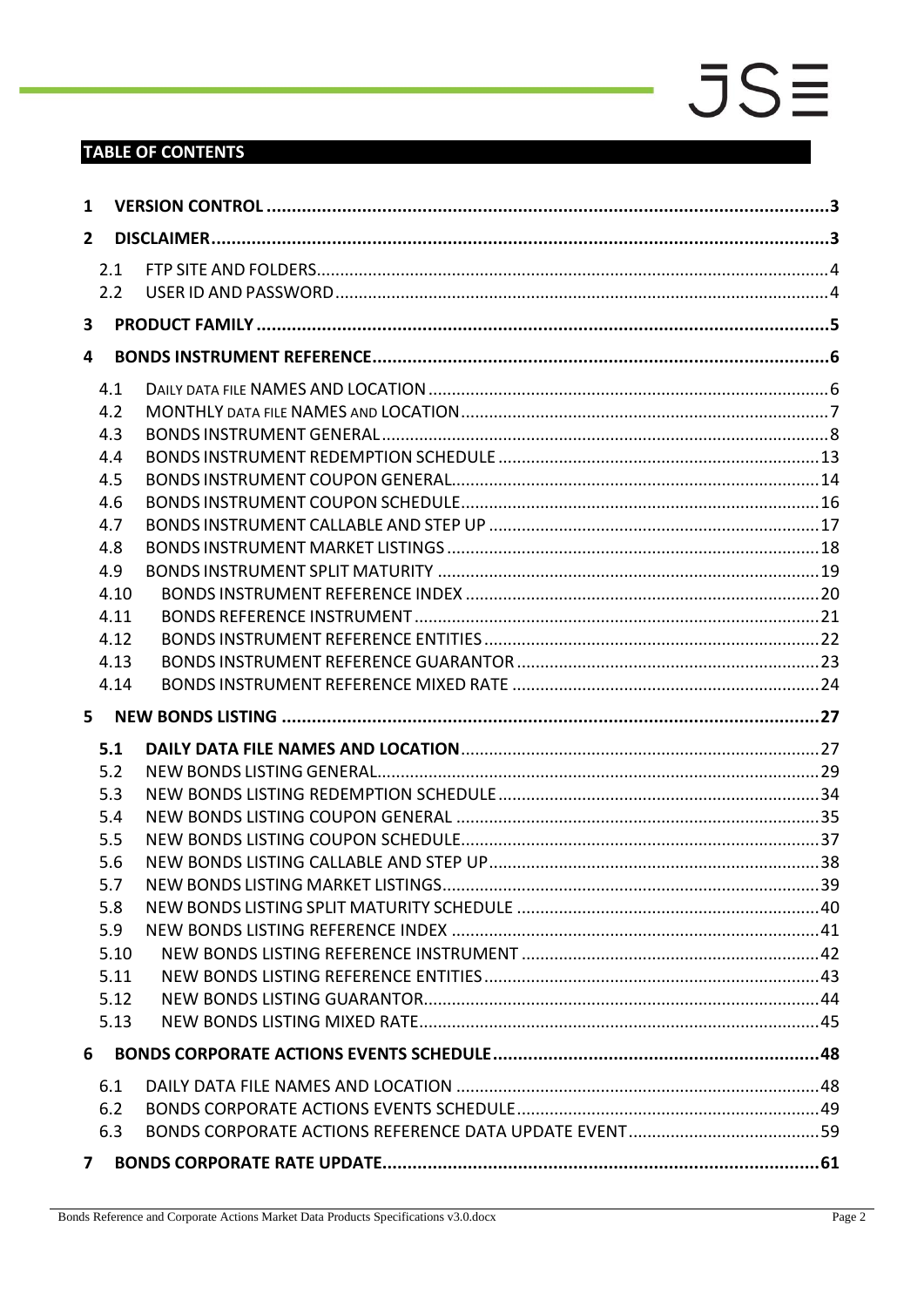### $.5S\equiv$ **7.1 DAILY DATA FILE NAMES AND LOCATION**[.............................................................................61](#page-60-1)

|--|--|--|

### **JSE Contact Details**

**One Exchange Square Gwen Lane Sandown, 2196**

### **Market Data Department: 27 11 520 7157 or email [MDClients@jse.co.za](mailto:MDClients@jse.co.za)**

### **Website: [www.jse.co.za](http://www.jse.co.za/)**

### <span id="page-2-0"></span>**1 VERSION CONTROL**

| <b>Version</b><br><b>Author</b> |                  | Date     | <b>Reason for Change</b>  |  |
|---------------------------------|------------------|----------|---------------------------|--|
| 1.0                             | Market Data Team | May 2021 | Initial Document Creation |  |

### <span id="page-2-1"></span>**2 DISCLAIMER**

This document is strictly for informational purposes solely for developing or operating systems for your use that interact with the market data systems of the JSE. The JSE reserves the right to withdraw, modify, or replace the specification (or any part thereof) at any time by means of a notice to contracted clients.

<span id="page-2-2"></span>To the extent allowed by law, JSE does not (expressly, tacitly or impliedly) guarantee or warrant the availability, sequence, accuracy, completeness, reliability or any other aspect of any of the information contained in, linked to or distributed through these specifications, or that the information contained therein are up to date. Prospective subscribers that are interested in subscribing to either the daily or monthly data products must contact the Market Data Department in writing via [MDSalesTeam@jse.co.za.](mailto:MDSalesTeam@jse.co.za)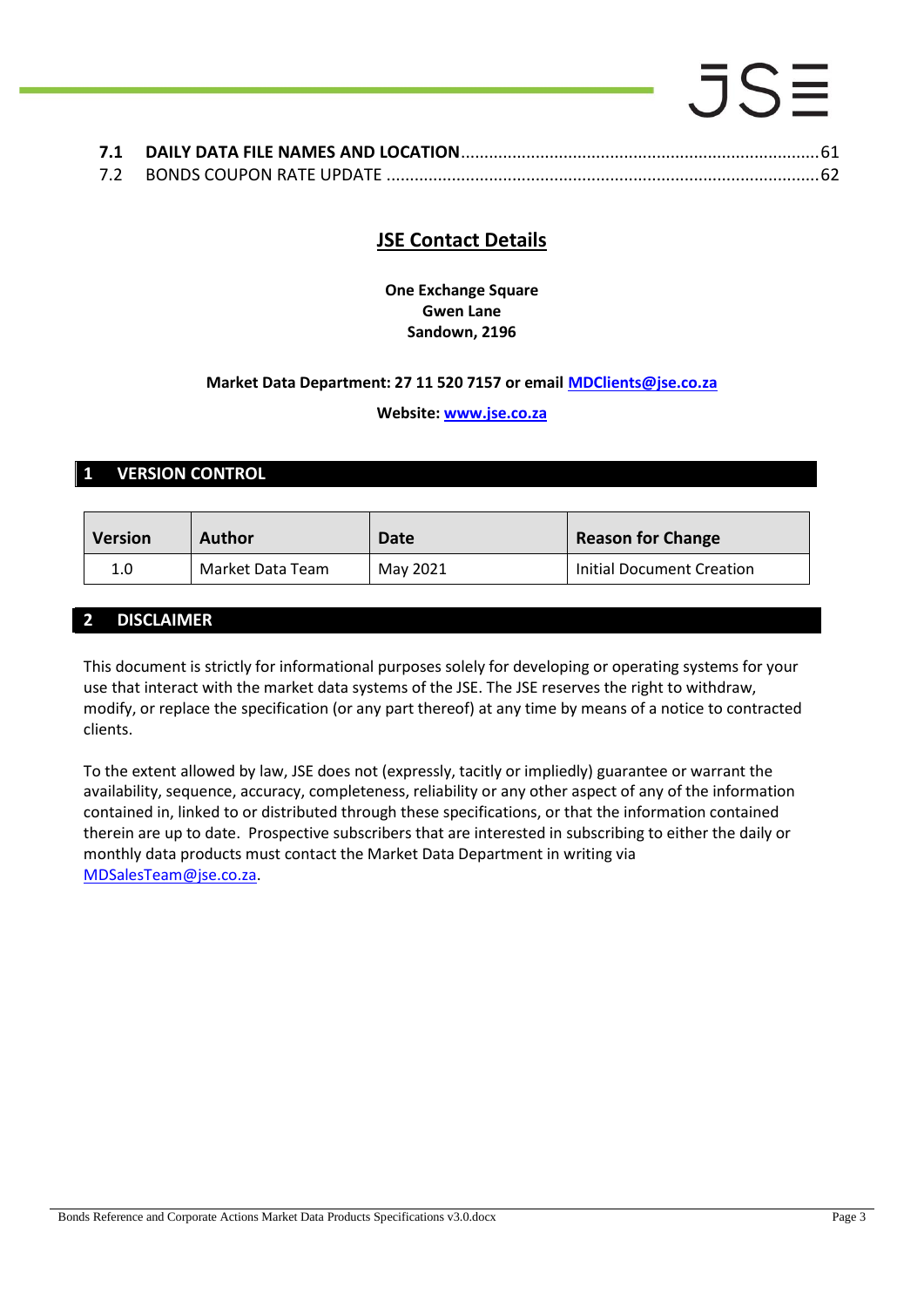#### **2.1 FTP SITE AND FOLDERS**

The files are made available via the Information Delivery Portal (IDP), which is the JSE's primary client facing FTP server. IDP is access controlled so access requires an approved IDP user ID and password.

Access to IDP is facilitated via different protocols. Refer to the Information Delivery Portal Connectivity document for access and other pertinent information:

<https://www.jse.co.za/services/market-data/technical-documents>

#### <span id="page-3-0"></span>**2.2 USER ID AND PASSWORD**

- 1. If you are a new IDP user, a representative from the JSE Market Data Sales Support team will provide you with your User ID and password.
- 2. On request, and if reasonable, more than one User ID will be provided to address primary and backup needs.
- 3. Depending on the nature of the use, we will provide a User ID suitable for manual human based access and/or a User ID suitable for automated system-based access. A human based User ID caters for manual access and is typically used as a backup to a system based access. The password for human based User IDs expire once a month and system based User IDs expire once a year.
- 4. An Account Manager from the Market Data Sales team will contact you to confirm receipt of the data file(s), User ID and Password.
- 5. The onus is on you to test as soon as you have received the above-mentioned information to ensure that you can successfully access the IDP server.

Should you experience any problems relating to the information communicated to you or the actual testing using the provided information, please contact the under-mentioned teams for assistance:

| <b>Client Service Centre</b> | 011 520 7777 / 7799            |
|------------------------------|--------------------------------|
| Market Data Department       | 011 520 7000 (Via Switchboard) |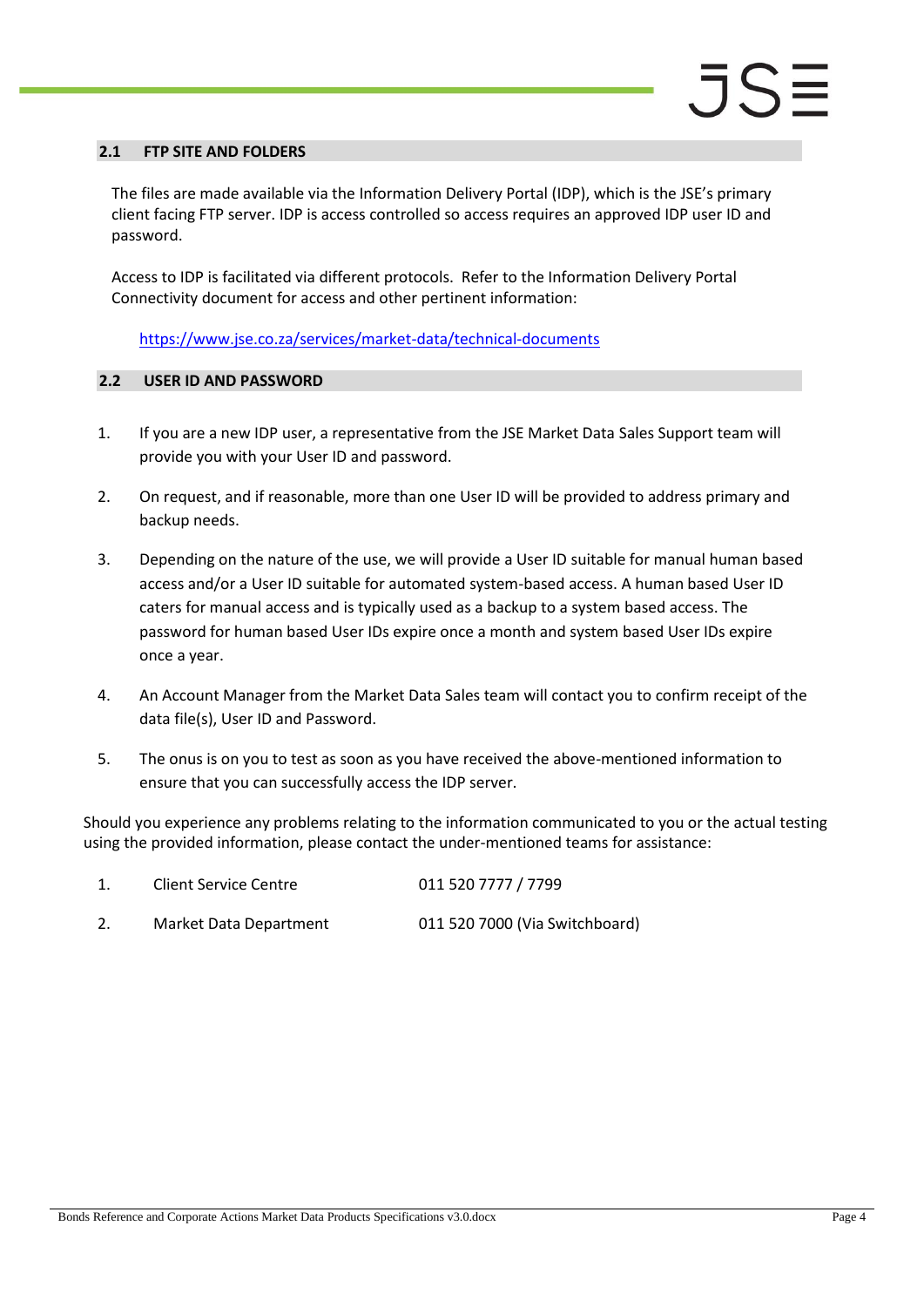### <span id="page-4-0"></span>**3 PRODUCT FAMILY**

This document contains the product specifications for the following products that make up the family of Bonds Reference data products.

- 1. **Bonds Instrument Reference** provides key reference data of all Debt Securities instruments that are listed instruments in the Bond Market.
- 2. **New Bonds Listing** provides key reference data of all Debt Securities instruments that are in the process of being listed on the JSE Bond market but are not yet listed. Once the security is listed, its reference data will only be made available via the Bond Instrument Reference data product.
- 3. **Bonds Corporate Actions Events Schedule** provides key upcoming corporate actions event data of all listed Debt Securities instruments.
- 4. **Bonds Coupon Rate Update** product provides key upcoming Rate changes that affect all Debt Securities instruments listed in the Bond Market.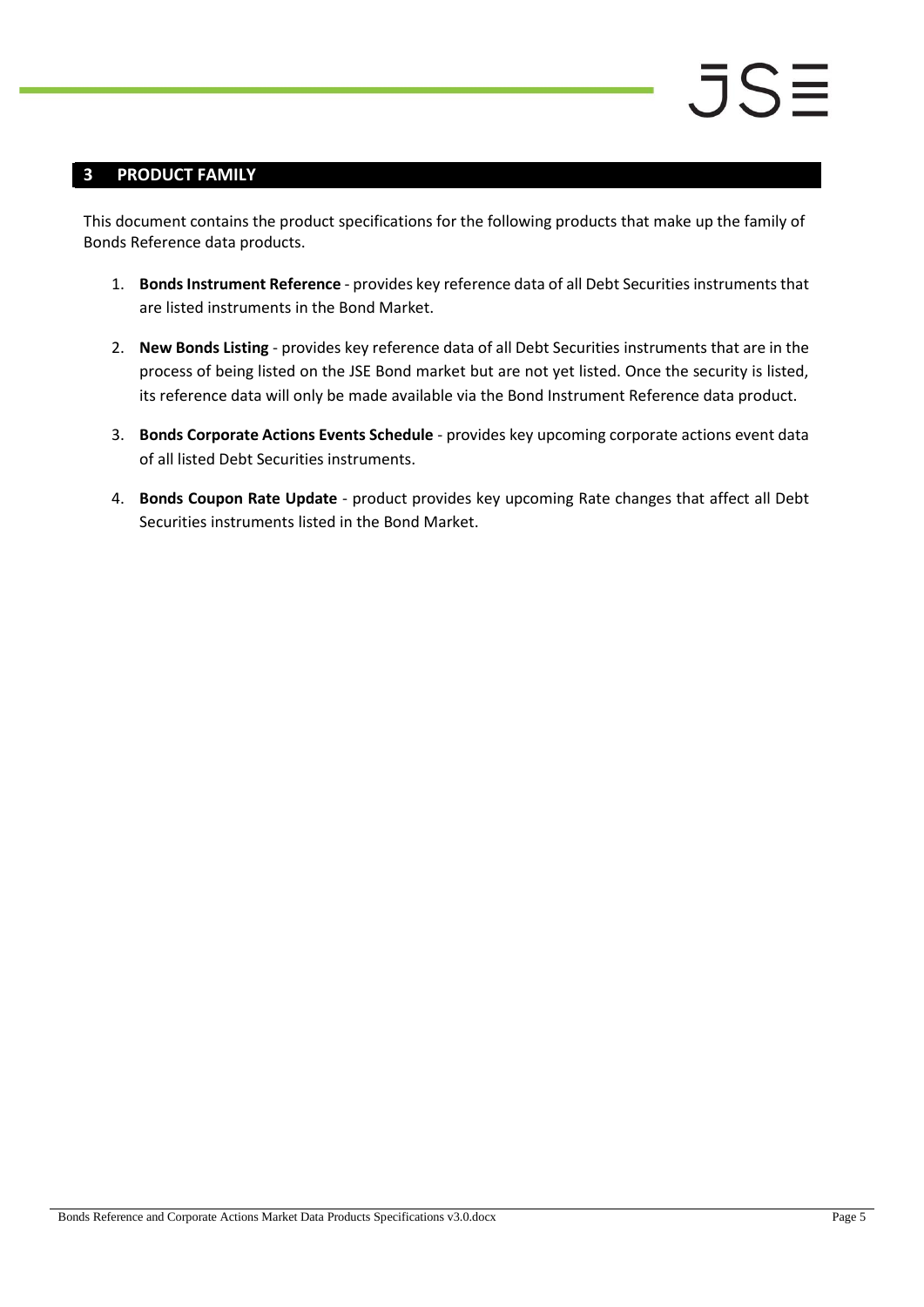#### <span id="page-5-0"></span>**4 BONDS INSTRUMENT REFERENCE**

The Bonds Instrument Reference data product provides key reference data of all *listed* instruments in the Bond Market. The bonds listed in this report are the primary driver in the SA Capital Market.

Because of the nature of the data, where some of the data has a one-to-many relationship, this data product comprises of a primary general section that contains common data and several secondary data sections where each section provides a complementary but distinct different set of related data.

For the benefit of both human and system-based consumption, the data product is available in both CSV and Excel formats. The Excel format version presents the data sections as Excel sheets while the CSV format version presents each data section as a separate data file.

The product is available at the end of each business day for daily data subscribers, with a copy of the daily product is made available at the end of the last business day of the month for monthly data subscribers. The SLA time for this data product is **16h20.**

To cater for historical retrieval, the daily and monthly data files for the last rolling 40 business days will be available on the IDP server with the historical data files sufficed with "\_yyyymmdd".

#### **Primary General Data section – Contains common data**

1. Bonds Instrument General

#### **Secondary Data sections – Each section contains related but different data**

- 2. Bonds Instrument Redemption Schedule
- 3. Bonds Instrument Coupon General
- 4. Bonds Instrument Coupon Schedule
- 5. Bonds Instrument Callable Step Up
- 6. Bonds Instrument Market Listing
- 7. Bonds Instrument Split Maturity Schedule
- 8. Bonds Instrument Reference Index
- 9. Bonds Instrument Reference Instrument
- 10. Bonds Instrument Reference Entities
- 11. Bonds Instrument Guarantor
- 12. Bonds Instrument Mixed Rate

#### <span id="page-5-1"></span>**4.1 DAILY DATA FILE NAMES AND LOCATION**

|   | <b>CSV Format File Names</b>                      | <b>IDP Folder Location</b>   |
|---|---------------------------------------------------|------------------------------|
|   | Bonds Instrument General YYYYMMDD.csv             | DISTRIBUTION\Bonds Market    |
|   | Bonds Instrument Redemption Schedule YYYYMMDD.csv | Prod\Market Data\Daily Bonds |
| 3 | Bonds Instrument Coupon General YYYYMMDD.csv      | Instrument Reference\        |
| 4 | Bonds Instrument Coupon Schedule YYYYMMDD.csv     |                              |
| 5 | Bonds Instrument Callable Step Up YYYYMMDD.csv    |                              |
| 6 | Bonds Instrument Market Listing YYYYMMDD.csv      |                              |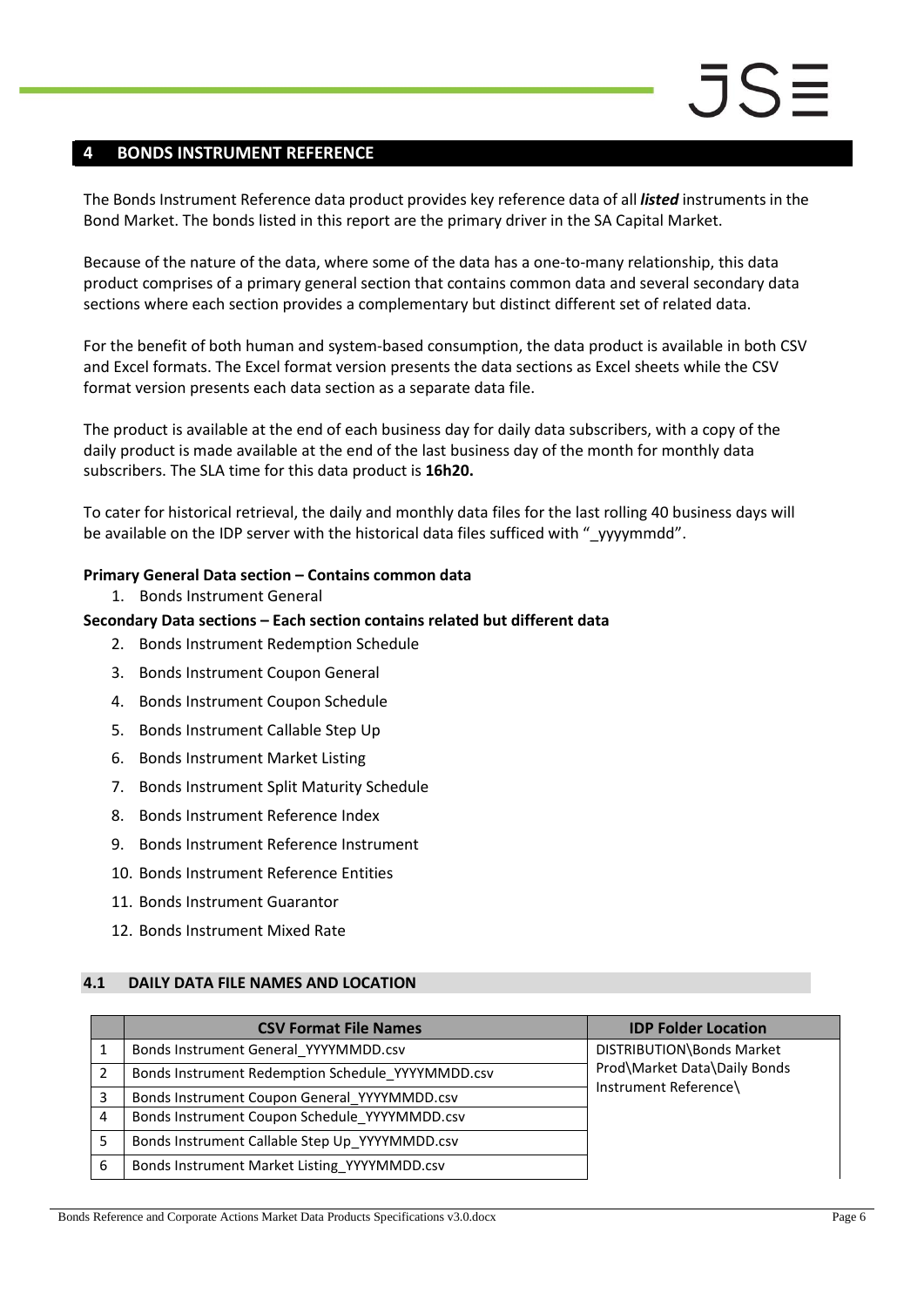|    | Bonds Instrument Split Maturity Schedule YYYYMMDD.csv |
|----|-------------------------------------------------------|
| 8  | Bonds Instrument Reference Index YYYYMMDD.csv         |
| 9  | Bonds Instrument Reference Instrument YYYYMMDD.csv    |
| 10 | Bonds Instrument Reference Entities YYYYMMDD.csv      |
| 11 | Bonds Instruments Guarantor YYYYMMDD.csv              |
| 12 | Bonds Instrument Mixed Rate YYYYMMDD.csv              |

| <b>Excel Format File Names</b>         | <b>IDP Folder Location</b>              |
|----------------------------------------|-----------------------------------------|
| Bonds Instrument Reference YYYMMDD.xls | DISTRIBUTION\Bonds Market               |
|                                        | Prod\Market Data\Daily Bonds Instrument |
|                                        | Reference\                              |

#### <span id="page-6-0"></span>**4.2 MONTHLY DATA FILE NAMES AND LOCATION**

|                | <b>CSV Format File Names</b>                                  | <b>IDP Folder Location</b>     |  |  |
|----------------|---------------------------------------------------------------|--------------------------------|--|--|
| $\mathbf{1}$   | Monthly Bonds Instrument General YYYYMMDD.csv                 | DISTRIBUTION\Bonds Market      |  |  |
| $\overline{2}$ | Monthly Bonds Instrument Redemption Schedule YYYYMMDD.csv     | Prod\Market Data\Monthly Bonds |  |  |
| 3              | Monthly Bonds Instrument Coupon General YYYYMMDD.csv          | Instrument Reference\          |  |  |
| 4              | Monthly Bonds Instrument Coupon Schedule YYYYMMDD.csv         |                                |  |  |
| 5              | Monthly Bonds Instrument Callable Step Up YYYYMMDD.csv        |                                |  |  |
| 6              | Monthly Bonds Instrument Market Listing YYYYMMDD.csv          |                                |  |  |
| $\overline{7}$ | Monthly Bonds Instrument Split Maturity Schedule YYYYMMDD.csv |                                |  |  |
| 8              | Monthly Bonds Instrument Reference Index YYYYMMDD.csv         |                                |  |  |
| 9              | Monthly Bonds Instrument Reference Instrument YYYYMMDD.csv    |                                |  |  |
| 10             | Monthly Bonds Instrument Reference Entities YYYYMMDD.csv      |                                |  |  |
| 11             | Monthly Bonds Instruments Guarantor YYYYMMDD.csv              |                                |  |  |
| 12             | Monthly Bonds Instrument Mixed Rate YYYYMMDD.csv              |                                |  |  |

| <b>Excel Format File Names</b>                 | <b>IDP Folder Location</b>                                  |
|------------------------------------------------|-------------------------------------------------------------|
| Monthly Bonds Instrument Reference YYYMMDD.xls | DISTRIBUTION\Bonds Market<br>Prod\Market Data\Monthly Bonds |
|                                                | Instrument Reference\                                       |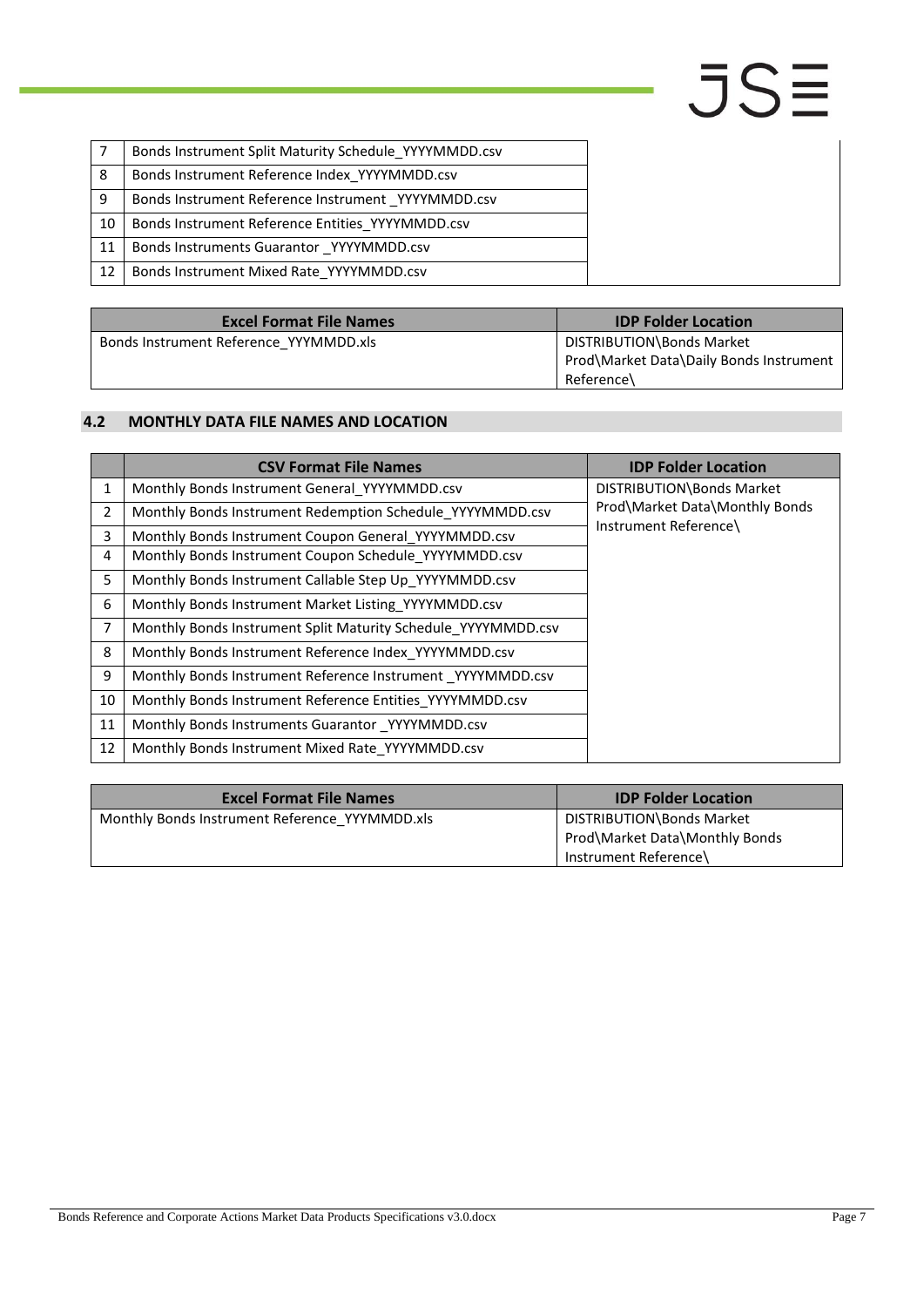### 4.3 BONDS INSTRUMENT GENERAL

| <b>CSV Version</b>                                    |                  | <b>Excel Version</b>                       |                                    |  |
|-------------------------------------------------------|------------------|--------------------------------------------|------------------------------------|--|
| <b>File Name</b><br>Bonds Instrument General YYYYMMDD |                  | <b>Workbook Name</b>                       | Bond Instrument Reference YYYYMMDD |  |
| File type                                             | <b>CSV</b>       | <b>File Type</b>                           | XLS                                |  |
|                                                       |                  | <b>Sheet Name</b><br>General               |                                    |  |
| <b>Field delimiter</b>                                | Semi-colon ";"   | <b>Field Delimiter</b>                     | n/a                                |  |
| <b>File delimiter</b>                                 | <b>Blank Row</b> | <b>Sheet Delimiter</b><br><b>Blank Row</b> |                                    |  |
| <b>Total rows</b><br>Varies                           |                  | <b>Total rows</b><br>Varies                |                                    |  |
| <b>Total columns</b>                                  | Fixed $-36$      | <b>Total cells</b>                         | Fixed - 36                         |  |

| <b>CSV Heading</b>          |                                              | <b>Excel Heading</b> |                              |                                    |                |
|-----------------------------|----------------------------------------------|----------------------|------------------------------|------------------------------------|----------------|
|                             |                                              | Row,                 |                              |                                    |                |
|                             |                                              | Column i             |                              |                                    | <b>Cell</b>    |
| <b>File Title</b>           | <b>Bonds Instrument General</b>              |                      | <b>Sheet Title</b>           | <b>Bonds Instrument General</b>    | A1             |
| <b>File Date</b>            | <pattern>/(Example)</pattern>                |                      | <b>Sheet Date</b>            | <pattern>/(Example)</pattern>      | A <sub>2</sub> |
|                             | Date: <dd mmm="" yyyy="">/(10 Mar 2020)</dd> |                      |                              | Date: < dd mmm yyyy>/(10 Mar 2020) |                |
| <b>File Column Headings</b> |                                              | 4.1-38               | <b>Sheet Column Headings</b> |                                    | A6-AL6         |

<span id="page-7-0"></span>

| <b>Detail</b>                  |                                                                                                                                                                                                                                     |        |             |  |
|--------------------------------|-------------------------------------------------------------------------------------------------------------------------------------------------------------------------------------------------------------------------------------|--------|-------------|--|
|                                | <b>CSV</b>                                                                                                                                                                                                                          | Excel  |             |  |
| <b>Field Name</b>              | <b>Field Description</b>                                                                                                                                                                                                            | Column | <b>Cell</b> |  |
| Universal Instrument Master Id | Unique ID assigned to any Instrument generated at the JSE.                                                                                                                                                                          |        | A7          |  |
| JSE Alpha Code                 | Primary JSE identifier for the Debt Security as defined by the Issuer. Also referred to as<br>"Bond Code" or "Stock Code".                                                                                                          |        | <b>B7</b>   |  |
|                                | Is an alphanumeric field with a maximum length of 6 characters and always expressed in<br>Capital Letters.                                                                                                                          |        |             |  |
|                                | Instruments listed with Issuer Type = "Greenbond" will end with 'G'.<br>Instruments listed with Issuer Type = "Professional Board" will end with 'F'.<br>Instruments listed with Issuer Type = "Project Bonds" will end with a 'R'. |        |             |  |
| <b>ISIN</b>                    | International Security Identification Number that the JSE generates for all South African<br>Instruments as the accredited National Numbering Agency for South Africa.                                                              |        | C7          |  |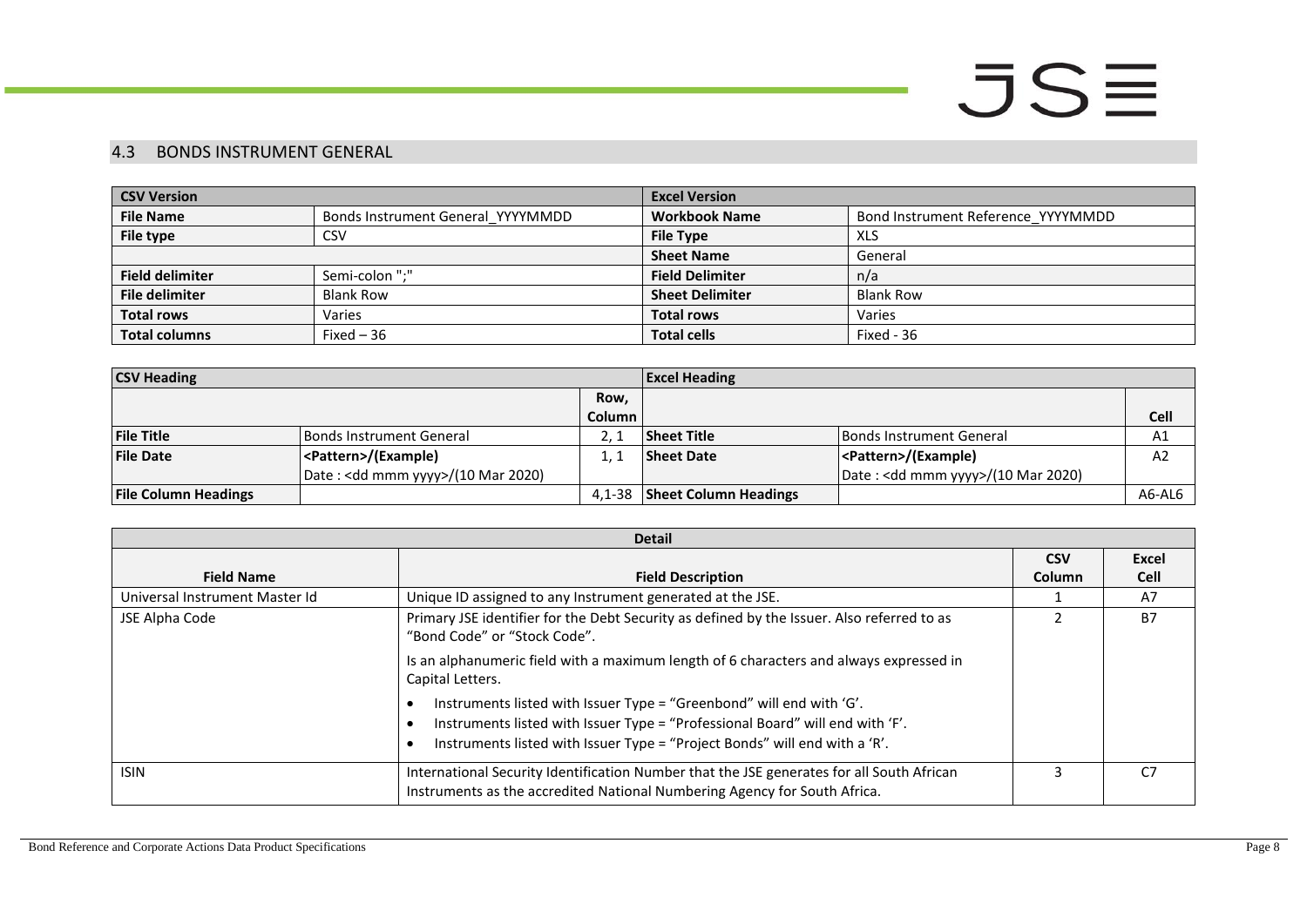цý.

|                      | It is unique per instrument and a twelve-character number that consists of a two-letter<br>country code, followed by the nine-character alphanumerical national security identifier,<br>and a check digit. ISINs issued by the JSE for Debt Security instruments will have a "G" in<br>the third character.                                                                 |                |    |
|----------------------|-----------------------------------------------------------------------------------------------------------------------------------------------------------------------------------------------------------------------------------------------------------------------------------------------------------------------------------------------------------------------------|----------------|----|
| <b>Issuer Name</b>   | An entity, approved by the Exchange, that has issued Debt Securities on the Exchange                                                                                                                                                                                                                                                                                        | 4              | D7 |
| <b>Issue Type</b>    | Used to classify Debt Security Instruments. Types are as follows:<br>Fixed<br>$\bullet$<br>Floating/Variable<br>$\bullet$<br><b>Mixed Rate Note</b><br>$\bullet$<br><b>Index-Linked Notes</b><br>$\bullet$<br><b>Credit Linked Notes</b><br><b>Structured Note</b><br>Zero<br>$\bullet$                                                                                     | 5              | E7 |
| CFI code             | Classification of Financial Instrument code, an ISO (ISO 10962) identification standard<br>used to define and describe financial instruments as a uniform set of codes for all market<br>participants. The code is issued by the JSE as the accredited National Numbering Agency<br>for South Africa.<br>This is an alphabetic field with a maximum length of 6 characters. | 6              | F7 |
| FISN code            | Financial Instrument Short Name, an ISO (ISO 18774) identification standard that<br>provides a consistent and uniform approach to standardise short names and descriptions<br>for financial instruments.<br>The FISN is not meant to be machine-readable, but to provide a short format for essential<br>information about a security for human use.                        | $\overline{7}$ | G7 |
| <b>Issue Date</b>    | The date upon which a Debt Security is listed on the exchange.                                                                                                                                                                                                                                                                                                              | 8              | H7 |
| Listed/Unlisted Flag | Flag that denotes whether the Debt Security is listed on the exchange or not.                                                                                                                                                                                                                                                                                               | 9              | 17 |
| <b>Status</b>        | Indicates the status of the Listed Debt Security. The status are as follows:<br>Listed but pending coupon<br>$\bullet$<br>Listed<br>Delisted<br>Matured<br>Called<br>Redeemed                                                                                                                                                                                               | 10             | J7 |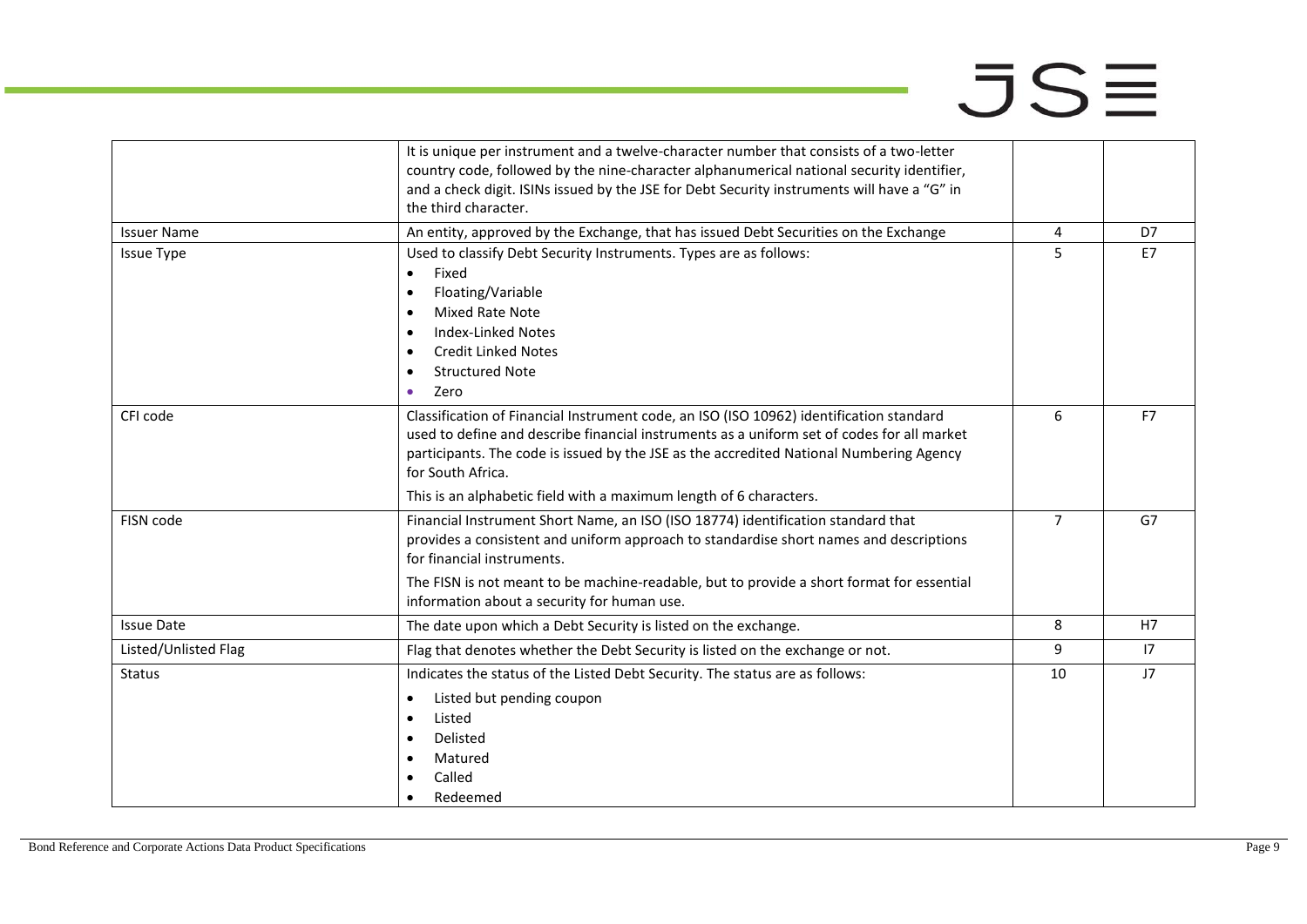|                                  | Repurchased<br>$\bullet$                                                                                                                                                                                                                                                                                                                                                                                                             |    |                |
|----------------------------------|--------------------------------------------------------------------------------------------------------------------------------------------------------------------------------------------------------------------------------------------------------------------------------------------------------------------------------------------------------------------------------------------------------------------------------------|----|----------------|
|                                  | Suspended<br>$\bullet$                                                                                                                                                                                                                                                                                                                                                                                                               |    |                |
| <b>Status Reason</b>             | Additional optional status information relevant for Suspension status.                                                                                                                                                                                                                                                                                                                                                               | 11 | K7             |
| <b>Nominal Amount</b>            | The nominal amount of Debt Security issued by the Issuer and placed in the market.                                                                                                                                                                                                                                                                                                                                                   | 12 | L7             |
| <b>Amount Authorised</b>         | The amount which the Board of Directors/ Company has approved for issue in respect of the<br>Programme.                                                                                                                                                                                                                                                                                                                              | 13 | M7             |
| <b>Issue Price Format</b>        | Format of the Issue Price i.e. Rand or Percent.                                                                                                                                                                                                                                                                                                                                                                                      | 14 | <b>N7</b>      |
| <b>Issue Price</b>               | The price of a bond is equal to the present value of the expected cash flows. In BOND<br>terminology, it is the Present Value (PV) of both the coupons and the Principal amount<br>combined. The price at which investors buy the bonds when they are first issued, which will<br>typically be approximately equal to the nominal amount. The net proceeds that the issuer<br>receives are thus the issue price, less issuance fees. | 15 | <b>O7</b>      |
| <b>Maturity Date</b>             | The date when the principal amount of a Debt Security becomes due and payable, if not<br>subject to prior call or redemption.                                                                                                                                                                                                                                                                                                        | 16 | P7             |
| Legal Final Maturity Date        | The legal final maturity date of the Debt Security as stated in the official documentation.                                                                                                                                                                                                                                                                                                                                          | 17 | Q7             |
| Pricing Redemption date          | The date on which the bond matures. For callable bonds the earlier redemption date will be<br>shown in this field and the final redemption date in the Maturity Date field                                                                                                                                                                                                                                                           | 18 | R7             |
| Most recent Redemption date      | The most recent date that the bond matured.                                                                                                                                                                                                                                                                                                                                                                                          | 19 | <b>S7</b>      |
| <b>Pricing Method</b>            | Indicates the pricing method - Yield or Price. Yield if it corresponds to the JSE current pricing<br>formula else it will be Price.                                                                                                                                                                                                                                                                                                  | 20 | T7             |
| <b>Bond Calculator Indicator</b> | If the Debt Security can be priced, then this is flagged with "Y".                                                                                                                                                                                                                                                                                                                                                                   | 21 | U7             |
| Settlement Method                | Specifies the settlement method of the underlying Debt Security. Sample values include<br>"electronic" or "physical".                                                                                                                                                                                                                                                                                                                | 22 | V <sub>7</sub> |
| Settlement Provider              | Central Security Depository (CSD) that provides/facilitates settlement. Two possible<br>values are "Strate" and "Granite".                                                                                                                                                                                                                                                                                                           | 23 | W7             |
| SA Bond Category                 | The Strate Bond Classification categories are as follows<br>Category 1 - Zero/discounted instruments<br>$\bullet$<br>Category 2 - Fixed Coupon Rate with fixed maturity date<br>Category 3 - Variable rate, fixed maturity date<br>Category 4 - All others/Flexi                                                                                                                                                                     | 24 | <b>X7</b>      |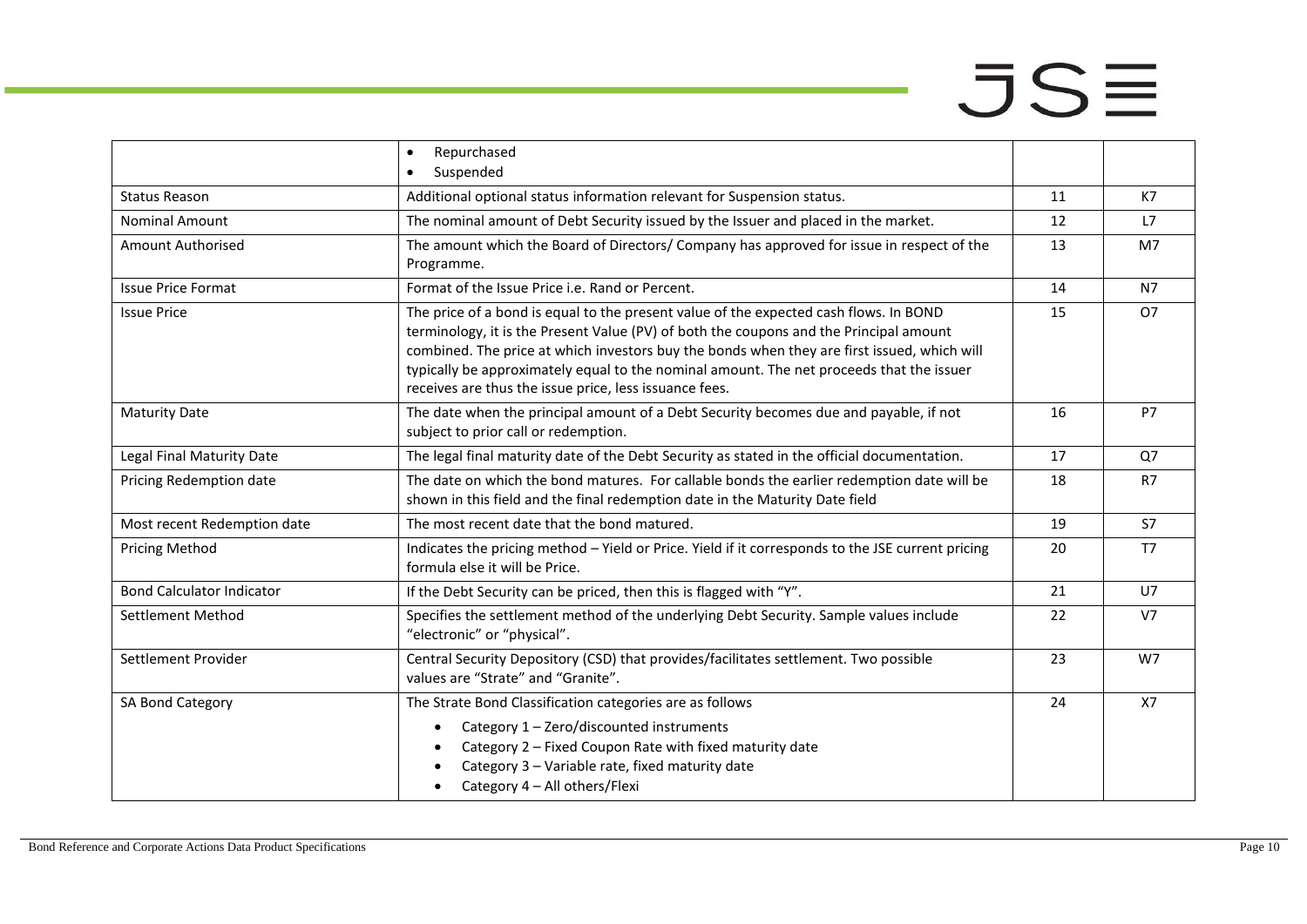| Sub-Sector                  | The sub-sector of the Issuer. This pertains to an internal structure maintained by JSE<br>Issuer Regulation division. The field indicates the Industry that the Issuer, linked to the<br>Bond, is dealing in at a much granular level compared to the Major Division or Sector<br>such as Cash Grains, Vegetables, Dairy Farms, Forestry etc.                                                                                                                                                                                                                                                                                                                                                                          | 25 | <b>Y7</b> |
|-----------------------------|------------------------------------------------------------------------------------------------------------------------------------------------------------------------------------------------------------------------------------------------------------------------------------------------------------------------------------------------------------------------------------------------------------------------------------------------------------------------------------------------------------------------------------------------------------------------------------------------------------------------------------------------------------------------------------------------------------------------|----|-----------|
|                             | Follow this JSE website link to access structure hierarchy information on the structure as<br>maintained by the Issuer Regulation division.                                                                                                                                                                                                                                                                                                                                                                                                                                                                                                                                                                            |    |           |
| Sector                      | This field indicates the Industry that the Issuer, linked to the Bond, is dealing in at a much<br>granular level compared to the Major Division such as Agricultural Production Crops,<br>Livestock etc.                                                                                                                                                                                                                                                                                                                                                                                                                                                                                                               | 26 | Z7        |
|                             | Follow this JSE website link to access structure hierarchy information on the structure as<br>maintained by the Issuer Regulation division.                                                                                                                                                                                                                                                                                                                                                                                                                                                                                                                                                                            |    |           |
| <b>Major Division</b>       | This field indicates the Industry that the Issuer, linked to the Bond, is dealing in at a high<br>level such as Agriculture, Forestry, Forestry, Fishing mining etc.<br>Follow this JSE website link to access structure hierarchy information on the structure as<br>maintained by the Issuer Regulation division.                                                                                                                                                                                                                                                                                                                                                                                                    | 27 | AA7       |
| <b>Guarantee or Ranking</b> | This field dictates the pay-out order in the event that the issuer cannot meet its financial<br>obligations. This is a ranking structure that is used by issuers to prioritize debt pay-out.<br>T= Government guarantee - select which government RSA/NAM<br>٠<br>G = Joint guarantee<br>٠<br>$S =$ Secured<br>$\bullet$<br>S = Senior Secured<br>$\bullet$<br>S = Junior Secured<br>$\bullet$<br>S = Secured Class A<br>$\bullet$<br>$S =$ Secured Class B<br>$\bullet$<br>S = Secured Class C<br>$\bullet$<br>S = Secured Class D<br>$\bullet$<br>S = Secured Class E<br>$\bullet$<br>S = Secured Class F<br>$\bullet$<br>$P = Negative$ pledge<br>$\bullet$<br>N = Senior Unsecured<br>N = Unsubordinated Unsecured | 28 | AB7       |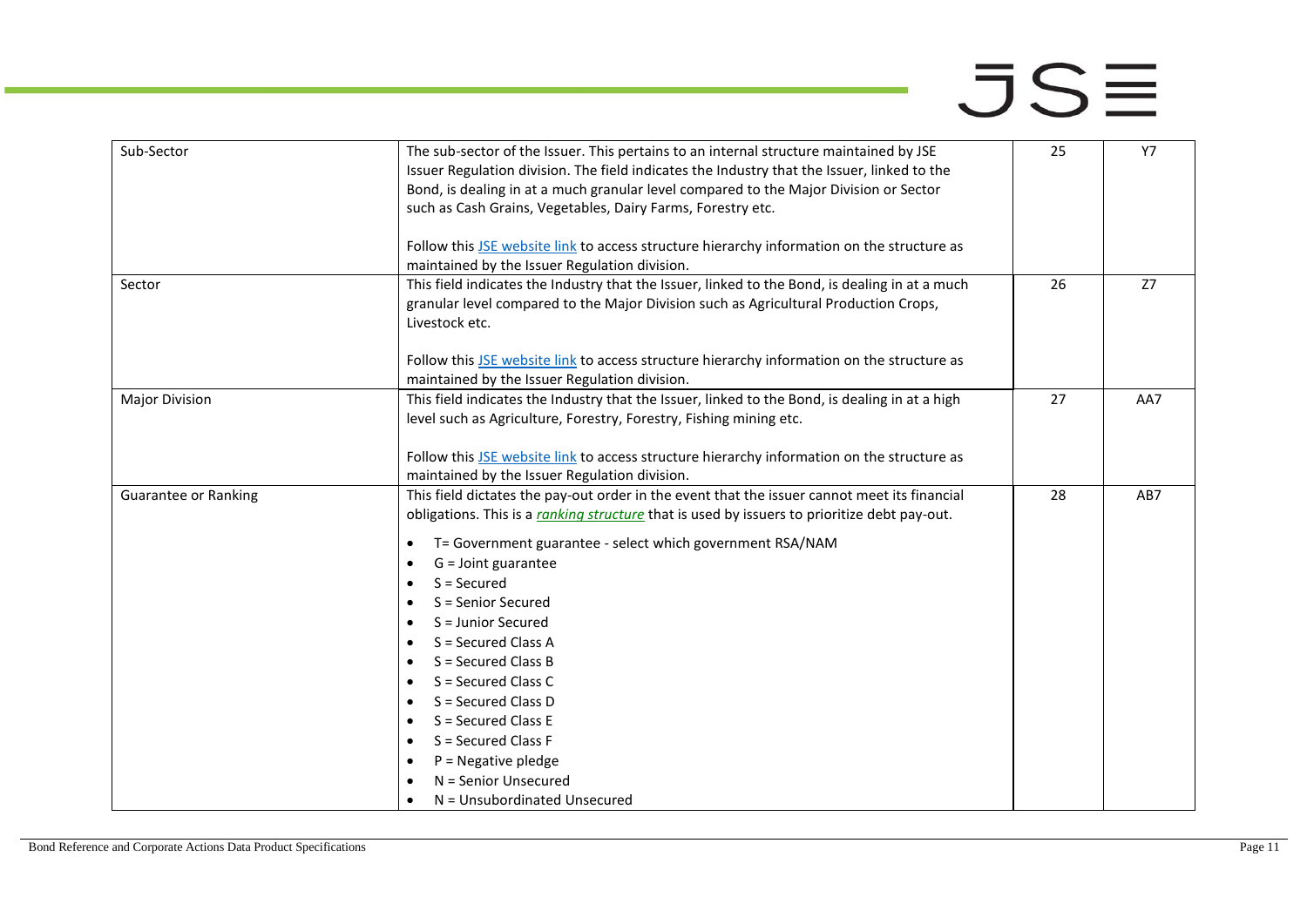# $\overline{\mathsf{J}}\mathsf{S}\overline{\equiv}$

|                                            | N = Senior Unsecured Unsubordinated<br>$\bullet$                                                |    |     |
|--------------------------------------------|-------------------------------------------------------------------------------------------------|----|-----|
|                                            | N = Unsubordinated, Unconditional, Unsecured<br>$\bullet$                                       |    |     |
|                                            | O = Senior Unsecured Subordinated<br>$\bullet$                                                  |    |     |
|                                            | $Q =$ Junior Unsecured<br>$\bullet$                                                             |    |     |
|                                            | J = Junior Unsecured Subordinated<br>$\bullet$                                                  |    |     |
|                                            | C = Supranational<br>$\bullet$                                                                  |    |     |
|                                            | U = Unsecured/Unguaranteed<br>$\bullet$                                                         |    |     |
|                                            | U = Subordinated Unsecured Tier 1<br>$\bullet$                                                  |    |     |
|                                            | U = Subordinated Unsecured Tier 2<br>$\bullet$                                                  |    |     |
|                                            | U = Subordinated Unsecured<br>$\bullet$                                                         |    |     |
| Redemption/Reimbursement                   | This field indicates the retirement provisions made for the debt issue.                         | 29 | AC7 |
| <b>Specified Denomination</b>              | This field defines the minimum denomination in ZAR for what a Bond/Note is worth. This          | 30 | AD7 |
|                                            | field is captured as per the denomination as per the Applicable Pricing Supplement (APS)        |    |     |
|                                            | The Rand value denomination of the debt security as specified in the pricing supplement         |    |     |
| Underlying Issuer Foreign Issuer Indicator | Indicator of either Yes or No. 'Yes' indicating that the Issuer's residential status of the     | 31 | AE7 |
|                                            | underlying reference instrument is 'foreign'.                                                   |    |     |
|                                            |                                                                                                 |    |     |
|                                            | (this field is linked to the 'inward listed' field - If an Instrument has been classified as an |    |     |
|                                            | 'Inward Listed', it is because the Issuer's residential status is 'Foreign', or the Underlying  |    |     |
|                                            | of the Instrument is 'Foreign'.)                                                                |    |     |
| Inward Listed (SAReserveBankApproved)      | Flag that denotes that it is an inward listed Debt Security approved by the SA Reserve          | 32 | AF7 |
|                                            | Bank.                                                                                           |    |     |
| Country of Issuance                        | Country of residence of the Issuer.                                                             | 33 | AG7 |
| Companion Bond - JSE Alpha Code            | The Alpha code of a liquid companion instrument to assist in the re-valuation of parallel       | 34 | AH7 |
|                                            | shifts in the yield curve. Usually, governments bonds are flagged as companion bonds.           |    |     |
|                                            | (Note that not all instruments will have a companion bond).                                     |    |     |
| Companion Bond - Instrument Type           | The type of the liquid companion instrument used to assist in the re-valuation of parallel      | 35 | AI7 |
|                                            | shifts in the yield curve.                                                                      |    |     |
| <b>Notes</b>                               | Optional freeform text field for additional context                                             | 36 | AJ7 |
| <b>APS URL Link</b>                        | Link to the legal document for the Debt Security                                                | 37 | AK7 |
| Pricing Class Code                         | Financial Instrument type                                                                       | 38 | AL7 |
|                                            |                                                                                                 |    |     |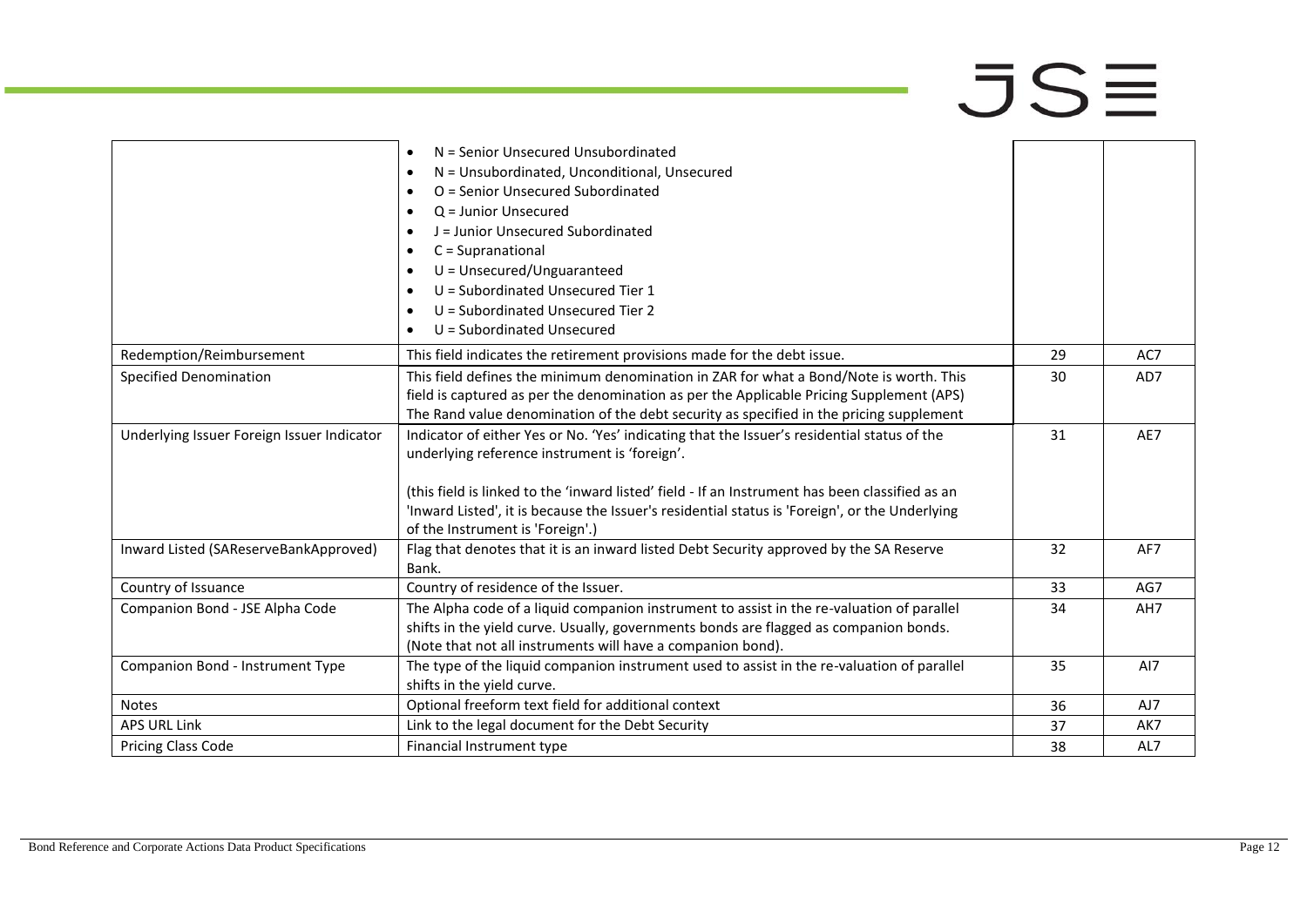### 4.4 BONDS INSTRUMENT REDEMPTION SCHEDULE

| <b>CSV Version</b>     |                                               | <b>Excel Version</b>   |                                    |  |
|------------------------|-----------------------------------------------|------------------------|------------------------------------|--|
| <b>File Name</b>       | Bonds Instrument Redemption Schedule_YYYYMMDD | <b>Workbook Name</b>   | Bond Instrument Reference YYYYMMDD |  |
| File type              | CSV                                           | <b>File Type</b>       | <b>XLS</b>                         |  |
|                        |                                               | <b>Sheet Name</b>      | <b>Redemption Schedule</b>         |  |
| <b>Field delimiter</b> | Semi-colon ":"                                | <b>Field Delimiter</b> | n/a                                |  |
| <b>File delimiter</b>  | <b>Blank Row</b>                              | <b>Sheet Delimiter</b> | <b>Blank Row</b>                   |  |
| <b>Total rows</b>      | Varies                                        | <b>Total rows</b>      | Varies                             |  |
| <b>Total columns</b>   | Fixed - 3                                     | <b>Total cells</b>     | Fixed $-3$                         |  |

| <b>CSV Version Heading</b>  |                                              |               | <b>Excel Version Heading</b> |                                              |                |
|-----------------------------|----------------------------------------------|---------------|------------------------------|----------------------------------------------|----------------|
|                             |                                              | Row,          |                              |                                              |                |
|                             |                                              | <b>Column</b> |                              |                                              | <b>Cell</b>    |
| <b>File Title</b>           | Bonds Instrument Redemption Schedule         |               | <b>Sheet Title</b>           | Bonds Instrument Redemption Schedule         | A <sub>1</sub> |
| <b>File Date</b>            | <pattern>/(Example)</pattern>                |               | <b>Sheet Date</b>            | <pattern>/(Example)</pattern>                | A <sub>2</sub> |
|                             | Date: <dd mmm="" yyyy="">/(10 Mar 2020)</dd> |               |                              | Date: <dd mmm="" yyyy="">/(10 Mar 2020)</dd> |                |
| <b>File Column Headings</b> |                                              | $4.1 - 3$     | <b>Sheet Column Headings</b> |                                              | A6-C6          |

<span id="page-12-0"></span>

| <b>Detail</b>            |                                                                                                           |            |           |  |
|--------------------------|-----------------------------------------------------------------------------------------------------------|------------|-----------|--|
|                          |                                                                                                           | <b>CSV</b> | Excel     |  |
| <b>Field Name</b>        | <b>Field Description</b>                                                                                  | Column     | Cell      |  |
| JSE Alpha Code           | This is the primary identifier for the Debt Security and is an alphanumeric field with a length of max 6. |            | A7        |  |
|                          | The Issuer requests the code.                                                                             |            |           |  |
| <b>Redemption Date</b>   | Certain instruments do not repay at Maturity but repay specific amounts at specific dates throughout      |            | <b>B7</b> |  |
|                          | the life of the Bond, until Maturity date. This field reflects the date.                                  |            |           |  |
| <b>Redemption Amount</b> | Certain instruments do not repay at Maturity but repay specific amounts at specific dates                 |            | C7        |  |
|                          | throughout the life of the Bond, until Maturity date. This field reflects the amount.                     |            |           |  |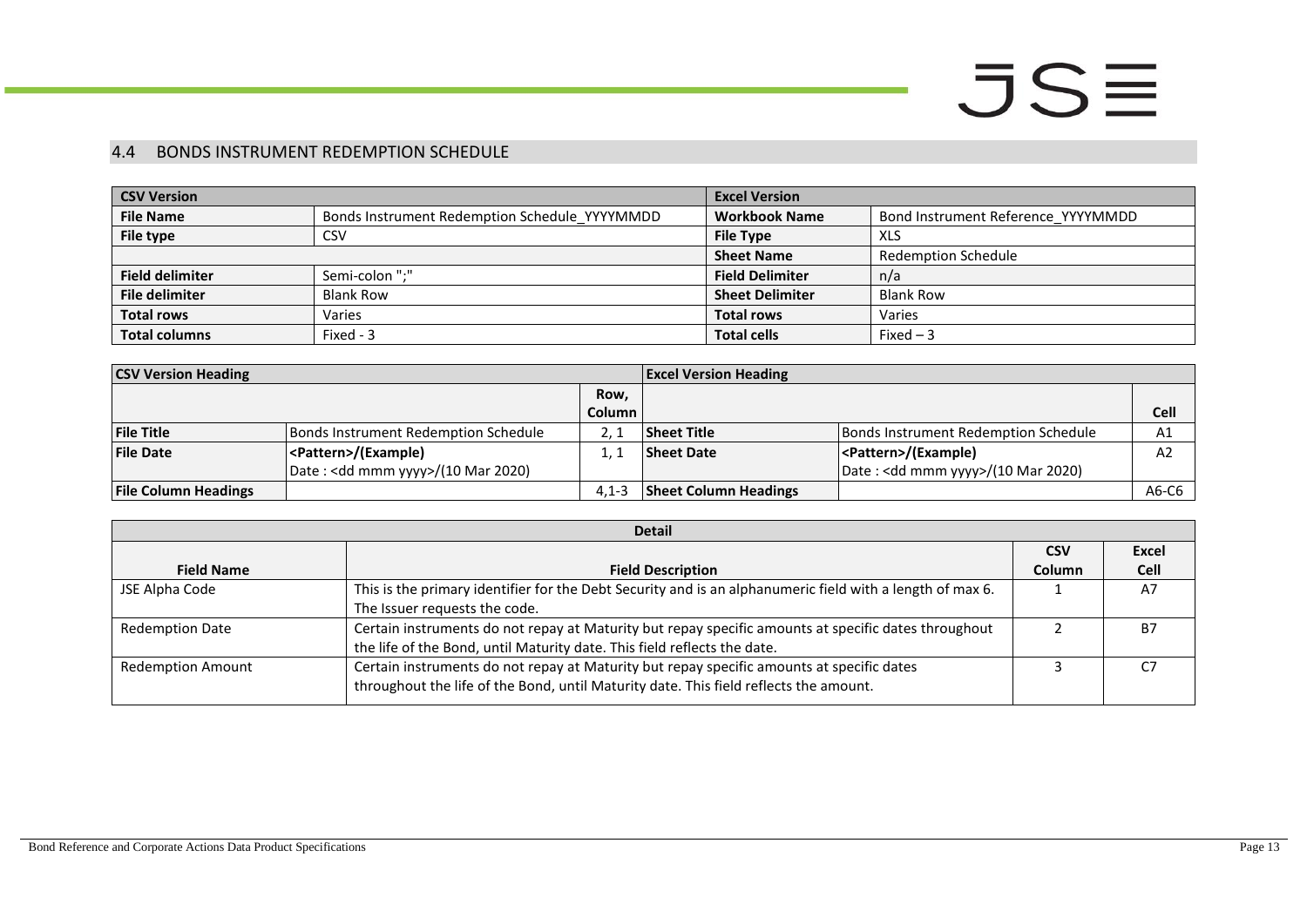### 4.5 BONDS INSTRUMENT COUPON GENERAL

| <b>CSV Version</b>     |                                          | <b>Excel Version</b>   |                                    |  |
|------------------------|------------------------------------------|------------------------|------------------------------------|--|
| File name              | Bonds Instrument Coupon General YYYYMMDD | <b>Workbook Name</b>   | Bond Instrument Reference YYYYMMDD |  |
| File type              | <b>CSV</b>                               | File type              | XLS                                |  |
|                        |                                          | <b>Sheet Name</b>      | Coupon General                     |  |
| <b>Field delimiter</b> | Semi-Colon ";"                           | <b>Field delimiter</b> | n/a                                |  |
| <b>File delimiter</b>  | <b>Blank Row</b>                         | <b>Sheet delimiter</b> | Blank Row                          |  |
| <b>Total rows</b>      | Varies                                   | <b>Total rows</b>      | Varies                             |  |
| <b>Total columns</b>   | Fixed - 24                               | <b>Total cells</b>     | Fixed - 24                         |  |

| <b>CSV Version Heading</b>  |                                    |               | <b>Excel Version Heading</b> |                                              |         |
|-----------------------------|------------------------------------|---------------|------------------------------|----------------------------------------------|---------|
|                             |                                    | Row,          |                              |                                              |         |
|                             |                                    | <b>Column</b> |                              |                                              | Cell    |
| <b>File Title</b>           | Bonds Instrument Coupon General    |               | <b>Sheet Date</b>            | Bonds Instrument Coupon General              | A1      |
| <b>File Date</b>            | <pattern>/(Example)</pattern>      |               | <b>Sheet Title</b>           | <pattern>/(Example)</pattern>                | A2      |
|                             | Date: < dd mmm yyyy>/(10 Mar 2020) | 1, 1          |                              | Date: <dd mmm="" yyyy="">/(10 Mar 2020)</dd> |         |
| <b>File Column Headings</b> |                                    | $4.1 - 24$    | <b>Sheet Column Headings</b> |                                              | $A6-X6$ |

<span id="page-13-0"></span>

| <b>Detail</b>                             |                                                                                                                                                                                                                                                                                                             |            |                |
|-------------------------------------------|-------------------------------------------------------------------------------------------------------------------------------------------------------------------------------------------------------------------------------------------------------------------------------------------------------------|------------|----------------|
|                                           |                                                                                                                                                                                                                                                                                                             | <b>CSV</b> | Excel          |
| <b>Field Name</b>                         | <b>Field Description</b>                                                                                                                                                                                                                                                                                    | Column     | <b>Cell</b>    |
| JSE Alpha Code                            | This is the primary identifier for the Debt Security and is an alphanumeric field with a length of max 6.<br>The Issuer requests the code.                                                                                                                                                                  |            | A7             |
| Coupon Rate                               | The coupon/interest rate of the Debt Security.                                                                                                                                                                                                                                                              |            | <b>B7</b>      |
| <b>Coupon Currency</b>                    | The currency of the coupon for the Debt Security.                                                                                                                                                                                                                                                           | 3          | C <sub>7</sub> |
| Coupon Withholding Tax (taxable<br>field) | Withholding tax on interest payments that came into effect on 1 March 2015. Exemptions apply<br>to any foreign person in respect of Debt Security that is listed on a "recognised exchange as<br>defined in the Income Tax Act. The Interest Rate Market of the JSE constitutes a "recognised<br>Exchange". |            | D7             |
| <b>Business Day Convention</b>            | Indicate how payments / maturity will be treated if it should fall on a non-business day.                                                                                                                                                                                                                   | 5          | F7             |
| Coupon Frequency                          | The number of coupon/interest payments made annually.                                                                                                                                                                                                                                                       | 6          | F <sub>7</sub> |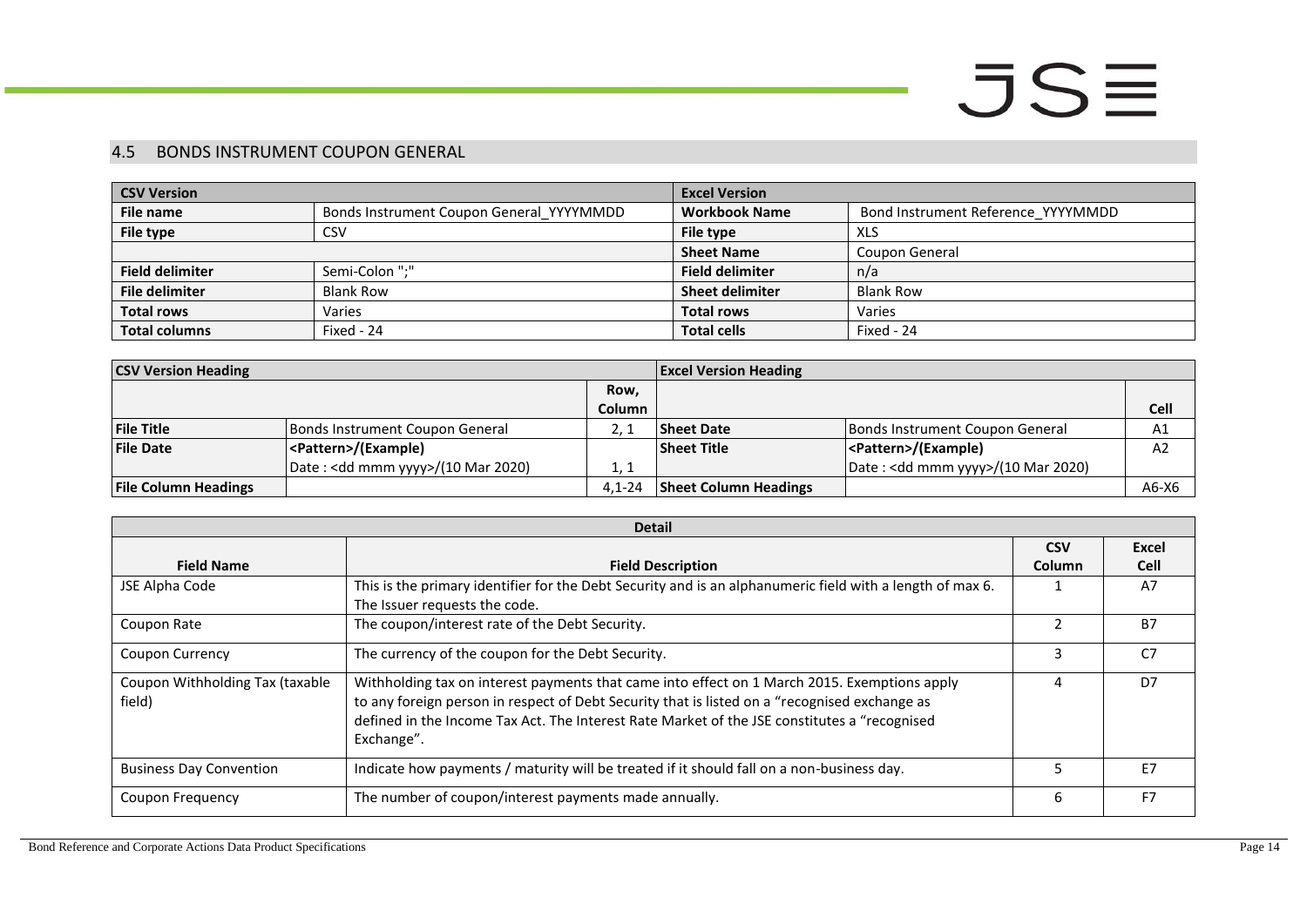| Coupon Payment Type          | This field describes the type of Coupon Payment that the Bond will pay e.g.                                                                                                                                                                                                                                                                                                                                                                                                              | $\overline{7}$ | G7             |
|------------------------------|------------------------------------------------------------------------------------------------------------------------------------------------------------------------------------------------------------------------------------------------------------------------------------------------------------------------------------------------------------------------------------------------------------------------------------------------------------------------------------------|----------------|----------------|
|                              | Fixed Coupon: For Fixed Rate Note bonds<br>$\bullet$                                                                                                                                                                                                                                                                                                                                                                                                                                     |                |                |
|                              | Index Linked Coupon: For Index Linked Bonds                                                                                                                                                                                                                                                                                                                                                                                                                                              |                |                |
|                              | Variable Coupon: For Floating Rate Note Bonds                                                                                                                                                                                                                                                                                                                                                                                                                                            |                |                |
|                              | Zero coupon: For Bonds that don't pay any coupon<br>$\bullet$                                                                                                                                                                                                                                                                                                                                                                                                                            |                |                |
| Reference Rate               | Indicates whether the variable notes is linked to 3/6/9/12m JIBAR or another index.                                                                                                                                                                                                                                                                                                                                                                                                      | 8              | H7             |
| <b>Basis Points</b>          | Indicates the basis points /margin for floating rate notes, to be added to the Reference Rate.                                                                                                                                                                                                                                                                                                                                                                                           | 9              | 17             |
| Over/Under                   | Indicates whether the Basis Point value that should be added or subtracted from the Reference<br>Rate.                                                                                                                                                                                                                                                                                                                                                                                   | 10             | J7             |
| Rate of Reference Rate       | The rate (for the Reference Rate) used for the Coupon calculation.                                                                                                                                                                                                                                                                                                                                                                                                                       | 11             | K7             |
| Books closed period          | The number of days that the books are closed between the last date to register and the coupon<br>date.                                                                                                                                                                                                                                                                                                                                                                                   | 12             | L7             |
| Coupon Rate Floor            | In the event of a floating rate note, the coupon/interest rate could be limited on the downside.                                                                                                                                                                                                                                                                                                                                                                                         | 13             | M7             |
| Coupon Rate Cap              | In the event of a floating rate note, the coupon/interest rate could be limited on the upside.                                                                                                                                                                                                                                                                                                                                                                                           | 14             | <b>N7</b>      |
| <b>Customised Coupon</b>     | This is when the Coupon/interest rate is calculated and provided by the Issuer.                                                                                                                                                                                                                                                                                                                                                                                                          | 15             | O <sub>7</sub> |
| Day count convention         | A day-count convention measures how interest accrues on investments. In the Debt Security<br>market, this determines the number of days and the amount of accrued interest between two<br>coupon dates (when the next coupon date is less than a full coupon period away). The calculation<br>is important to traders of various bonds because, when a bond is sold, the seller is entitled to a<br>portion of the coupon payment.<br>Options are:<br>30/360<br>Actual/360<br>Actual/365 | 16             | P7             |
| <b>First Accrual Date</b>    | The date from which interest is accrued for the first coupon/interest payment                                                                                                                                                                                                                                                                                                                                                                                                            | 17             | Q7             |
| First Interest / Coupon Date | The first date that the coupon/interest payment will be paid, as stipulated by the Issuer.                                                                                                                                                                                                                                                                                                                                                                                               | 18             | R7             |
| First Books Close Date       | The books close date for the first coupon/interest payment, as stipulated by the Issuer.                                                                                                                                                                                                                                                                                                                                                                                                 | 19             | <b>S7</b>      |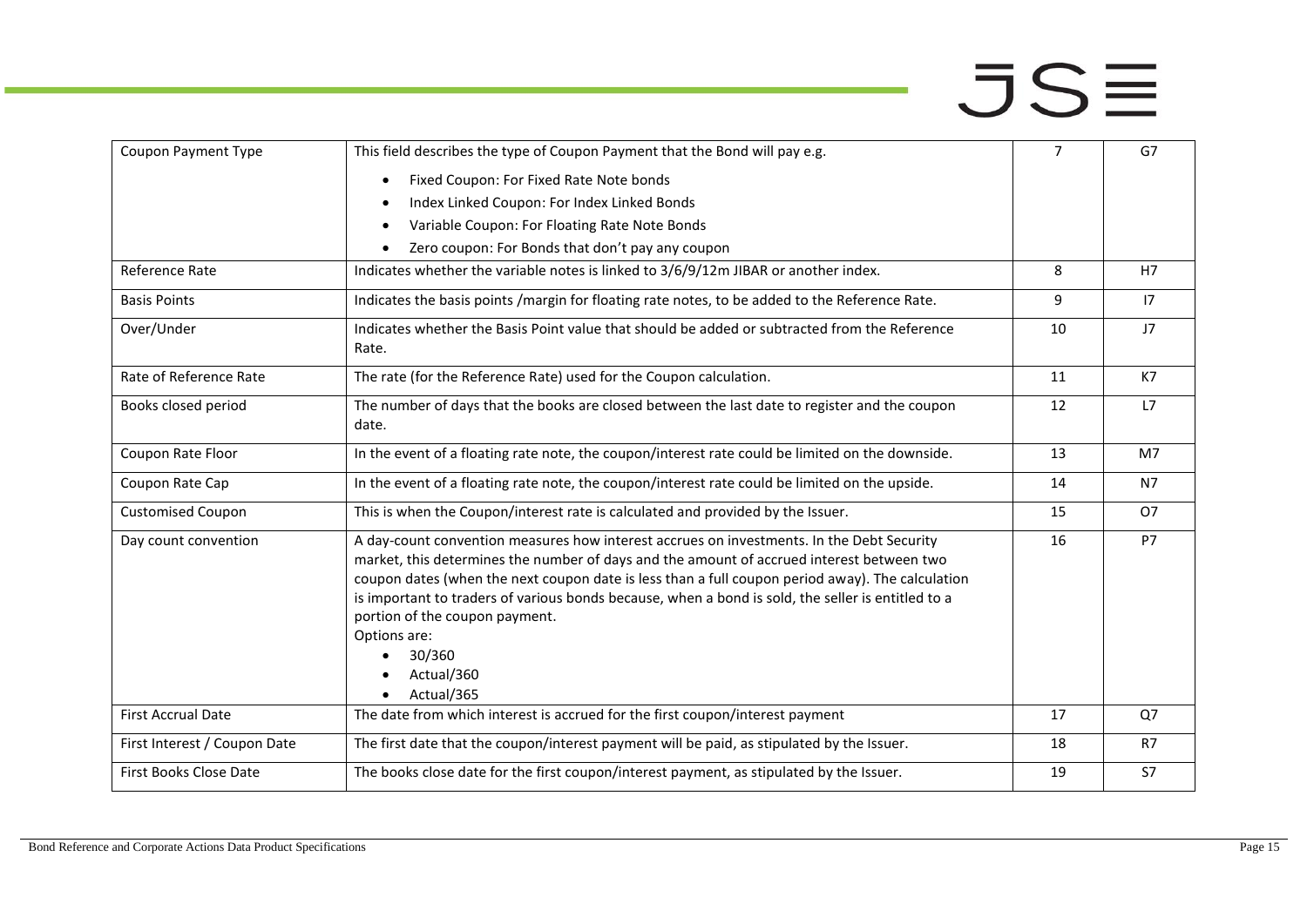| Date of Listing Reference rate    | The specified date to be used for the Reference Rate.                                                                                                                               | 20 | T7             |
|-----------------------------------|-------------------------------------------------------------------------------------------------------------------------------------------------------------------------------------|----|----------------|
| Broken First Coupon               | For long / short stub instrument. Indicates that the first coupon will be for a period shorter or<br>longer than the interest periods indicated for the particular debt instrument. | 21 | U <sub>7</sub> |
| Last Day to Register for Maturity | Last date to register that is specific to a coupon/interest payment that pays at maturity only.                                                                                     | 22 | V <sub>7</sub> |
| Amount                            |                                                                                                                                                                                     |    |                |
| <b>Base CPI</b>                   | Applicable base CPI rate.                                                                                                                                                           | 23 | W7             |
| Linked\Reference Index            | This field is used to indicate if the Bond is linked to an Index which can be one of the following:<br><b>CPI</b><br>$\bullet$<br><b>OTHER</b><br>PPI<br><b>RPI</b>                 | 24 | <b>X7</b>      |

### 4.6 BONDS INSTRUMENT COUPON SCHEDULE

| <b>CSV Version</b>     |                                           | <b>Excel Version</b>   |                                    |
|------------------------|-------------------------------------------|------------------------|------------------------------------|
| <b>File Name</b>       | Bonds Instrument Coupon Schedule_YYYYMMDD | Workbook name          | Bond Instrument Reference YYYYMMDD |
| File type              | <b>CSV</b>                                | File type              | <b>XLS</b>                         |
|                        |                                           | <b>Sheet Name</b>      | Coupon Schedule                    |
| <b>Field delimiter</b> | Semi-Colon ":"                            | <b>Field delimiter</b> | n/a                                |
| <b>File delimiter</b>  | <b>Blank Row</b>                          | <b>Sheet delimiter</b> | <b>Blank Row</b>                   |
| <b>Total rows</b>      | Varies                                    | <b>Total rows</b>      | Varies                             |
| <b>Total columns</b>   | Fixed - 5                                 | <b>Total cells</b>     | Fixed - 5                          |

<span id="page-15-0"></span>

| <b>CSV Version Heading</b>  |                                              | <b>Excel Version Heading</b> |                              |                                              |       |
|-----------------------------|----------------------------------------------|------------------------------|------------------------------|----------------------------------------------|-------|
|                             |                                              | Row,                         |                              |                                              |       |
|                             |                                              | <b>Column</b>                |                              |                                              | Cell  |
| <b>File Title</b>           | Bonds Instrument Coupon Schedule             |                              | <b>Sheet Title</b>           | Bonds Instrument Coupon Schedule             | A1    |
| <b>File Date</b>            | <pattern>/(Example)</pattern>                |                              | <b>Sheet Date</b>            | <pattern>/(Example)</pattern>                | A2    |
|                             | Date: <dd mmm="" yyyy="">/(10 Mar 2020)</dd> |                              |                              | Date: <dd mmm="" yyyy="">/(10 Mar 2020)</dd> |       |
| <b>File Column Headings</b> |                                              | $4.1 - 5$                    | <b>Sheet Column Headings</b> |                                              | A6-E6 |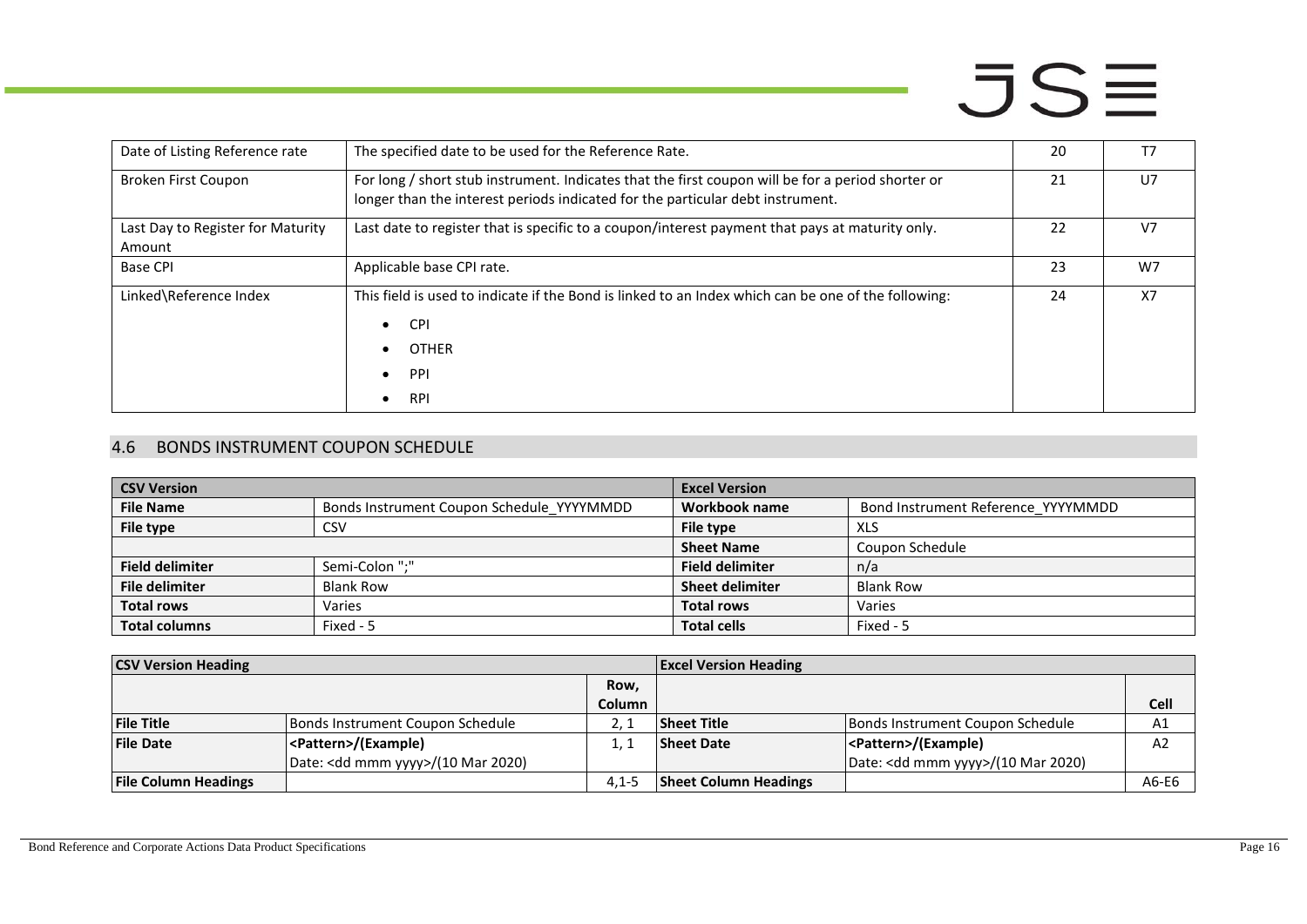| <b>Detail</b>              |                                                                                                                                            |               |             |  |
|----------------------------|--------------------------------------------------------------------------------------------------------------------------------------------|---------------|-------------|--|
|                            |                                                                                                                                            | <b>CSV</b>    | Excel       |  |
| <b>Field Name</b>          | <b>Field Description</b>                                                                                                                   | <b>Column</b> | <b>Cell</b> |  |
| JSE Alpha Code             | This is the primary identifier for the Debt Security and is an alphanumeric field with a length of<br>max 6. The Issuer requests the code. |               | A7          |  |
| Interest / Coupon dates    | Dates on which a Debt Security pays a coupon but depending on the business day convention.                                                 |               | <b>B7</b>   |  |
| First Coupon Date          | First date on which a Debt Security pays a coupon but depending on the business day convention.                                            |               | ۲7          |  |
| Last Day to Register       | Last day to register to qualify for the coupon payment.                                                                                    | Δ             | D7          |  |
| <b>Actual Payment Date</b> | Actual date of coupon payment.                                                                                                             |               | F7          |  |

### 4.7 BONDS INSTRUMENT CALLABLE AND STEP UP

| <b>CSV Version</b>     |                                            | <b>Excel Version</b>   |                                    |
|------------------------|--------------------------------------------|------------------------|------------------------------------|
| <b>File Name</b>       | Bonds Instrument Callable Step Up YYYYMMDD | Workbook name          | Bond Instrument Reference YYYYMMDD |
| <b>File type</b>       | CSV                                        | File type              | XLS                                |
|                        |                                            | <b>Sheet Name</b>      | Callable Step Up                   |
| <b>Field delimiter</b> | Semi-Colon ":"                             | <b>Field delimiter</b> | n/a                                |
| <b>File delimiter</b>  | <b>Blank Row</b>                           | <b>Sheet delimiter</b> | <b>Blank Row</b>                   |
| <b>Total rows</b>      | Varies                                     | <b>Total rows</b>      | Varies                             |
| <b>Total columns</b>   | Fixed - 7                                  | <b>Total cells</b>     | Fixed - 7                          |

<span id="page-16-0"></span>

| <b>CSV Version Heading</b>  |                                              | <b>Excel Version Heading</b> |                              |                                              |                |
|-----------------------------|----------------------------------------------|------------------------------|------------------------------|----------------------------------------------|----------------|
|                             |                                              | Row,                         |                              |                                              |                |
|                             |                                              | Column                       |                              |                                              | <b>Cell</b>    |
| <b>File Title</b>           | Bonds Instrument Callable Step Up            |                              | <b>Sheet Title</b>           | Bonds Instrument Callable Step Up            | A1             |
| <b>File Date</b>            | <pattern>/(Example)</pattern>                |                              | <b>Sheet Date</b>            | <pattern>/(Example)</pattern>                | A <sub>2</sub> |
|                             | Date: <dd mmm="" yyyy="">/(10 Mar 2020)</dd> | 1, 1                         |                              | Date: <dd mmm="" yyyy="">/(10 Mar 2020)</dd> |                |
| <b>File Column Headings</b> |                                              | $4.1 - 7$                    | <b>Sheet Column Headings</b> |                                              | A6-G6          |

**Detail**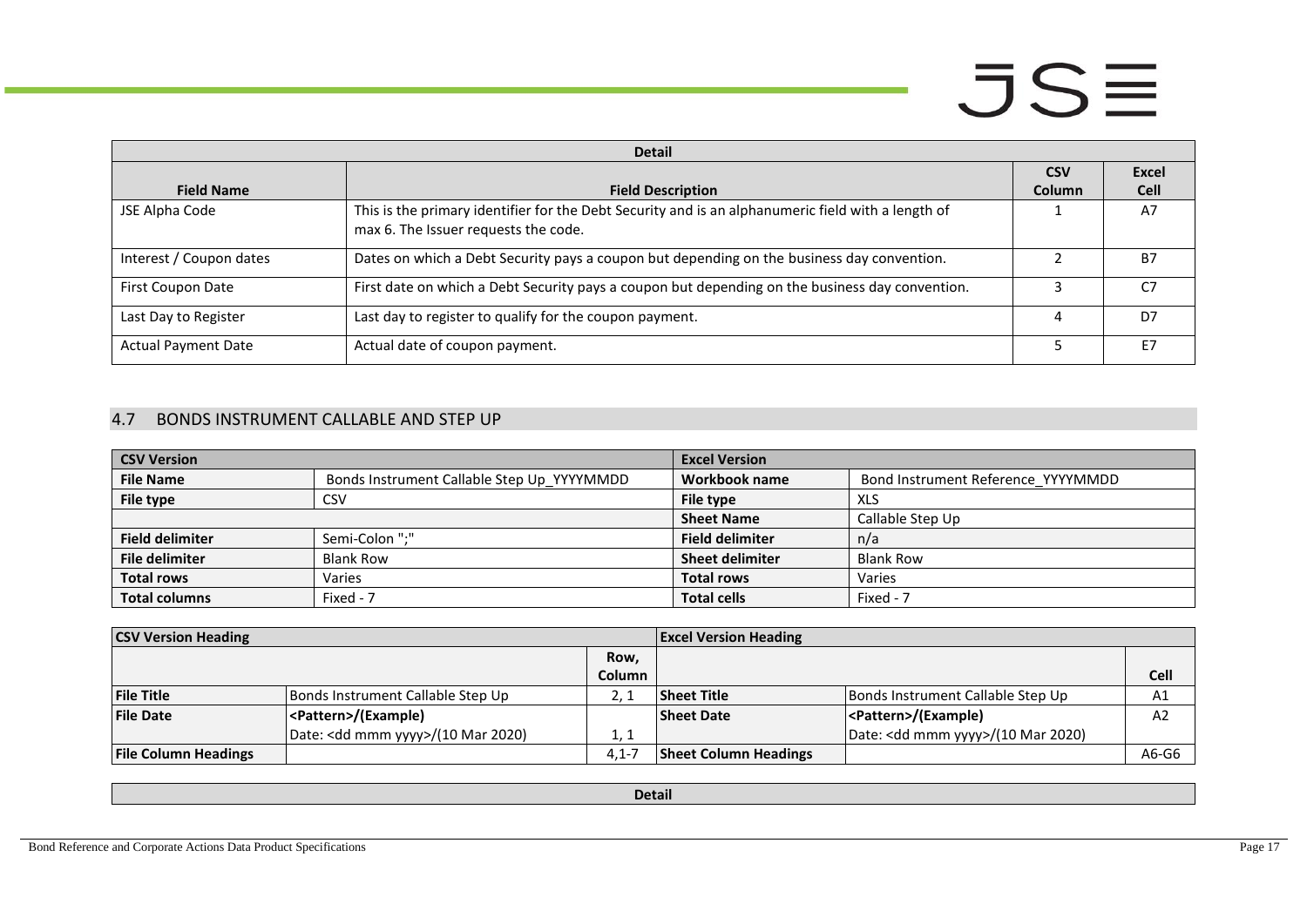|                                      |                                                                                                                                        | <b>CSV</b> | Excel          |
|--------------------------------------|----------------------------------------------------------------------------------------------------------------------------------------|------------|----------------|
| <b>Field Name</b>                    | <b>Field Description</b>                                                                                                               | Column     | <b>Cell</b>    |
| JSE Alpha Code                       | This is the primary identifier for the Debt Security and is an alphanumeric field with a length of                                     |            | A7             |
|                                      | max 6. The Issuer requests the code.                                                                                                   |            |                |
| Call Indicator                       | Indicates "Yes" when the Debt Security is called.                                                                                      |            | B <sub>7</sub> |
| Callable / Step Up Date              | Date on which a Debt Security can either Call or Step Up/Down the Coupon Rate.                                                         | 3          | C7             |
| Step-up/down Coupon Rate             | The Step-up/down coupon/interest rate of the Debt Security.                                                                            | 4          | D7             |
| Step-up /down Reference Rate         | The Step-up/down rate that is used to indicate whether the variable notes is linked to 3/6/9/12m<br>JIBAR or another index.            |            | F7             |
| Step-up / Down Basis points          | The Step-up/down points that indicates the basis points /margin for floating rate notes that is to<br>be added to the Reference Rate.  | 6          | F7             |
| Step-up/down Over/Under<br>indicator | The Step-up/down indicator that indicates whether the Basis Point value that should be added or<br>subtracted from the Reference Rate. |            | G7             |

#### 4.8 BONDS INSTRUMENT MARKET LISTINGS

| <b>CSV Version</b>     |                                          | <b>Excel Version</b>   |                                    |
|------------------------|------------------------------------------|------------------------|------------------------------------|
| <b>File Name</b>       | Bonds Instrument Market Listing YYYYMMDD | Workbook name          | Bond Instrument Reference YYYYMMDD |
| File type              | CSV                                      | File type              | XLS                                |
|                        |                                          | <b>Sheet Name</b>      | <b>Market Listing</b>              |
| <b>Field delimiter</b> | Semi-Colon ":"                           | <b>Field delimiter</b> | n/a                                |
| <b>File delimiter</b>  | <b>Blank Row</b>                         | <b>Sheet delimiter</b> | <b>Blank Row</b>                   |
| <b>Total rows</b>      | Varies                                   | <b>Total rows</b>      | Varies                             |
| <b>Total columns</b>   | Fixed - 8                                | <b>Total cells</b>     | Fixed - 8                          |

<span id="page-17-0"></span>

| <b>CSV Version Heading</b> |        | <b>Excel Version Heading</b> |      |
|----------------------------|--------|------------------------------|------|
|                            | Row,   |                              |      |
|                            | Column |                              | Cell |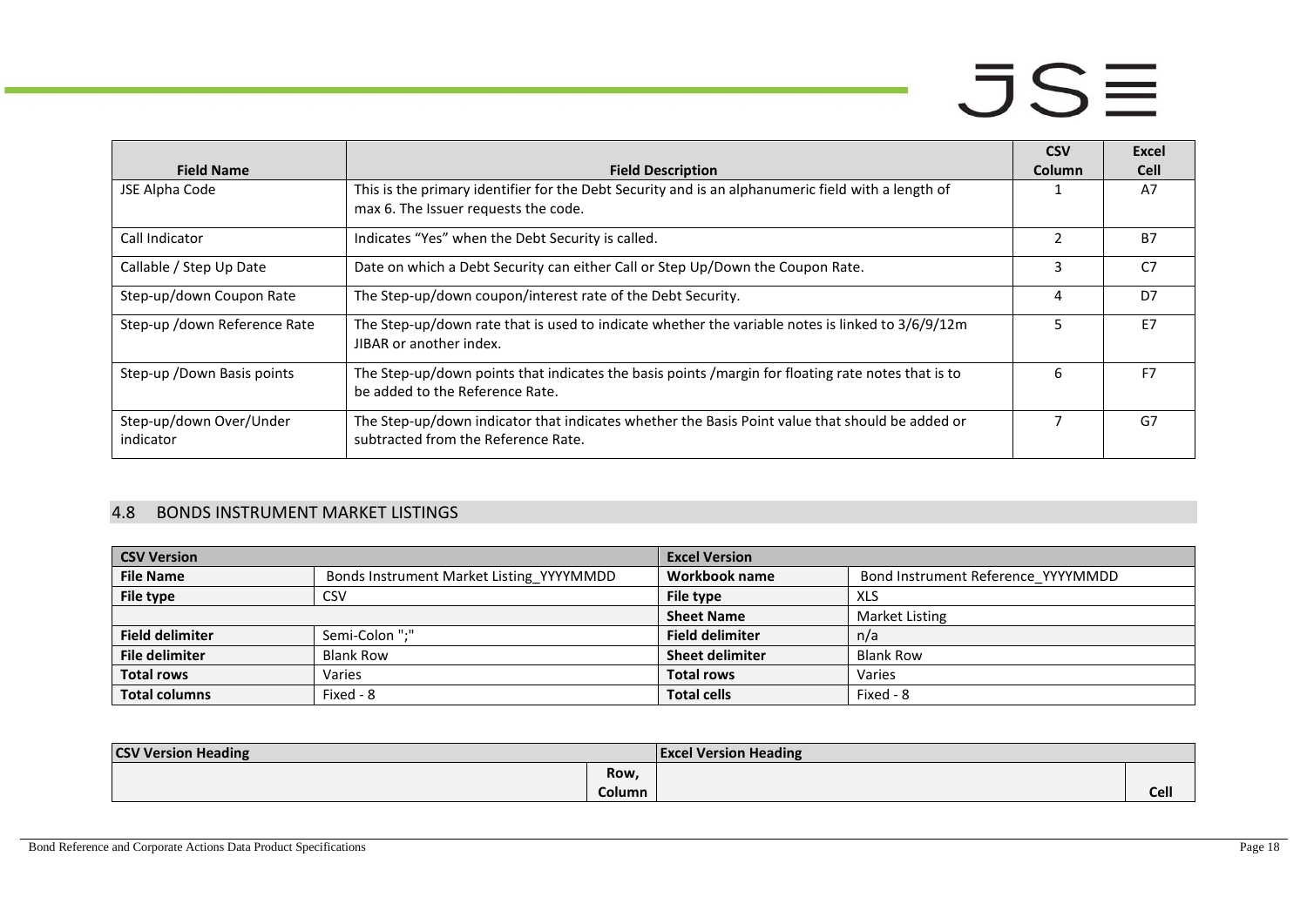| <b>File Title</b>           | <b>Bonds Instrument Market Listing</b>       | <u>.</u> | <b>Sheet Title</b>           | Bonds Instrument Market Listing              | Αı    |
|-----------------------------|----------------------------------------------|----------|------------------------------|----------------------------------------------|-------|
| <b>File Date</b>            | <pattern>/(Example)</pattern>                |          | <b>Sheet Date</b>            | <pattern>/(Example)</pattern>                | Az    |
|                             | Date: <dd mmm="" yyyy="">/(10 Mar 2020)</dd> |          |                              | Date: <dd mmm="" yyyy="">/(10 Mar 2020)</dd> |       |
| <b>File Column Headings</b> |                                              | 4.8      | <b>Sheet Column Headings</b> |                                              | A6-H6 |

|                           | <b>Detail</b>                                                                                      |                |                |  |  |
|---------------------------|----------------------------------------------------------------------------------------------------|----------------|----------------|--|--|
|                           |                                                                                                    | <b>CSV</b>     | Excel          |  |  |
| <b>Field Name</b>         | <b>Field Description</b>                                                                           | Column         | <b>Cell</b>    |  |  |
| JSE Alpha Code            | This is the primary identifier for the Debt Security and is an alphanumeric field with a length of |                | A7             |  |  |
|                           | max 6. The Issuer requests the code.                                                               |                |                |  |  |
| Exchange                  | The exchange identifier of the exchange that the Debt Security is listed.                          | $\overline{2}$ | <b>B7</b>      |  |  |
| MIC code                  | The Market Identifier Code of the market and exchange (as per ISO 10383) that the Debt Security    | 3              | C <sub>7</sub> |  |  |
|                           | is listed.                                                                                         |                |                |  |  |
| <b>Listing Date</b>       | The date upon which a Debt Security is listed on the market.                                       | 4              | D7             |  |  |
| Primary Market Indicator  | Indicates whether this market is the primary listing market.                                       | 5              | F7             |  |  |
| <b>Trading Currency</b>   | Currency of the listed Debt Security. The current value is "ZAR".                                  | 6              | F7             |  |  |
| <b>BondETP Indicator</b>  | Flag that denotes whether the instrument is also traded on the Bond ETP platform.                  |                | G7             |  |  |
| Instrument DeListing Date | The date upon which the Debt Security is delisted from the market.                                 | 8              | H7             |  |  |

### 4.9 BONDS INSTRUMENT SPLIT MATURITY

<span id="page-18-0"></span>

| <b>CSV Version</b>     |                                                   | <b>Excel Version</b>   |                                    |
|------------------------|---------------------------------------------------|------------------------|------------------------------------|
| <b>File Name</b>       | Bonds Instrument Split Maturity Schedule YYYYMMDD | Workbook name          | Bond Instrument Reference YYYYMMDD |
| File type              | <b>CSV</b>                                        | File type              | <b>XLS</b>                         |
|                        |                                                   | <b>Sheet Name</b>      | <b>Split Maturity Schedule</b>     |
| <b>Field delimiter</b> | Semi-Colon ":"                                    | <b>Field delimiter</b> | n/a                                |
| <b>File delimiter</b>  | <b>Blank Row</b>                                  | <b>Sheet delimiter</b> | <b>Blank Row</b>                   |
| <b>Total rows</b>      | Varies                                            | <b>Total rows</b>      | Varies                             |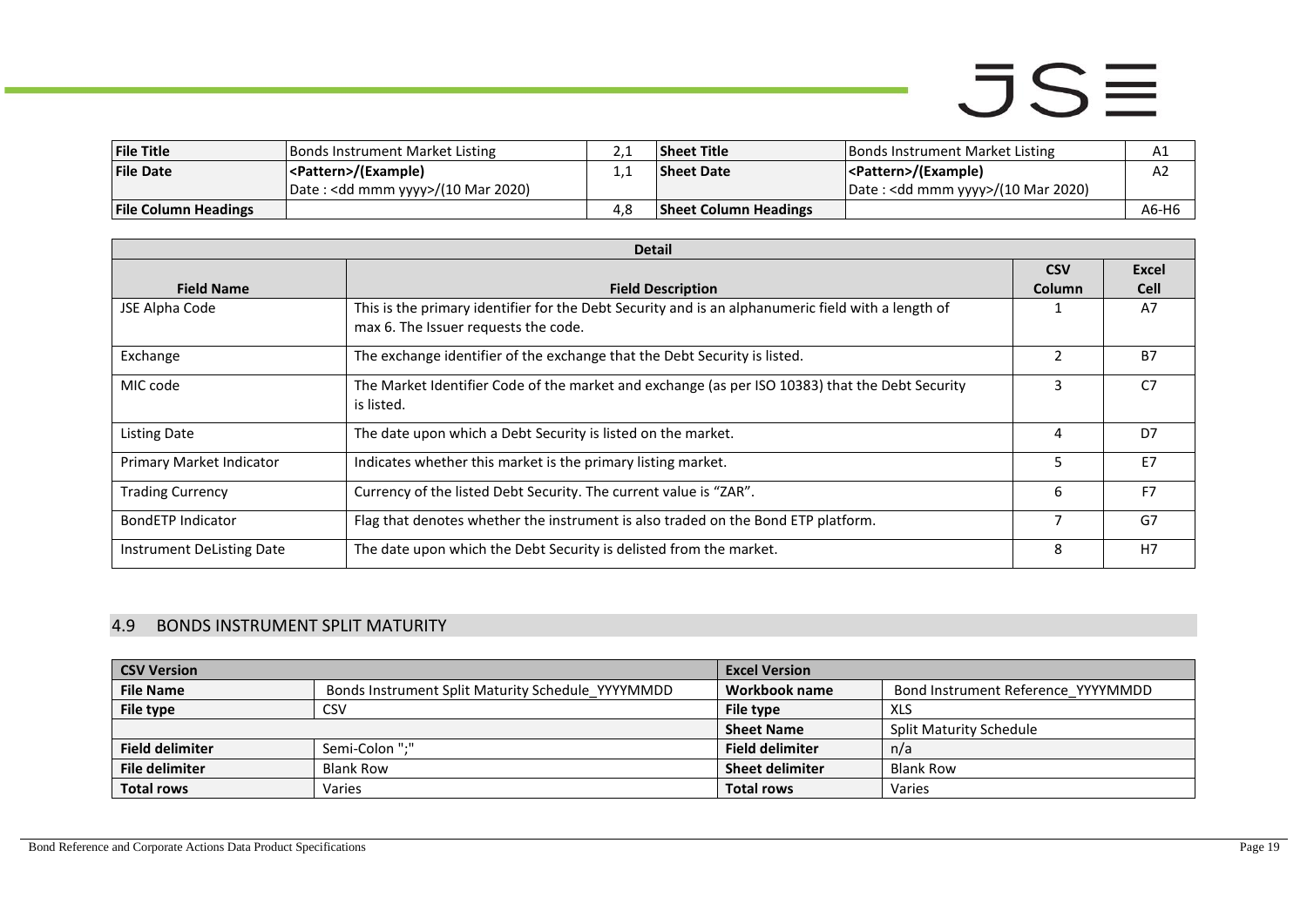| columns<br>Total | <b>Fixed</b> | <b>Total cells</b> | $\cdots$<br>⊤x⊷<br> |
|------------------|--------------|--------------------|---------------------|
|                  |              |                    |                     |

| <b>CSV Version Heading</b>  |                                              | <b>Excel Version Heading</b> |                              |                                              |                |
|-----------------------------|----------------------------------------------|------------------------------|------------------------------|----------------------------------------------|----------------|
|                             |                                              | Row.                         |                              |                                              |                |
|                             |                                              | <b>Column</b>                |                              |                                              | <b>Cell</b>    |
| <b>File Title</b>           | Bonds Instrument Split Maturity Schedule     |                              | Sheet Title                  | Split Maturity Schedule                      | A1             |
| <b>File Date</b>            | <pattern>/(Example)</pattern>                |                              | <b>Sheet Date</b>            | <pattern>/(Example)</pattern>                | A <sub>2</sub> |
|                             | Date: <dd mmm="" yyyy="">/(10 Mar 2020)</dd> | 1, 1                         |                              | Date: <dd mmm="" yyyy="">/(10 Mar 2020)</dd> |                |
| <b>File Column Headings</b> |                                              | $4.1 - 3$                    | <b>Sheet Column Headings</b> |                                              | A6-C6          |

|                                          | <b>Detail</b>                                                                                                                              |               |              |
|------------------------------------------|--------------------------------------------------------------------------------------------------------------------------------------------|---------------|--------------|
|                                          |                                                                                                                                            | <b>CSV</b>    | <b>Excel</b> |
| <b>Field Name</b>                        | <b>Field Description</b>                                                                                                                   | <b>Column</b> | <b>Cell</b>  |
| JSE Alpha Code                           | This is the primary identifier for the Debt Security and is an alphanumeric field with a length of<br>max 6. The Issuer requests the code. |               | A7           |
| <b>Split Maturity Date</b>               | The split maturity date for the Debt Security that has split into new series.                                                              |               | <b>B7</b>    |
| Split Maturity Date Notes (Free<br>text) | Supporting notes relating to the split maturity date.                                                                                      |               |              |

### 4.10 BONDS INSTRUMENT REFERENCE INDEX

| <b>CSV Version</b>     |                                           | <b>Excel Version</b>   |                                    |
|------------------------|-------------------------------------------|------------------------|------------------------------------|
| <b>File Name</b>       | Bonds Instrument Reference Index YYYYMMDD | Workbook name          | Bond Instrument Reference YYYYMMDD |
| File type              | <b>CSV</b>                                | File type              | XLS                                |
|                        |                                           | <b>Sheet Name</b>      | Reference Index                    |
| <b>Field delimiter</b> | Semi-Colon ";"                            | <b>Field delimiter</b> | n/a                                |
| <b>File delimiter</b>  | <b>Blank Row</b>                          | <b>Sheet delimiter</b> | <b>Blank Row</b>                   |
| <b>Total rows</b>      | Varies                                    | <b>Total rows</b>      | Varies                             |
| <b>Total columns</b>   | Fixed - 6                                 | <b>Total cells</b>     | Fixed - 6                          |

<span id="page-19-0"></span>

| . leading<br>.leading<br>a la v<br>.ion<br>w<br>``<br>зюг<br>.<br>. |
|---------------------------------------------------------------------|
|---------------------------------------------------------------------|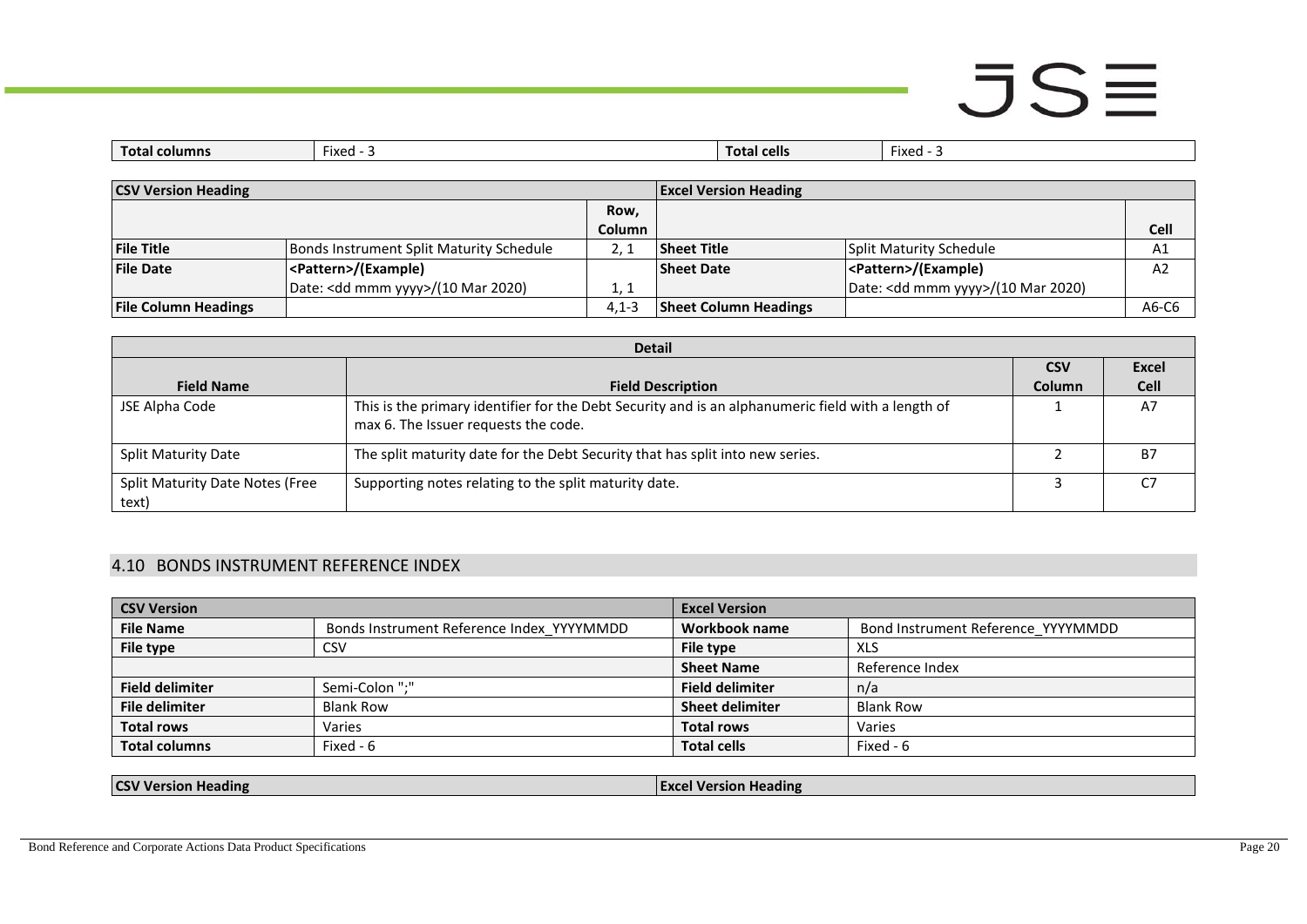|                             |                                              | Row,          |                              |                                              |                |
|-----------------------------|----------------------------------------------|---------------|------------------------------|----------------------------------------------|----------------|
|                             |                                              | <b>Column</b> |                              |                                              | Cell           |
| <b>File Title</b>           | Bonds Instrument Reference Index             |               | Sheet Title                  | Bonds Instrument Reference Index             | A1             |
| <b>File Date</b>            | <pattern>/(Example)</pattern>                |               | <b>Sheet Date</b>            | <pattern>/(Example)</pattern>                | A <sub>2</sub> |
|                             | Date: <dd mmm="" yyyy="">/(10 Mar 2020)</dd> |               |                              | Date: <dd mmm="" yyyy="">/(10 Mar 2020)</dd> |                |
| <b>File Column Headings</b> |                                              | $4.1 - 6$     | <b>Sheet Column Headings</b> |                                              | A6-F6          |

|                                | <b>Detail</b>                                                                                     |               |                |
|--------------------------------|---------------------------------------------------------------------------------------------------|---------------|----------------|
|                                |                                                                                                   | <b>CSV</b>    | <b>Excel</b>   |
| <b>Field Name</b>              | <b>Field Description</b>                                                                          | <b>Column</b> | <b>Cell</b>    |
| JSE Alpha Code                 | Primary identifier for the Debt Security and is an alphanumeric field with a length of max 6. The |               | A7             |
|                                | Issuer requests the code.                                                                         |               |                |
| Index Code                     | Index code identifier of the linked reference index                                               | $\mathfrak z$ | <b>B7</b>      |
| Reference Index JSE Alpha Code | Alpha code identifier of the linked reference index                                               | 3             | C <sub>7</sub> |
| <b>Instrument Name</b>         | Name of the linked reference index                                                                | 4             | D7             |
| Instrument Type                | Type of the linked reference index                                                                |               | E7             |
| Mixed Rate Note Leg            | Indicates the leg that is linked to the reference index                                           | 6             | F <sub>7</sub> |

### 4.11 BONDS REFERENCE INSTRUMENT

<span id="page-20-0"></span>

| <b>CSV Version</b>     |                                                | <b>Excel Version</b>   |                                    |
|------------------------|------------------------------------------------|------------------------|------------------------------------|
| <b>File Name</b>       | Bonds Instrument Reference Instrument YYYYMMDD | Workbook name          | Bond Instrument Reference YYYYMMDD |
| File type              | <b>CSV</b>                                     | File type              | XLS                                |
|                        |                                                | <b>Sheet Name</b>      | Reference Instrument               |
| <b>Field delimiter</b> | Semi-Colon ";"                                 | <b>Field delimiter</b> | n/a                                |
| <b>File delimiter</b>  | <b>Blank Row</b>                               | <b>Sheet delimiter</b> | <b>Blank Row</b>                   |
| <b>Total rows</b>      | Varies                                         | <b>Total rows</b>      | Varies                             |
| <b>Total columns</b>   | $Fixed-5$                                      | <b>Total cells</b>     | Fixed - 5                          |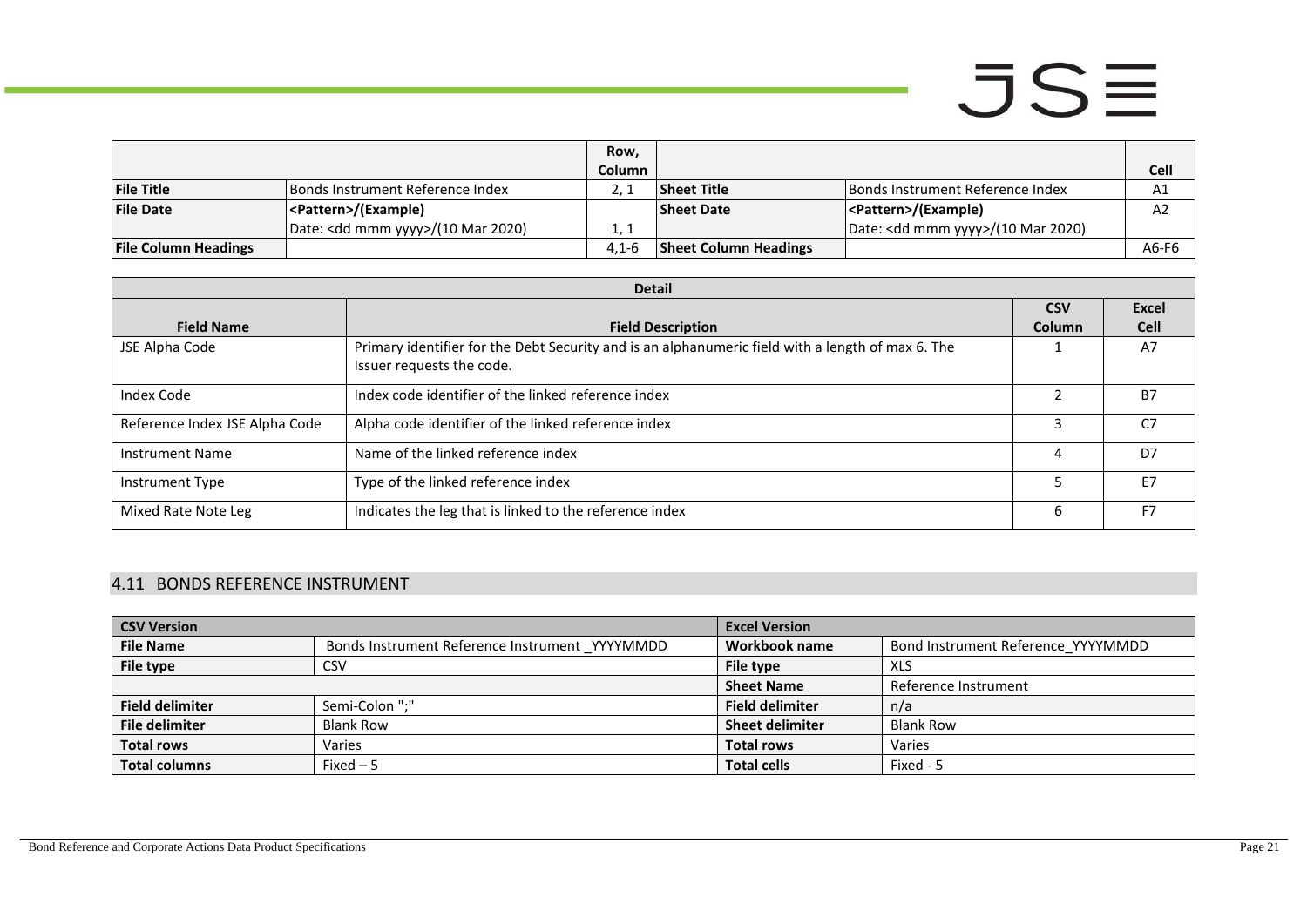| <b>CSV Version Heading</b>  |                                              |               | <b>Excel Version Heading</b> |                                              |                |
|-----------------------------|----------------------------------------------|---------------|------------------------------|----------------------------------------------|----------------|
|                             |                                              | Row,          |                              |                                              |                |
|                             |                                              | <b>Column</b> |                              |                                              | Cell           |
| <b>File Title</b>           | Bonds Instrument Reference Instrument        |               | <b>Sheet Title</b>           | <b>Bonds Instrument Reference</b>            | A1             |
|                             |                                              | 2, 1          |                              | l Instrument                                 |                |
| <b>File Date</b>            | <pattern>/(Example)</pattern>                |               | <b>Sheet Date</b>            | <pattern>/(Example)</pattern>                | A <sub>2</sub> |
|                             | Date: <dd mmm="" yyyy="">/(10 Mar 2020)</dd> | 1, 1          |                              | Date: <dd mmm="" yyyy="">/(10 Mar 2020)</dd> |                |
| <b>File Column Headings</b> |                                              | $4.1 - 5$     | <b>Sheet Column Headings</b> |                                              | A6-E6          |

|                                     | <b>Detail</b>                                                                                                                                                                                                                                                                                               |               |                |
|-------------------------------------|-------------------------------------------------------------------------------------------------------------------------------------------------------------------------------------------------------------------------------------------------------------------------------------------------------------|---------------|----------------|
|                                     |                                                                                                                                                                                                                                                                                                             | <b>CSV</b>    | Excel          |
| <b>Field Name</b>                   | <b>Field Description</b>                                                                                                                                                                                                                                                                                    | <b>Column</b> | <b>Cell</b>    |
| JSE Alpha Code                      | Primary identifier for the Debt Security and is an alphanumeric field with a length of max 6.                                                                                                                                                                                                               |               | A7             |
|                                     | The Issuer requests the code.                                                                                                                                                                                                                                                                               |               |                |
| Reference Instrument JSE Alpha Code | Alpha code identifier of the linked reference instrument.                                                                                                                                                                                                                                                   | $\mathfrak z$ | <b>B7</b>      |
| <b>Instrument Name</b>              | Name of the linked reference instrument.                                                                                                                                                                                                                                                                    | 3             | C <sub>7</sub> |
| Instrument Type                     | Instrument type of the reference instrument.                                                                                                                                                                                                                                                                | 4             | D7             |
| <b>ISIN</b>                         | International Security Identification Number that the JSE generates for all South African<br>Instruments as the accredited National Numbering Agency for South Africa.                                                                                                                                      |               | E7             |
|                                     | It is unique per instrument and a twelve-character number that consists of a two-letter<br>country code, followed by the nine-character alphanumerical national security identifier, and<br>a check digit. ISINs issued by the JSE for Debt Security instruments will have a "G" in the third<br>character. |               |                |

### 4.12 BONDS INSTRUMENT REFERENCE ENTITIES

<span id="page-21-0"></span>

| <b>CSV Version</b> |                                              | <b>Excel Version</b> |                                    |
|--------------------|----------------------------------------------|----------------------|------------------------------------|
| <b>File Name</b>   | Bonds Instrument Reference Entities YYYYMMDD | Workbook name        | Bond Instrument Reference YYYYMMDD |
| File type          | CSV                                          | File type            | XLS                                |
|                    |                                              | <b>Sheet Name</b>    | Reference Entities                 |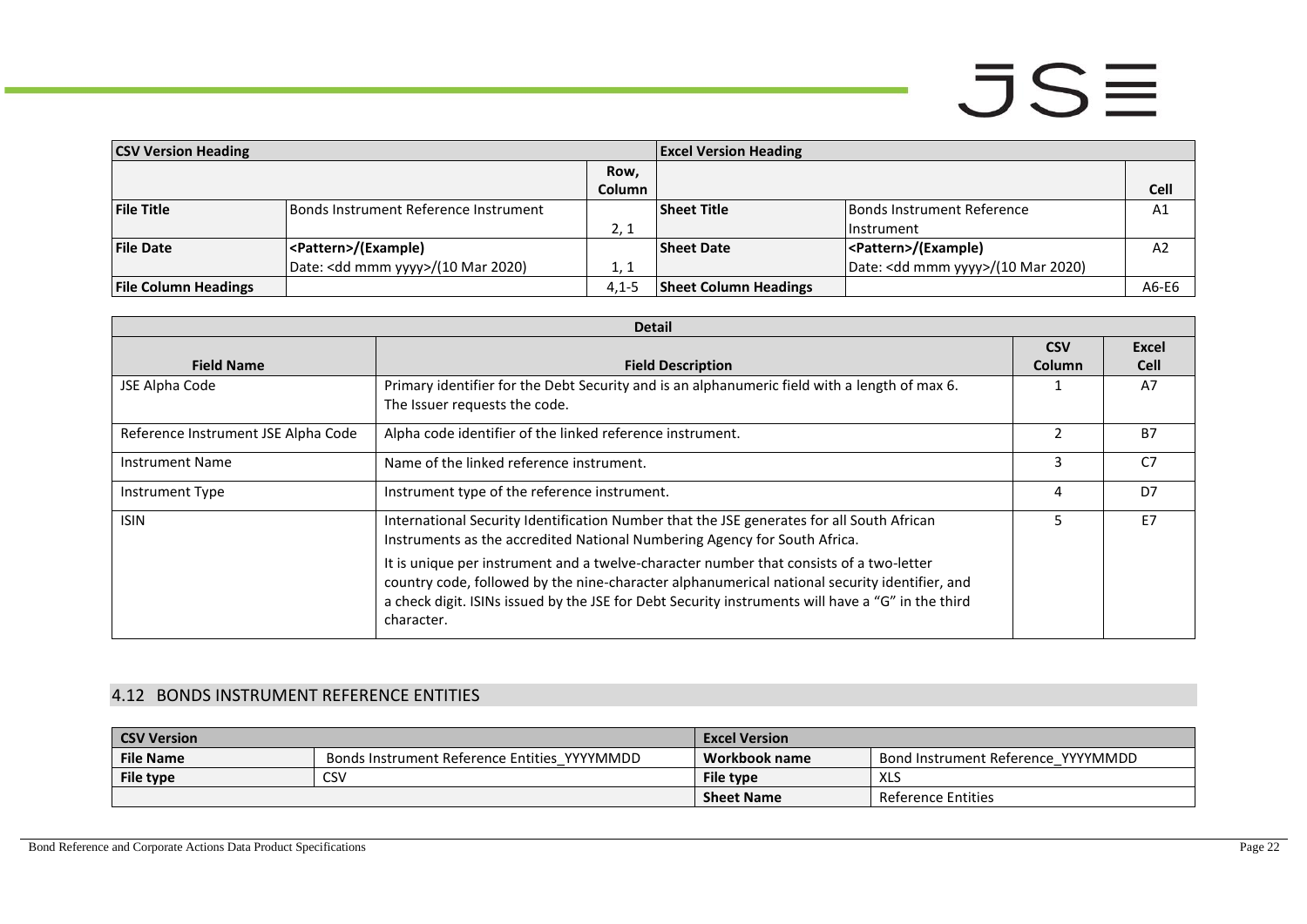| <b>Field delimiter</b> | Semi-Colon ":" | <b>Field delimiter</b> | n/a              |
|------------------------|----------------|------------------------|------------------|
| File delimiter         | Blank Row      | <b>Sheet delimiter</b> | <b>Blank Row</b> |
| <b>Total rows</b>      | Varies         | <b>Total rows</b>      | Varies           |
| <b>Total columns</b>   | Fixed $-6$     | <b>Total cells</b>     | Fixed - 6        |

| <b>CSV Version Heading</b>  |                                              |               | <b>Excel Version Heading</b> |                                              |                |
|-----------------------------|----------------------------------------------|---------------|------------------------------|----------------------------------------------|----------------|
|                             |                                              | Row,          |                              |                                              |                |
|                             |                                              | <b>Column</b> |                              |                                              | <b>Cell</b>    |
| <b>File Title</b>           | Bonds Instrument Reference Entities          |               | <b>Sheet Title</b>           | Bonds Instrument Reference Entities          | A1             |
| <b>File Date</b>            | <pattern>/(Example)</pattern>                |               | <b>Sheet Date</b>            | <pattern>/(Example)</pattern>                | A <sub>2</sub> |
|                             | Date: <dd mmm="" yyyy="">/(10 Mar 2020)</dd> | 1, 1          |                              | Date: <dd mmm="" yyyy="">/(10 Mar 2020)</dd> |                |
| <b>File Column Headings</b> |                                              | $4.1 - 2$     | <b>Sheet Column Headings</b> |                                              | A6-B6          |

| <b>Detail</b>           |                                                                                                                                |            |              |  |
|-------------------------|--------------------------------------------------------------------------------------------------------------------------------|------------|--------------|--|
|                         |                                                                                                                                | <b>CSV</b> | <b>Excel</b> |  |
| <b>Field Name</b>       | <b>Field Description</b>                                                                                                       | Column     | <b>Cell</b>  |  |
| JSE Alpha Code          | Primary identifier for the Debt Security and is an alphanumeric field with a length of max 6. The<br>Issuer requests the code. |            | A7           |  |
| <b>Institution Name</b> | Name of the linked reference entity.                                                                                           |            | B7           |  |

### 4.13 BONDS INSTRUMENT REFERENCE GUARANTOR

<span id="page-22-0"></span>

| <b>CSV Version</b>     |                                               | <b>Excel Version</b>                                |                                   |
|------------------------|-----------------------------------------------|-----------------------------------------------------|-----------------------------------|
| <b>File Name</b>       | Bonds Instrument Reference Guarantor YYYYMMDD | Workbook name<br>Bond Instrument Reference YYYYMMDD |                                   |
| File type              | CSV                                           | File type                                           | <b>XLS</b>                        |
|                        |                                               | <b>Sheet Name</b>                                   | <b>Bonds Instrument Guarantor</b> |
| <b>Field delimiter</b> | Semi-Colon ";"                                | <b>Field delimiter</b>                              | n/a                               |
| <b>File delimiter</b>  | <b>Blank Row</b>                              | <b>Sheet delimiter</b>                              | <b>Blank Row</b>                  |
| <b>Total rows</b>      | Varies                                        | <b>Total rows</b>                                   | Varies                            |
| <b>Total columns</b>   | Fixed - 5                                     | <b>Total cells</b>                                  | Fixed - 5                         |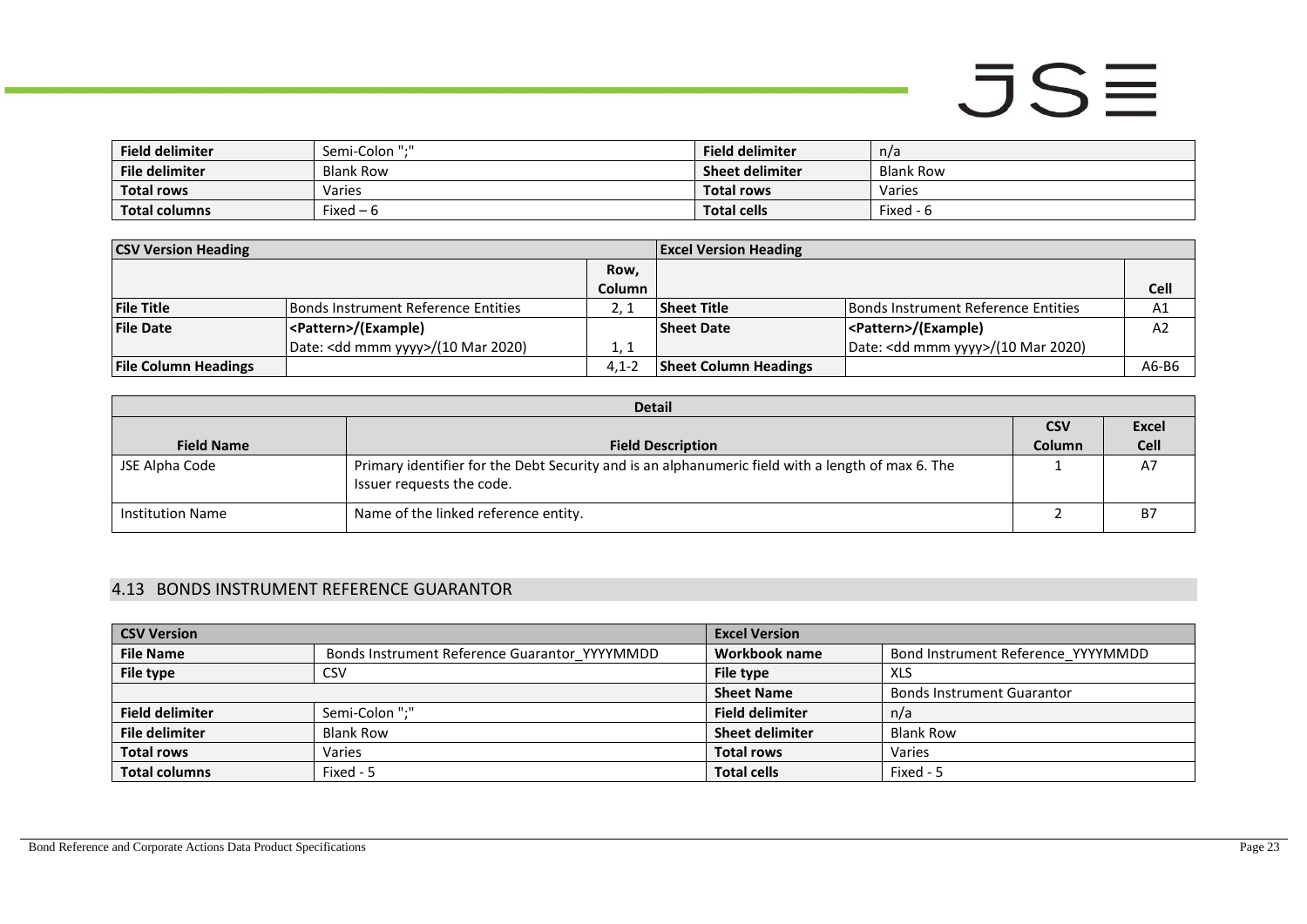## $JSE$

| <b>CSV Version Heading</b>  |                                              |           | <b>Excel Version Heading</b> |                                              |                |
|-----------------------------|----------------------------------------------|-----------|------------------------------|----------------------------------------------|----------------|
|                             |                                              | Row,      |                              |                                              |                |
|                             |                                              | Column    |                              |                                              | <b>Cell</b>    |
| <b>File Title</b>           | Bonds Instrument Guarantor                   |           | <b>Sheet Title</b>           | Bonds Instrument Guarantor                   | A1             |
| <b>File Date</b>            | <pattern>/(Example)</pattern>                |           | <b>Sheet Date</b>            | <pattern>/(Example)</pattern>                | A <sub>2</sub> |
|                             | Date: <dd mmm="" yyyy="">/(10 Mar 2020)</dd> | 1, 1      |                              | Date: <dd mmm="" yyyy="">/(10 Mar 2020)</dd> |                |
| <b>File Column Headings</b> |                                              | $3.1 - 3$ | <b>Sheet Column Headings</b> |                                              | $A6-C6$        |

| <b>Detail</b>            |                                                                                                                                |               |                  |
|--------------------------|--------------------------------------------------------------------------------------------------------------------------------|---------------|------------------|
|                          |                                                                                                                                | <b>CSV</b>    | <b>Excel</b>     |
| <b>Field Name</b>        | <b>Field Description</b>                                                                                                       | <b>Column</b> | <b>Cell</b>      |
| JSE Alpha Code           | Primary identifier for the Debt Security and is an alphanumeric field with a length of max 6. The<br>Issuer requests the code. |               | A7               |
| Guarantor JSE Alpha Code | Alpha code identifier of the linked Guarantor.                                                                                 |               | B7               |
| Entity / Role Type       | Type of the linked Guarantor.                                                                                                  |               | C <sub>D</sub> 7 |

#### 4.14 BONDS INSTRUMENT REFERENCE MIXED RATE

An Instrument can be issued as a Mixed Rate Note; meaning that for the first defined period the debt instrument pays a specific type of coupon and then for the next defined period changes to another type of coupon payment. These different periods are referred to as legs. The number of legs for Mixed Rate Notes are typically two legs but could increase over time.

Refer to the Coupon General Section for the meaning of the fields.

<span id="page-23-0"></span>

| <b>CSV Version</b>     |                                      | <b>Excel Version</b>   |                                    |
|------------------------|--------------------------------------|------------------------|------------------------------------|
| <b>File Name</b>       | Bonds Instrument Mixed Rate YYYYMMDD | Sheet name             | Bond Instrument Reference YYYYMMDD |
| File type              | <b>CSV</b>                           | File type              | XLS                                |
|                        |                                      | <b>Sheet Name</b>      | <b>Bonds Instrument Guarantor</b>  |
| <b>Field delimiter</b> | Semi-Colon ":"                       | <b>Field delimiter</b> | n/a                                |
| File delimiter         | <b>Blank Row</b>                     | <b>Sheet delimiter</b> | <b>Blank Row</b>                   |
| <b>Total rows</b>      | Varies                               | <b>Total rows</b>      | Varies                             |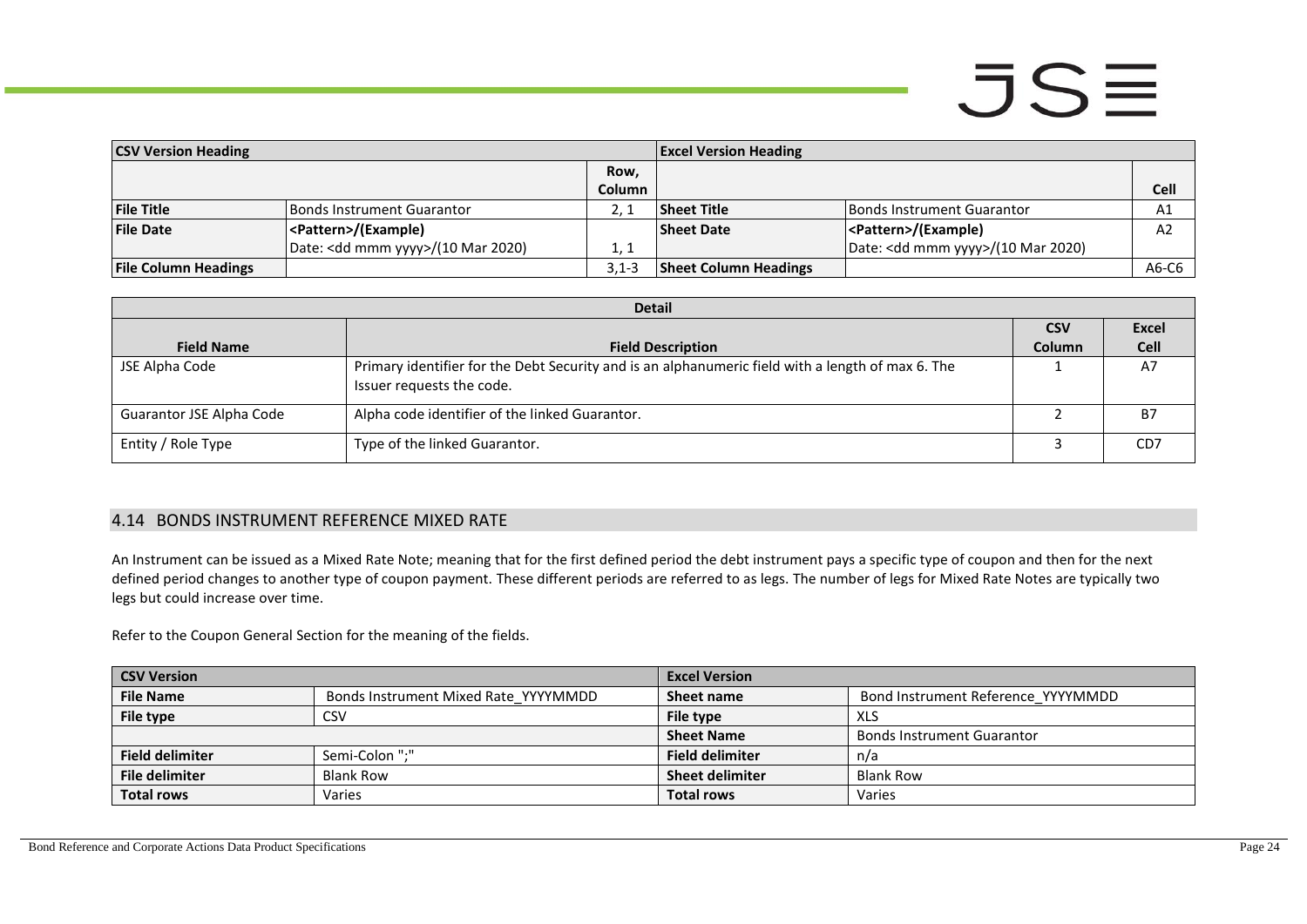## $JSE$

| Total<br>columns | $\overline{\phantom{a}}$<br>$\sim$<br>hevi-<br>ואכט<br><u>. .</u> | cells<br>. тота. | 1120<br>1 X H U<br>. . |
|------------------|-------------------------------------------------------------------|------------------|------------------------|

| <b>CSV Version Heading</b>  |                                              |               | <b>Excel Version Heading</b> |                                              |                |
|-----------------------------|----------------------------------------------|---------------|------------------------------|----------------------------------------------|----------------|
|                             |                                              | Row,          |                              |                                              |                |
|                             |                                              | <b>Column</b> |                              |                                              | <b>Cell</b>    |
| <b>File Title</b>           | Bonds Instrument Mixed Rate                  |               | <b>Sheet Title</b>           | <b>IBonds Instrument Mixed Rate</b>          | A1             |
| <b>File Date</b>            | <pattern>/(Example)</pattern>                |               | <b>Sheet Date</b>            | <pattern>/(Example)</pattern>                | A <sub>2</sub> |
|                             | Date: <dd mmm="" yyyy="">/(10 Mar 2020)</dd> |               |                              | Date: <dd mmm="" yyyy="">/(10 Mar 2020)</dd> |                |
| <b>File Column Headings</b> |                                              | $4.1 - 21$    | <b>Sheet Column Headings</b> |                                              | A6-U6          |

| <b>Detail</b>               |                                                                                                                                                      |                |                |
|-----------------------------|------------------------------------------------------------------------------------------------------------------------------------------------------|----------------|----------------|
|                             |                                                                                                                                                      | <b>CSV</b>     | <b>Excel</b>   |
| <b>Field Name</b>           | <b>Field Description</b>                                                                                                                             | Column         | <b>Cell</b>    |
| JSE Alpha Code              | Primary identifier for the Debt Security and is an alphanumeric field with a length of max 6. The<br>Issuer requests the code.                       |                | A7             |
| Leg Number                  | The number of the Coupon Rate for the leg.                                                                                                           | 2              | <b>B7</b>      |
| Leg Start Date              | The Mixed Rate Coupon leg start date for the leg.                                                                                                    | 3              | C <sub>7</sub> |
| Leg End Date                | The Mixed Rate Coupon leg end date for the leg.                                                                                                      | 4              | D7             |
| Leg Coupon Frequency        | The Mixed Rate Coupon leg frequency for the leg.                                                                                                     | 5              | E7             |
| Leg Business Day Convention | The Mixed Rate Coupon leg indication as to how the payment / maturity will be treated if it<br>should fall on a non-business day for the leg.        | 6              | F <sub>7</sub> |
| Leg Coupon Rate             | The Mixed Rate Coupon rate for the leg.                                                                                                              | $\overline{7}$ | G7             |
| Leg Coupon Payment Type     | Same as Coupon Payment type. Just that its used for a Mixed Rate note Bond to denote the field<br>at the Leg level.                                  | 8              | H7             |
| Leg Basis points            | The Mixed rate leg indicator that indicates the basis points / margin for floating rate notes, to be<br>added to the Reference Rate for the leg.     | 9              | 17             |
| Leg Over/Under              | The Mixed Rate leg indicator that indicates whether the Basis Point value that should be added or<br>subtracted from the Reference Rate for the leg. | 10             | 17             |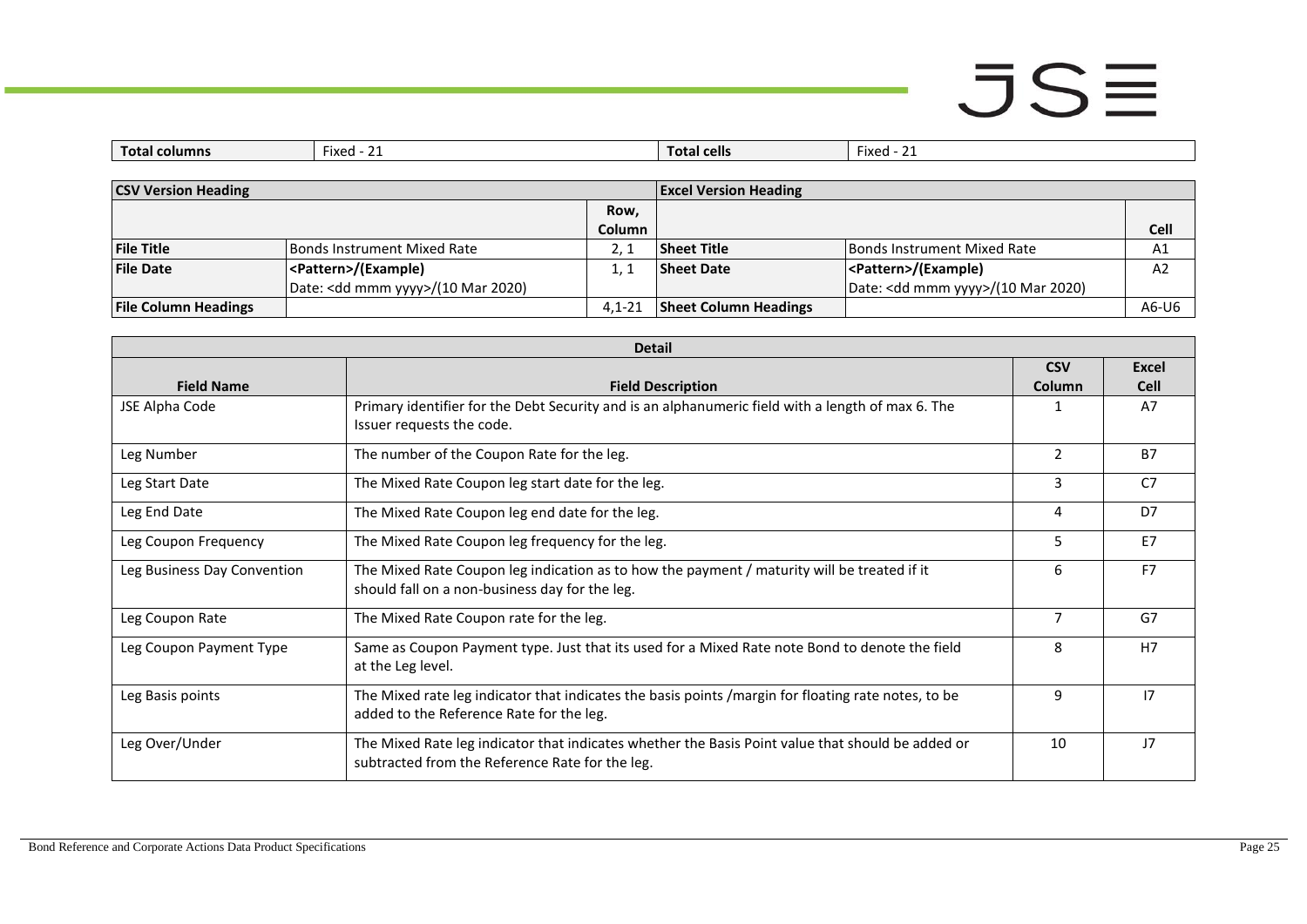| Leg Reference Rate                                     | The Mixed Rate leg indicator that indicates whether the variable notes is linked to $3/6/9/12m$<br>JIBAR or another index for the leg.                      | 11 | K7             |
|--------------------------------------------------------|-------------------------------------------------------------------------------------------------------------------------------------------------------------|----|----------------|
| Leg Books Closed Period                                | The Mixed Rate leg period that indicates the number of days that the books are closed between<br>the last date to register and the coupon date for the leg. | 12 | L7             |
| Leg Rate of Reference Rate                             | The Mixed Rate leg Reference Rate used for the Coupon calculation for the leg.                                                                              | 13 | M <sub>7</sub> |
| Leg Date of Listing Reference rate                     | The Mixed Rate Reference Rate date for the leg.                                                                                                             | 14 | N <sub>7</sub> |
| Leg Day count Convention                               | The Mixed Rate Day Count Convention for the leg.                                                                                                            | 15 | <b>O7</b>      |
| Leg Coupon Rate Cap                                    | The Coupon Rate Cap for the leg.                                                                                                                            | 16 | P7             |
| Leg Coupon Rate Floor                                  | The Coupon Rate Floor for the leg.                                                                                                                          | 17 | Q <sub>7</sub> |
| Leg Customised Coupon                                  | The Mixed Rate Customised Coupon for the leg.                                                                                                               | 18 | R7             |
| Leg Last Day to Register for<br><b>Maturity Amount</b> | The Mixed Rate Last Day to Register for the Maturity Amount for the leg.                                                                                    | 19 | S7             |
| Leg Underlying Index Code                              | The Mixed Rate underlying index code for the leg.                                                                                                           | 20 | T <sub>7</sub> |
| Mixed Rate Conversion<br>determination date            | The Mixed Rate conversion determination date for the leg.                                                                                                   | 21 | U <sub>7</sub> |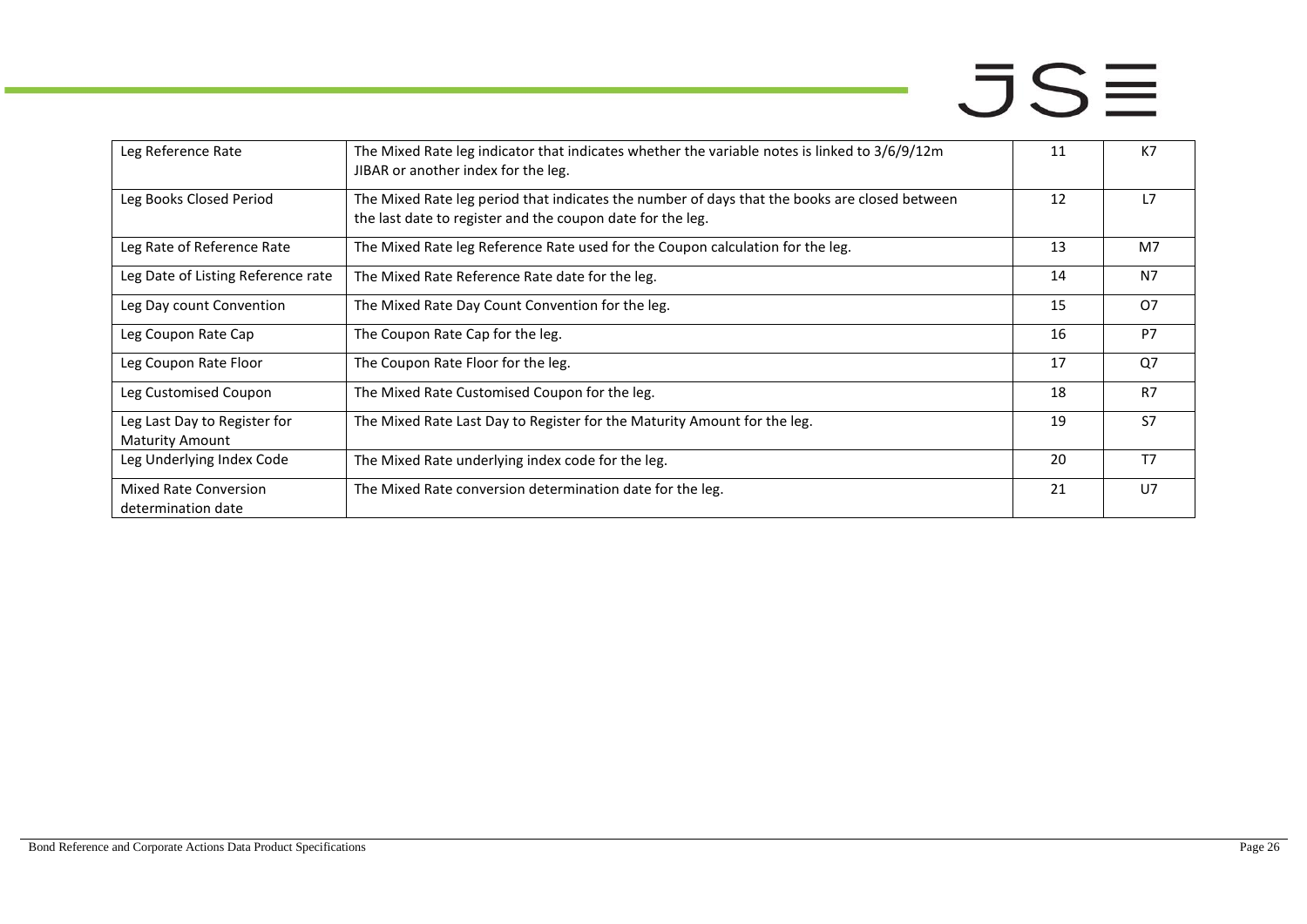#### <span id="page-26-0"></span>**5 NEW BONDS LISTING**

The New Bonds Listing data product provides key reference data of all Debt Securities instruments that are in the process of *being listed on the JSE Bond market but are not yet "listed*". Once the security is "listed", its reference data is made available via the Bond Instrument Reference data product.

Because of the nature of the data, where some of the data has a one-to-many relationship, this data product comprises of a primary general section that contains common data and several secondary data sections where each section provides a complementary but distinct different **set of related data. The structure of this product is an exact match of the Bond Instrument Reference data product.**

For the benefit of both human and system-based consumption, the data product is available in both CSV and Excel formats. The Excel format version presents the data sections as Excel sheets while the CSV format version presents each data section as a separate data file.

Due to the dynamic nature of Bonds, a set of the daily files is made available three times each business day with the new version completely replacing the old version each time so does not contain delta changes. The SLA time for the different publication time is **10h40**, **14h50** and **16h20** but the JSE will always endeavour to make the files as early as possible after they are produced.

To cater for historical retrieval, the last version will be available on the IDP server for the last rolling 40 business days, with the historical data files sufficed with " yyyymmdd".

#### **Primary General Data section – Contains common data**

1. New Bonds Listing General

#### **Secondary Data sections – Each section contains related but different data**

- 2. New Bonds Listing Redemption Schedule
- 3. New Bonds Listing Coupon General
- 4. New Bonds Listing Coupon Schedule
- 5. New Bonds Listing Callable Step Up
- 6. New Bonds Listing Market Listing
- 7. New Bonds Listing Split Maturity Schedule
- 8. New Bonds Listing Reference Index
- 9. New Bonds Listing Reference Instrument
- 10. New Bonds Listing Reference Entities
- 11. New Bonds Listing Guarantor
- 12. New Bonds Listing Mixed Rate

#### <span id="page-26-1"></span>**5.1 DAILY DATA FILE NAMES AND LOCATION**

|   | <b>CSV Format File Names</b>                       | <b>IDP Folder Location</b> |
|---|----------------------------------------------------|----------------------------|
|   | New Bonds Listing General YYYYMMDD.csv             | DISTRIBUTION\Bonds Market  |
|   | New Bonds Listing Redemption Schedule YYYYMMDD.csv | Prod\Market Data\New Bonds |
|   | New Bonds Listing Coupon General YYYYMMDD.csv      | Listing $\langle$          |
| 4 | New Bonds Listing Coupon Schedule YYYYMMDD.csv     |                            |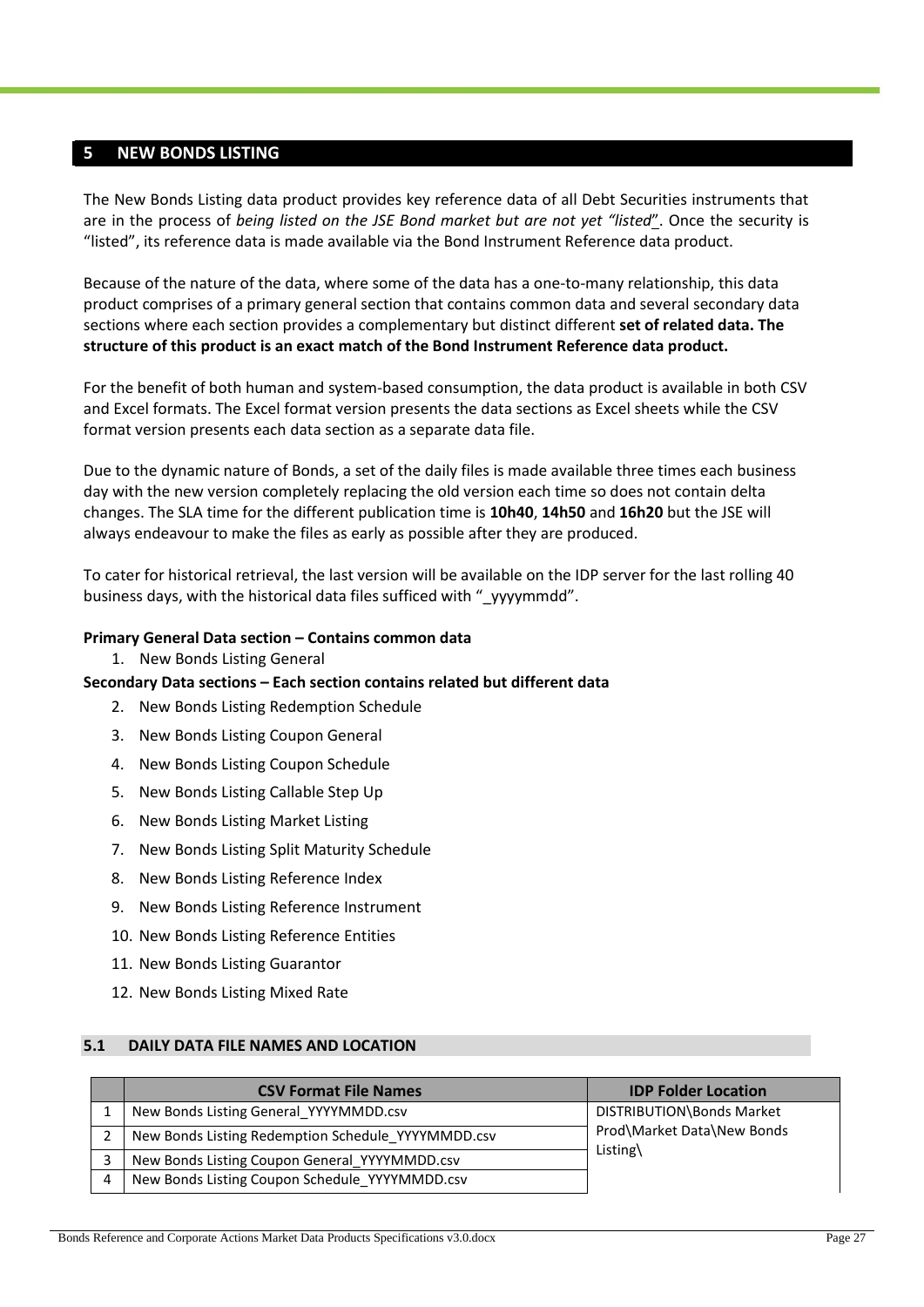|    | New Bonds Listing Callable Step Up YYYYMMDD.csv        |
|----|--------------------------------------------------------|
| 6  | New Bonds Listing Market Listing YYYYMMDD.csv          |
|    | New Bonds Listing Split Maturity Schedule YYYYMMDD.csv |
| 8  | New Bonds Listing Reference Index YYYYMMDD.csv         |
| 9  | New Bonds Listing Reference Instrument YYYYMMDD.csv    |
| 10 | New Bonds Listing Reference Entities YYYYMMDD.csv      |
| 11 | New Bonds Listing Guarantor YYYYMMDD.csv               |
| 12 | New Bonds Listing Mixed Rate YYYYMMDD.csv              |

| <b>Excel Format File Names</b> | <b>IDP Folder Location</b>                                          |
|--------------------------------|---------------------------------------------------------------------|
| New Bonds Listing YYYMMDD.xls  | DISTRIBUTION\Bonds Market<br>Prod\Market Data\New Bonds<br>Listing\ |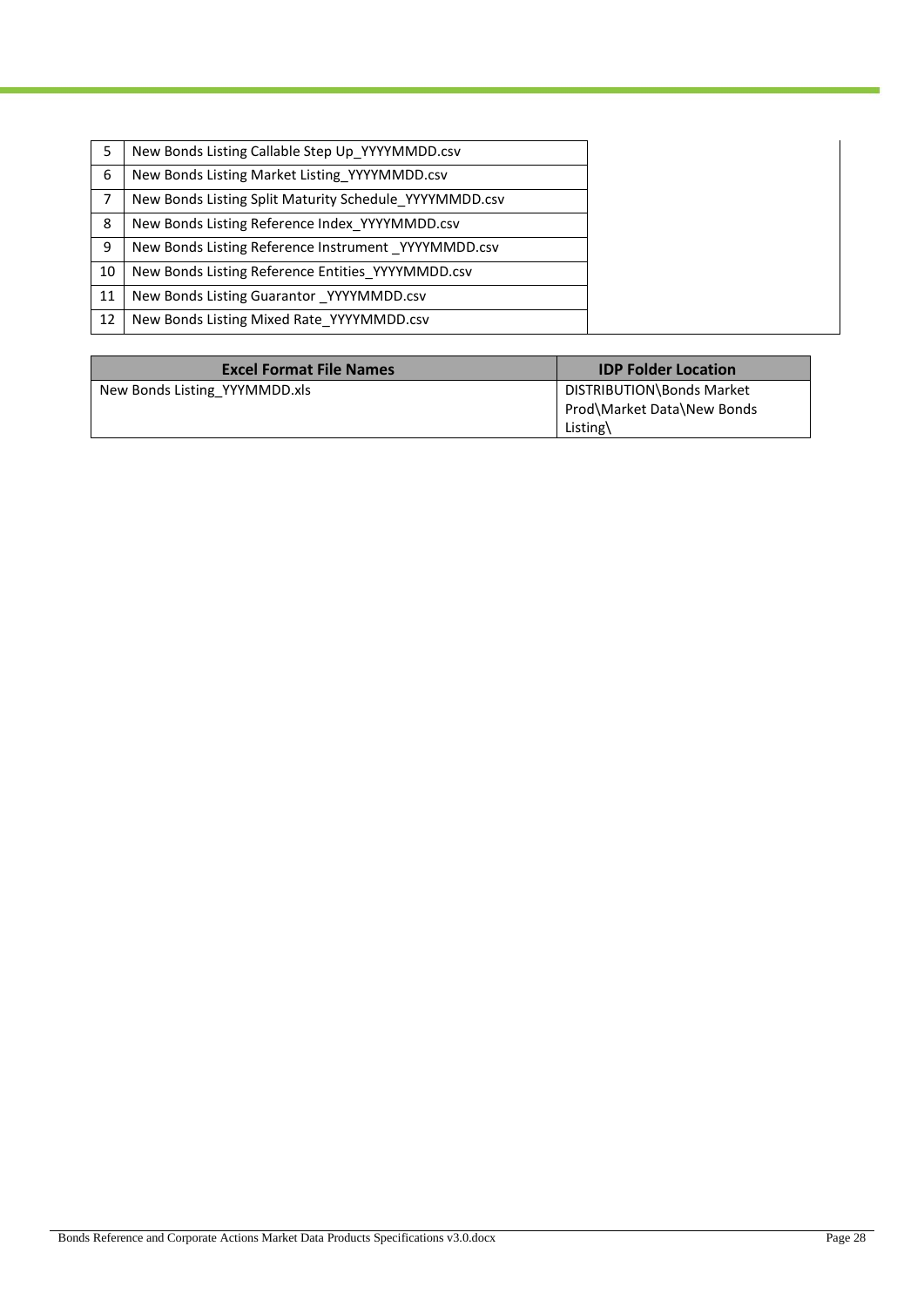### 5.2 NEW BONDS LISTING GENERAL

| <b>CSV Version</b>     |                                    | <b>Excel Version</b>   |                                    |  |
|------------------------|------------------------------------|------------------------|------------------------------------|--|
| <b>File Name</b>       | New Bonds Listing General_YYYYMMDD | <b>Workbook Name</b>   | Bond Instrument Reference YYYYMMDD |  |
| File type              | <b>CSV</b>                         | <b>File Type</b>       | XLS                                |  |
|                        |                                    | <b>Sheet Name</b>      | General                            |  |
| <b>Field delimiter</b> | Semi-colon ":"                     | <b>Field Delimiter</b> | n/a                                |  |
| <b>File delimiter</b>  | <b>Blank Row</b>                   | <b>Sheet Delimiter</b> | <b>Blank Row</b>                   |  |
| <b>Total rows</b>      | Varies                             | <b>Total rows</b>      | Varies                             |  |
| <b>Total columns</b>   | Fixed $-36$                        | <b>Total cells</b>     | Fixed - 36                         |  |

| <b>CSV Heading</b>          |                                              |        | <b>Excel Heading</b>         |                                              |                |
|-----------------------------|----------------------------------------------|--------|------------------------------|----------------------------------------------|----------------|
|                             |                                              | Row,   |                              |                                              |                |
|                             |                                              | Column |                              |                                              | Cell           |
| <b>File Title</b>           | New Bonds Listing General                    |        | <b>Sheet Title</b>           | New Bonds Listing General                    | A1             |
| <b>File Date</b>            | <pattern>/(Example)</pattern>                |        | <b>Sheet Date</b>            | <pattern>/(Example)</pattern>                | A <sub>2</sub> |
|                             | Date: <dd mmm="" yyyy="">/(10 Mar 2020)</dd> |        |                              | Date: <dd mmm="" yyyy="">/(10 Mar 2020)</dd> |                |
| <b>File Column Headings</b> |                                              | 4.1-38 | <b>Sheet Column Headings</b> |                                              | A6-AL6         |

<span id="page-28-0"></span>

| <b>Detail</b>                                                                                              |                                                                                                                                                                                                                                     |        |             |  |  |
|------------------------------------------------------------------------------------------------------------|-------------------------------------------------------------------------------------------------------------------------------------------------------------------------------------------------------------------------------------|--------|-------------|--|--|
|                                                                                                            |                                                                                                                                                                                                                                     |        |             |  |  |
| <b>Field Name</b>                                                                                          | <b>Field Description</b>                                                                                                                                                                                                            | Column | <b>Cell</b> |  |  |
| Universal Instrument Master Id                                                                             | Unique ID assigned to any Instrument generated at the JSE.                                                                                                                                                                          |        | A7          |  |  |
| JSE Alpha Code                                                                                             | Primary JSE identifier for the Debt Security as defined by the Issuer. Also referred to as<br>"Bond Code" or "Stock Code".                                                                                                          |        | <b>B7</b>   |  |  |
| Is an alphanumeric field with a maximum length of 6 characters and always expressed in<br>Capital Letters. |                                                                                                                                                                                                                                     |        |             |  |  |
|                                                                                                            | Instruments listed with Issuer Type = "Greenbond" will end with 'G'.<br>Instruments listed with Issuer Type = "Professional Board" will end with 'F'.<br>Instruments listed with Issuer Type = "Project Bonds" will end with a 'R'. |        |             |  |  |
| <b>ISIN</b>                                                                                                | International Security Identification Number that the JSE generates for all South African<br>Instruments as the accredited National Numbering Agency for South Africa.                                                              |        | C7          |  |  |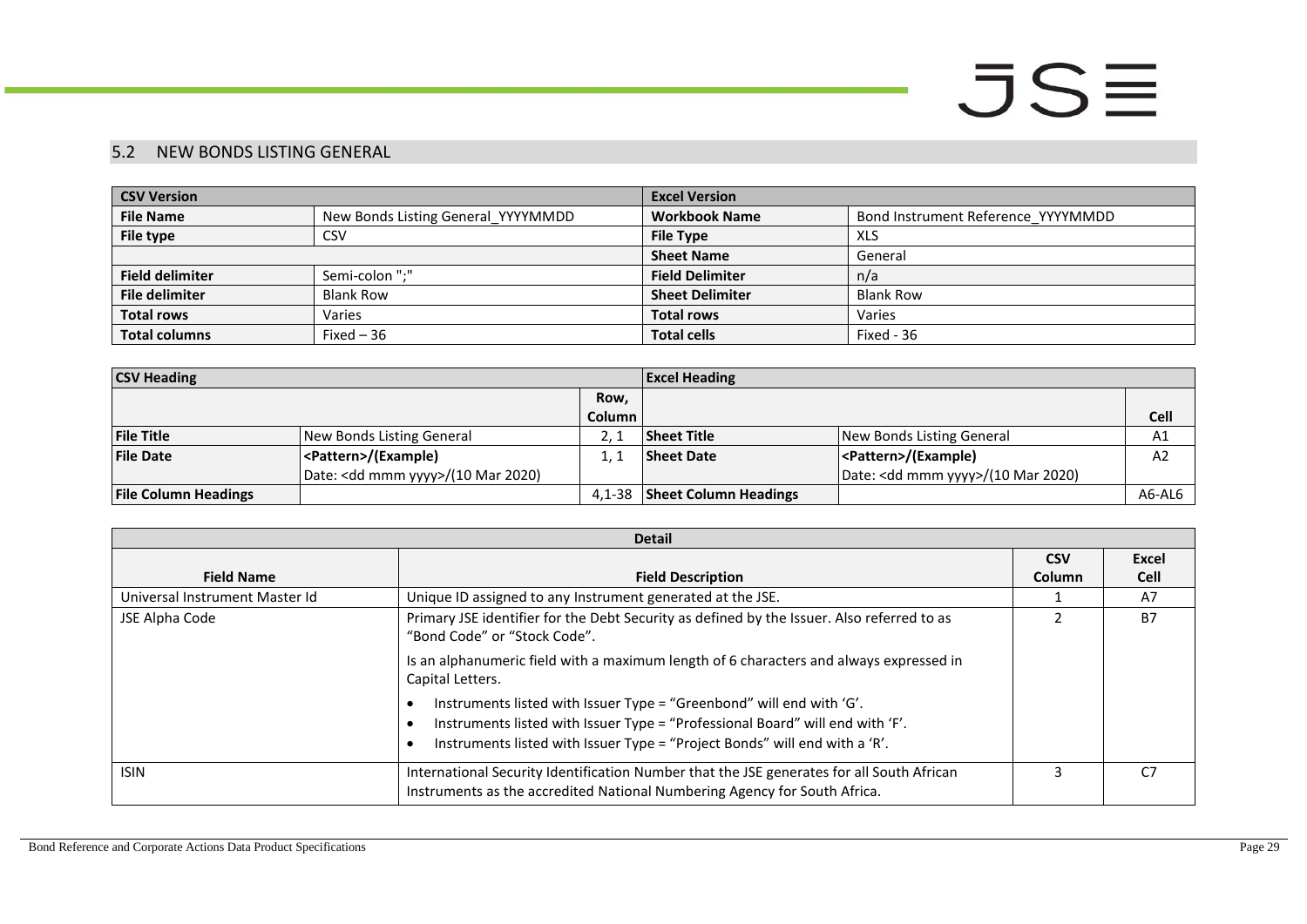|                      | It is unique per instrument and a twelve-character number that consists of a two-letter<br>country code, followed by the nine-character alphanumerical national security identifier,                                                                                                                                                                                        |                |           |
|----------------------|-----------------------------------------------------------------------------------------------------------------------------------------------------------------------------------------------------------------------------------------------------------------------------------------------------------------------------------------------------------------------------|----------------|-----------|
|                      | and a check digit. ISINs issued by the JSE for Debt Security instruments will have a "G" in<br>the third character.                                                                                                                                                                                                                                                         |                |           |
| <b>Issuer Name</b>   | An entity, approved by the Exchange, that has issued Debt Securities on the Exchange                                                                                                                                                                                                                                                                                        | 4              | D7        |
| <b>Issue Type</b>    | Used to classify Debt Security Instruments. Types are as follows:<br>Fixed<br>$\bullet$<br>Floating/Variable<br>Mixed Rate Note<br>$\bullet$<br><b>Index-Linked Notes</b><br>$\bullet$<br><b>Credit Linked Notes</b><br>$\bullet$<br><b>Structured Note</b><br>$\bullet$<br>Zero<br>$\bullet$                                                                               | 5              | <b>E7</b> |
| CFI code             | Classification of Financial Instrument code, an ISO (ISO 10962) identification standard<br>used to define and describe financial instruments as a uniform set of codes for all market<br>participants. The code is issued by the JSE as the accredited National Numbering Agency<br>for South Africa.<br>This is an alphabetic field with a maximum length of 6 characters. | 6              | F7        |
| FISN code            | Financial Instrument Short Name, an ISO (ISO 18774) identification standard that<br>provides a consistent and uniform approach to standardise short names and descriptions<br>for financial instruments.<br>The FISN is not meant to be machine-readable, but to provide a short format for essential<br>information about a security for human use.                        | $\overline{7}$ | G7        |
| <b>Issue Date</b>    | The date upon which a Debt Security is listed on the exchange.                                                                                                                                                                                                                                                                                                              | 8              | H7        |
| Listed/Unlisted Flag | Flag that denotes whether the Debt Security is listed on the exchange or not.                                                                                                                                                                                                                                                                                               | 9              | 17        |
| <b>Status</b>        | Indicates the status of the Listed Debt Security. The status are as follows:<br>Listed but pending coupon<br>$\bullet$<br>Listed<br>$\bullet$<br>Delisted<br>Matured<br>Called<br>Redeemed                                                                                                                                                                                  | 10             | J7        |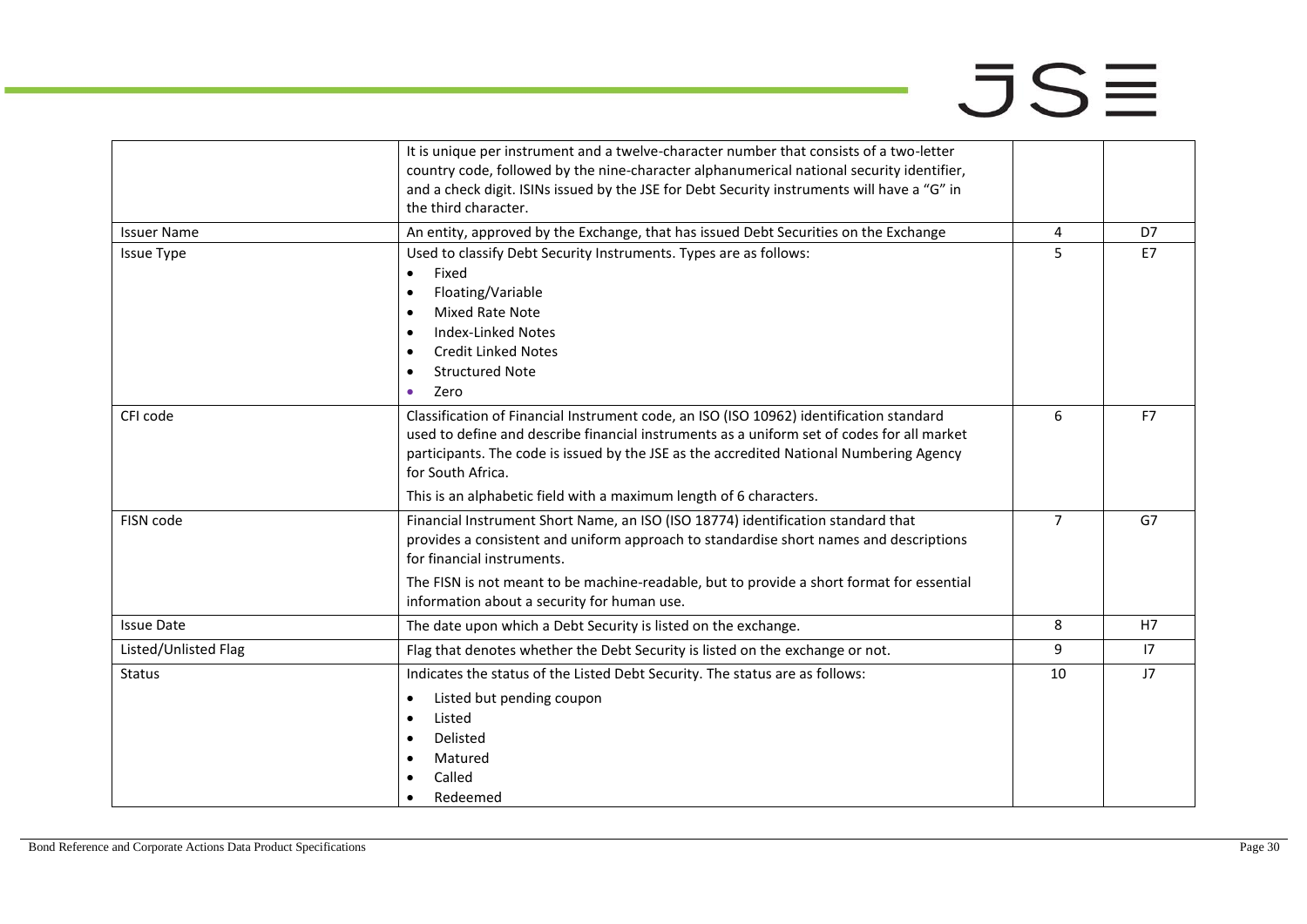|                                  | Repurchased<br>$\bullet$<br>Suspended<br>$\bullet$                                                                                                                                                                                                                                                                                                                                                                                   |    |                |
|----------------------------------|--------------------------------------------------------------------------------------------------------------------------------------------------------------------------------------------------------------------------------------------------------------------------------------------------------------------------------------------------------------------------------------------------------------------------------------|----|----------------|
| <b>Status Reason</b>             | Additional optional status information relevant for Suspension status.                                                                                                                                                                                                                                                                                                                                                               | 11 | K7             |
| <b>Nominal Amount</b>            | The nominal amount of Debt Security issued by the Issuer and placed in the market.                                                                                                                                                                                                                                                                                                                                                   | 12 | L7             |
| <b>Amount Authorised</b>         | The amount which the Board of Directors/ Company has approved for issue in respect of the<br>Programme.                                                                                                                                                                                                                                                                                                                              | 13 | M7             |
| <b>Issue Price Format</b>        | Format of the Issue Price i.e., Rand or Percent.                                                                                                                                                                                                                                                                                                                                                                                     | 14 | <b>N7</b>      |
| <b>Issue Price</b>               | The price of a bond is equal to the present value of the expected cash flows. In BOND<br>terminology, it is the Present Value (PV) of both the coupons and the Principal amount<br>combined. The price at which investors buy the bonds when they are first issued, which will<br>typically be approximately equal to the nominal amount. The net proceeds that the issuer<br>receives are thus the issue price, less issuance fees. |    | <b>O7</b>      |
| <b>Maturity Date</b>             | The date when the principal amount of a Debt Security becomes due and payable, if not<br>subject to prior call or redemption.                                                                                                                                                                                                                                                                                                        |    | P7             |
| Legal Final Maturity Date        | The legal final maturity date of the Debt Security as stated in the official documentation.                                                                                                                                                                                                                                                                                                                                          |    | Q7             |
| Pricing Redemption date          | The date on which the bond matures. For callable bonds the earlier redemption date will be<br>shown in this field and the final redemption date in the Maturity Date field                                                                                                                                                                                                                                                           |    | R7             |
| Most recent Redemption date      | The most recent date that the bond matured.                                                                                                                                                                                                                                                                                                                                                                                          |    | <b>S7</b>      |
| <b>Pricing Method</b>            | Indicates the pricing method - Yield or Price. Yield if it corresponds to the JSE current pricing<br>formula else it will be Price.                                                                                                                                                                                                                                                                                                  | 20 | T7             |
| <b>Bond Calculator Indicator</b> | If the Debt Security can be priced, then this is flagged with "Y".                                                                                                                                                                                                                                                                                                                                                                   | 21 | U7             |
| Settlement Method                | Specifies the settlement method of the underlying Debt Security. Sample values include<br>"electronic" or "physical".                                                                                                                                                                                                                                                                                                                |    | V <sub>7</sub> |
| Settlement Provider              | Central Security Depository (CSD) that provides/facilitates settlement. Two possible<br>values are "Strate" and "Granite".                                                                                                                                                                                                                                                                                                           | 23 | W7             |
| SA Bond Category                 | The Strate Bond Classification categories are as follows<br>Category 1 - Zero/discounted instruments<br>$\bullet$<br>Category 2 - Fixed Coupon Rate with fixed maturity date<br>Category 3 - Variable rate, fixed maturity date<br>Category 4 - All others/Flexi                                                                                                                                                                     | 24 | <b>X7</b>      |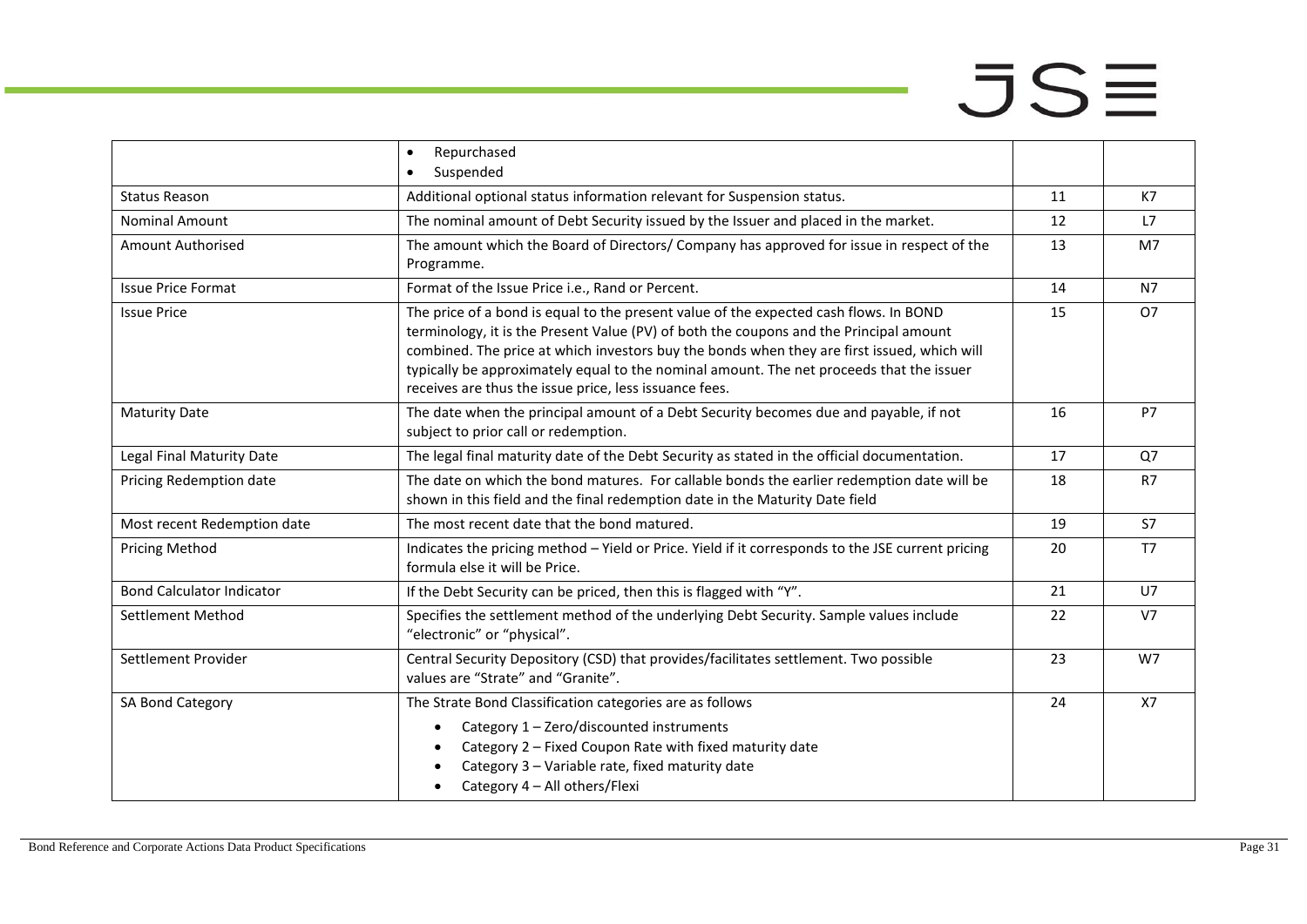| Sub-Sector                  | 25                                                                                                                                                                                   | <b>Y7</b> |     |
|-----------------------------|--------------------------------------------------------------------------------------------------------------------------------------------------------------------------------------|-----------|-----|
|                             | Issuer Regulation division. The field indicates the Industry that the Issuer, linked to the<br>Bond, is dealing in at a much granular level compared to the Major Division or Sector |           |     |
|                             | such as Cash Grains, Vegetables, Dairy Farms, Forestry etc.                                                                                                                          |           |     |
|                             |                                                                                                                                                                                      |           |     |
|                             | Follow this JSE website link to access structure hierarchy information on the structure as                                                                                           |           |     |
|                             | maintained by the Issuer Regulation division.                                                                                                                                        |           |     |
| Sector                      | This field indicates the Industry that the Issuer, linked to the Bond, is dealing in at a much                                                                                       | 26        | Z7  |
|                             | granular level compared to the Major Division such as Agricultural Production Crops,                                                                                                 |           |     |
|                             | Livestock etc.                                                                                                                                                                       |           |     |
|                             | Follow this JSE website link to access structure hierarchy information on the structure as                                                                                           |           |     |
|                             | maintained by the Issuer Regulation division.                                                                                                                                        |           |     |
| <b>Major Division</b>       | This field indicates the Industry that the Issuer, linked to the Bond, is dealing in at a high                                                                                       | 27        | AA7 |
|                             | level such as Agriculture, Forestry, Forestry, Fishing mining etc.                                                                                                                   |           |     |
|                             |                                                                                                                                                                                      |           |     |
|                             | Follow this JSE website link to access structure hierarchy information on the structure as<br>maintained by the Issuer Regulation division.                                          |           |     |
| <b>Guarantee or Ranking</b> | This field dictates the pay-out order if the issuer cannot meet its financial obligations. This is                                                                                   | 28        | AB7 |
|                             | a ranking structure that is used by issuers to prioritize debt pay-out.                                                                                                              |           |     |
|                             | T= Government guarantee - select which government RSA/NAM<br>٠                                                                                                                       |           |     |
|                             | $G =$ Joint guarantee                                                                                                                                                                |           |     |
|                             | $S =$ Secured                                                                                                                                                                        |           |     |
|                             | S = Senior Secured                                                                                                                                                                   |           |     |
|                             | S = Junior Secured                                                                                                                                                                   |           |     |
|                             | S = Secured Class A                                                                                                                                                                  |           |     |
|                             | $S =$ Secured Class B                                                                                                                                                                |           |     |
|                             | S = Secured Class C                                                                                                                                                                  |           |     |
|                             | S = Secured Class D                                                                                                                                                                  |           |     |
|                             | S = Secured Class E                                                                                                                                                                  |           |     |
|                             | S = Secured Class F                                                                                                                                                                  |           |     |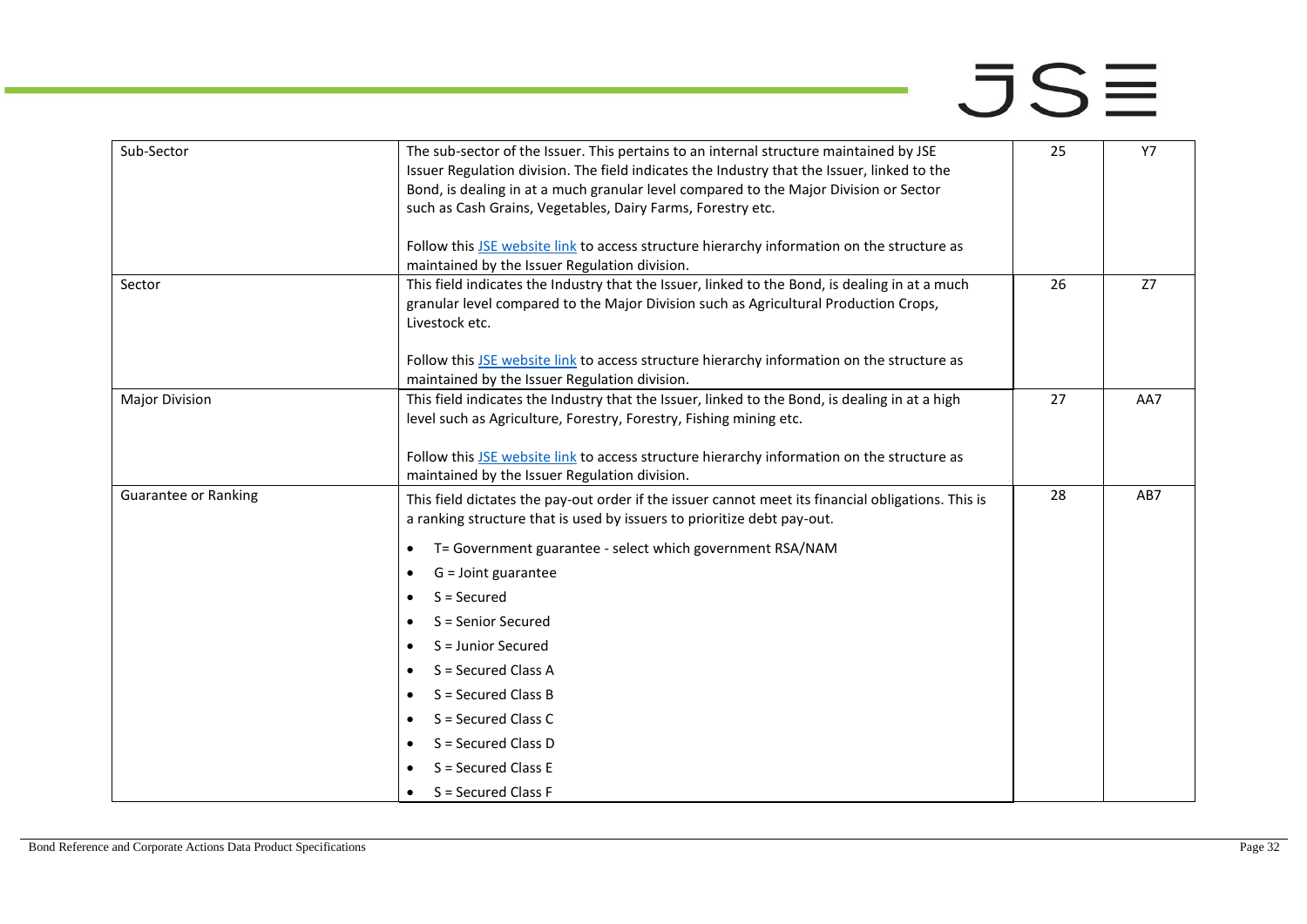# $\overline{\mathsf{J}}\mathsf{S}\overline{\equiv}$

|                                            | $P = Negative$ pledge<br>$\bullet$                                                              |    |     |
|--------------------------------------------|-------------------------------------------------------------------------------------------------|----|-----|
|                                            | N = Senior Unsecured<br>٠                                                                       |    |     |
|                                            | N = Unsubordinated Unsecured                                                                    |    |     |
|                                            | N = Senior Unsecured Unsubordinated<br>$\bullet$                                                |    |     |
|                                            | N = Unsubordinated, Unconditional, Unsecured                                                    |    |     |
|                                            | O = Senior Unsecured Subordinated                                                               |    |     |
|                                            |                                                                                                 |    |     |
|                                            | Q = Junior Unsecured                                                                            |    |     |
|                                            | J = Junior Unsecured Subordinated                                                               |    |     |
|                                            | C = Supranational                                                                               |    |     |
|                                            | $U =$ Unsecured/Unguaranteed                                                                    |    |     |
|                                            | U = Subordinated Unsecured Tier 1                                                               |    |     |
|                                            | U = Subordinated Unsecured Tier 2                                                               |    |     |
|                                            | U = Subordinated Unsecured<br>$\bullet$                                                         |    |     |
| Redemption/Reimbursement                   | This field indicates the retirement provisions made for the debt issue.                         | 29 | AC7 |
| <b>Specified Denomination</b>              | This field defines the minimum denomination in ZAR for what a Bond/Note is worth. This          | 30 | AD7 |
|                                            | field is captured as per the denomination as per the Applicable Pricing Supplement (APS)        |    |     |
|                                            | The Rand value denomination of the debt security as specified in the pricing supplement         |    |     |
| Underlying Issuer Foreign Issuer Indicator | Indicator of either Yes or No. 'Yes' indicating that the Issuer's residential status of the     | 31 | AE7 |
|                                            | underlying reference instrument is 'foreign'.                                                   |    |     |
|                                            | (this field is linked to the 'inward listed' field - If an Instrument has been classified as an |    |     |
|                                            | 'Inward Listed', it is because the Issuer's residential status is 'Foreign', or the Underlying  |    |     |
|                                            | of the Instrument is 'Foreign'.)                                                                |    |     |
| Inward Listed (SAReserveBankApproved)      | Flag that denotes that it is an inward listed Debt Security approved by the SA Reserve          | 32 | AF7 |
|                                            | Bank.                                                                                           |    |     |
| Country of Issuance                        | Country of residence of the Issuer.                                                             | 33 | AG7 |
| Companion Bond - JSE Alpha Code            | The Alpha code of a liquid companion instrument to assist in the re-valuation of parallel       | 34 | AH7 |
|                                            | shifts in the yield curve. Usually, governments bonds are flagged as companion bonds.           |    |     |
|                                            | (Note that not all instruments will have a companion bond).                                     |    |     |
| Companion Bond - Instrument Type           | The type of the liquid companion instrument used to assist in the re-valuation of parallel      | 35 | AI7 |
|                                            | shifts in the yield curve.                                                                      |    |     |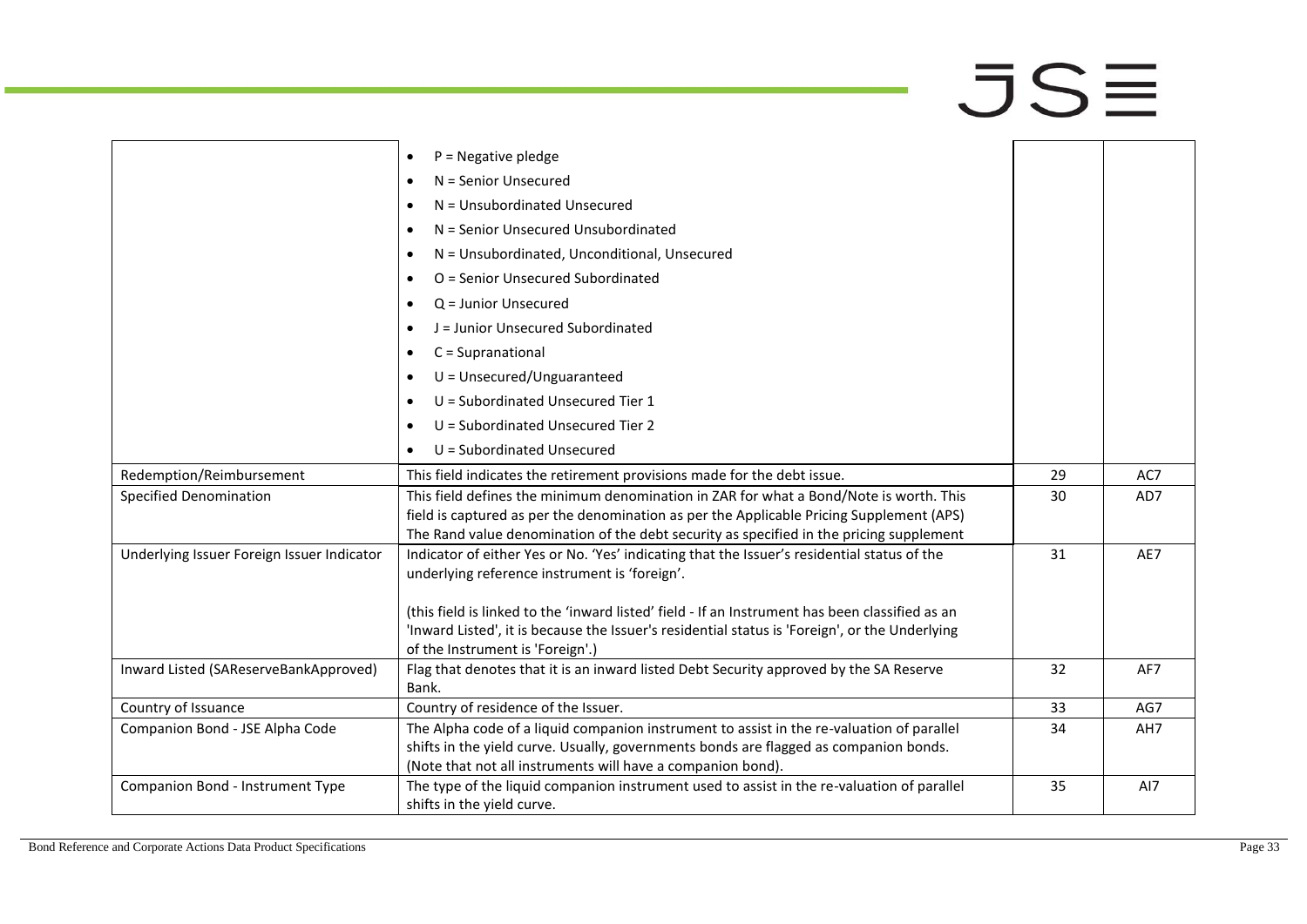| <b>Notes</b>       | Optional freeform text field for additional context | 36     | AJ <sup>-</sup> |
|--------------------|-----------------------------------------------------|--------|-----------------|
| APS URL Link       | Link to the legal document for the Debt Security    | $\sim$ | AK7             |
| Pricing Class Code | Financial Instrument type                           | 38     | AL.             |

### 5.3 NEW BONDS LISTING REDEMPTION SCHEDULE

| <b>CSV Version</b>     |                                                | <b>Excel Version</b>   |                            |
|------------------------|------------------------------------------------|------------------------|----------------------------|
| <b>File Name</b>       | New Bonds Listing Redemption Schedule YYYYMMDD | <b>Workbook Name</b>   | New Bonds Listing YYYYMMDD |
| File type              | CSV                                            | <b>File Type</b>       | <b>XLS</b>                 |
|                        |                                                | <b>Sheet Name</b>      | <b>Redemption Schedule</b> |
| <b>Field delimiter</b> | Semi-colon ":"                                 | <b>Field Delimiter</b> | n/a                        |
| <b>File delimiter</b>  | <b>Blank Row</b>                               | <b>Sheet Delimiter</b> | <b>Blank Row</b>           |
| <b>Total rows</b>      | Varies                                         | <b>Total rows</b>      | Varies                     |
| <b>Total columns</b>   | Fixed - 3                                      | <b>Total cells</b>     | Fixed $-3$                 |

| <b>CSV Version Heading</b>  | <b>Excel Version Heading</b>                 |                     |                              |                                               |                |
|-----------------------------|----------------------------------------------|---------------------|------------------------------|-----------------------------------------------|----------------|
|                             |                                              | Row,                |                              |                                               |                |
|                             |                                              | Column <sub>1</sub> |                              |                                               | <b>Cell</b>    |
| <b>File Title</b>           | New Bonds Listing Redemption Schedule        | 2. 1                | <b>Sheet Title</b>           | New Bonds Listing Redemption Schedule         | A1             |
| <b>File Date</b>            | <pattern>/(Example)</pattern>                |                     | <b>Sheet Date</b>            | <pattern>/(Example)</pattern>                 | A <sub>2</sub> |
|                             | Date: <dd mmm="" yyyy="">/(10 Mar 2020)</dd> |                     |                              | Date: <dd mmm="" yyyy="">/ (10 Mar 2020)</dd> |                |
| <b>File Column Headings</b> |                                              | $4.1 - 3$           | <b>Sheet Column Headings</b> |                                               | A6-C6          |

<span id="page-33-0"></span>

| <b>Detail</b>            |                                                                                                                                                                                    |               |              |  |  |
|--------------------------|------------------------------------------------------------------------------------------------------------------------------------------------------------------------------------|---------------|--------------|--|--|
|                          |                                                                                                                                                                                    | <b>CSV</b>    | <b>Excel</b> |  |  |
| <b>Field Name</b>        | <b>Field Description</b>                                                                                                                                                           | <b>Column</b> | Cell         |  |  |
| JSE Alpha Code           | This is the primary identifier for the Debt Security and is an alphanumeric field with a length of max 6.<br>The Issuer requests the code.                                         |               | A7           |  |  |
| <b>Redemption Date</b>   | Certain instruments do not repay at Maturity but repay specific amounts at specific dates throughout<br>the life of the Bond, until Maturity date. This field reflects the date.   |               | B7           |  |  |
| <b>Redemption Amount</b> | Certain instruments do not repay at Maturity but repay specific amounts at specific dates<br>throughout the life of the Bond, until Maturity date. This field reflects the amount. |               |              |  |  |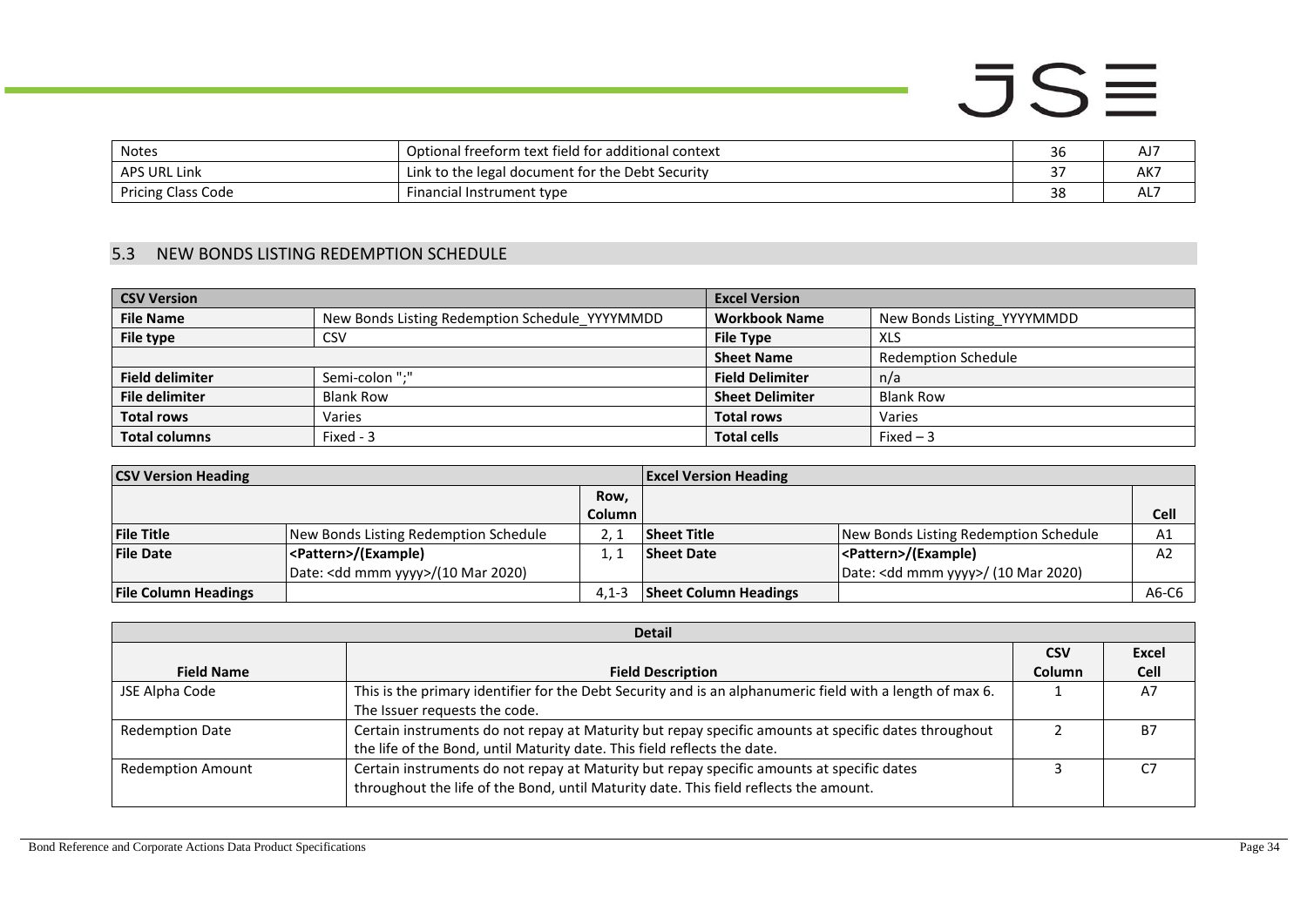### 5.4 NEW BONDS LISTING COUPON GENERAL

| <b>CSV Version</b>     |                                           | <b>Excel Version</b>   |                            |
|------------------------|-------------------------------------------|------------------------|----------------------------|
| File name              | New Bonds Listing Coupon General YYYYMMDD | <b>Workbook Name</b>   | New Bonds Listing YYYYMMDD |
| File type              | CSV                                       | File type              | <b>XLS</b>                 |
|                        |                                           | <b>Sheet Name</b>      | Coupon General             |
| <b>Field delimiter</b> | Semi-Colon ";"                            | <b>Field delimiter</b> | n/a                        |
| <b>File delimiter</b>  | <b>Blank Row</b>                          | <b>Sheet delimiter</b> | <b>Blank Row</b>           |
| <b>Total rows</b>      | Varies                                    | <b>Total rows</b>      | Varies                     |
| <b>Total columns</b>   | Fixed - 24                                | <b>Total cells</b>     | Fixed - 24                 |

| <b>CSV Version Heading</b>  |                                              | <b>Excel Version Heading</b> |                              |                                              |         |
|-----------------------------|----------------------------------------------|------------------------------|------------------------------|----------------------------------------------|---------|
|                             |                                              | Row.                         |                              |                                              |         |
|                             |                                              | <b>Column</b>                |                              |                                              | Cell    |
| <b>File Title</b>           | New Bonds Listing Coupon General             |                              | <b>Sheet Date</b>            | New Bonds Listing Coupon General             | A1      |
| <b>File Date</b>            | <pattern>/(Example)</pattern>                |                              | <b>Sheet Title</b>           | <pattern>/(Example)</pattern>                | A2      |
|                             | Date: <dd mmm="" yyyy="">/(10 Mar 2020)</dd> | 1, 1                         |                              | Date: <dd mmm="" yyyy="">/(10 Mar 2020)</dd> |         |
| <b>File Column Headings</b> |                                              | $4.1 - 24$                   | <b>Sheet Column Headings</b> |                                              | $A6-X6$ |

<span id="page-34-0"></span>

|                                           | <b>Detail</b>                                                                                                                                                                                                                                                                                               |            |              |
|-------------------------------------------|-------------------------------------------------------------------------------------------------------------------------------------------------------------------------------------------------------------------------------------------------------------------------------------------------------------|------------|--------------|
|                                           |                                                                                                                                                                                                                                                                                                             | <b>CSV</b> | <b>Excel</b> |
| <b>Field Name</b>                         | <b>Field Description</b>                                                                                                                                                                                                                                                                                    | Column     | <b>Cell</b>  |
| JSE Alpha Code                            | This is the primary identifier for the Debt Security and is an alphanumeric field with a length of max 6.                                                                                                                                                                                                   |            | A7           |
|                                           | The Issuer requests the code.                                                                                                                                                                                                                                                                               |            |              |
| Coupon Rate                               | The coupon/interest rate of the Debt Security.                                                                                                                                                                                                                                                              |            | <b>B7</b>    |
| <b>Coupon Currency</b>                    | The currency of the coupon for the Debt Security.                                                                                                                                                                                                                                                           |            | C7           |
| Coupon Withholding Tax (taxable<br>field) | Withholding tax on interest payments that came into effect on 1 March 2015. Exemptions apply<br>to any foreign person in respect of Debt Security that is listed on a "recognised exchange as<br>defined in the Income Tax Act. The Interest Rate Market of the JSE constitutes a "recognised<br>Exchange". |            | D7           |
| <b>Business Day Convention</b>            | Indicate how payments / maturity will be treated if it should fall on a non-business day.                                                                                                                                                                                                                   |            | E7           |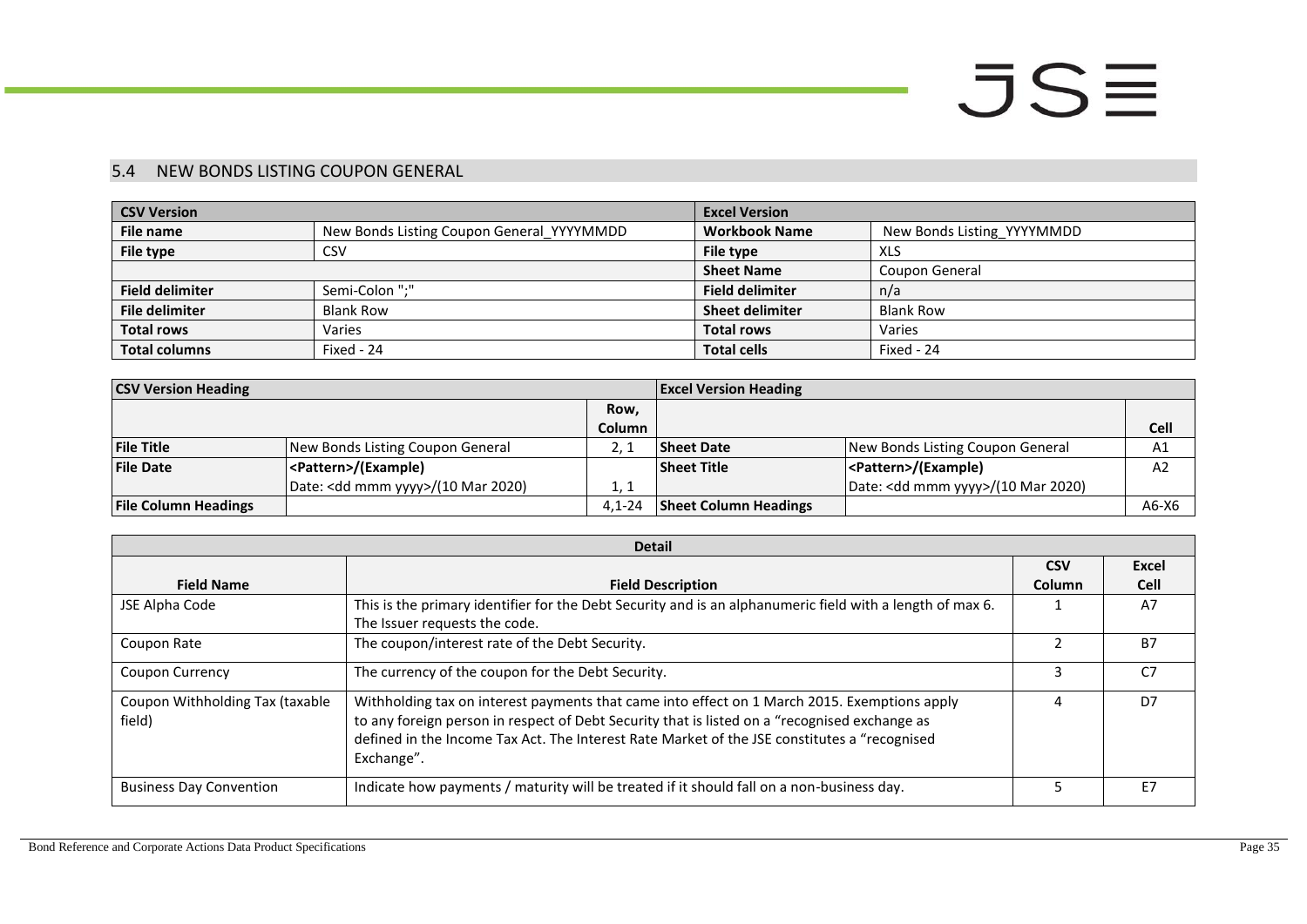| Coupon Frequency             | The number of coupon/interest payments made annually.                                                                                                                                                                                                                                                                                                                                                                                                                                    | 6              | F7        |
|------------------------------|------------------------------------------------------------------------------------------------------------------------------------------------------------------------------------------------------------------------------------------------------------------------------------------------------------------------------------------------------------------------------------------------------------------------------------------------------------------------------------------|----------------|-----------|
| Coupon Payment Type          | This field describes the type of Coupon Payment that the Bond will pay e.g.                                                                                                                                                                                                                                                                                                                                                                                                              | $\overline{7}$ | G7        |
|                              | Fixed Coupon: For Fixed Rate Note bonds                                                                                                                                                                                                                                                                                                                                                                                                                                                  |                |           |
|                              | Index Linked Coupon: For Index Linked Bonds                                                                                                                                                                                                                                                                                                                                                                                                                                              |                |           |
|                              | Variable Coupon: For Floating Rate Note Bonds                                                                                                                                                                                                                                                                                                                                                                                                                                            |                |           |
|                              | Zero coupon: For Bonds that don't pay any coupon                                                                                                                                                                                                                                                                                                                                                                                                                                         |                |           |
| Reference Rate               | Indicates whether the variable notes is linked to 1/3/6/9/12m JIBAR or LIBOR or Prime.                                                                                                                                                                                                                                                                                                                                                                                                   | 8              | H7        |
| <b>Basis Points</b>          | Indicates the basis points /margin for floating rate notes, to be added to the Reference Rate.                                                                                                                                                                                                                                                                                                                                                                                           | 9              | 17        |
| Over/Under                   | Indicates whether the Basis Point value that should be added or subtracted from the Reference<br>Rate.                                                                                                                                                                                                                                                                                                                                                                                   | 10             | J7        |
| Rate of Reference Rate       | The rate (for the Reference Rate) used for the Coupon calculation.                                                                                                                                                                                                                                                                                                                                                                                                                       | 11             | K7        |
| Books closed period          | The number of days that the books are closed between the last date to register and the coupon<br>date.                                                                                                                                                                                                                                                                                                                                                                                   | 12             | L7        |
| Coupon Rate Floor            | In the event of a floating rate note, the coupon/interest rate could be limited on the downside.                                                                                                                                                                                                                                                                                                                                                                                         | 13             | M7        |
| Coupon Rate Cap              | In the event of a floating rate note, the coupon/interest rate could be limited on the upside.                                                                                                                                                                                                                                                                                                                                                                                           | 14             | <b>N7</b> |
| <b>Customised Coupon</b>     | This is when the Coupon/interest rate is calculated and provided by the Issuer.                                                                                                                                                                                                                                                                                                                                                                                                          | 15             | <b>O7</b> |
| Day count convention         | A day-count convention measures how interest accrues on investments. In the Debt Security<br>market, this determines the number of days and the amount of accrued interest between two<br>coupon dates (when the next coupon date is less than a full coupon period away). The calculation<br>is important to traders of various bonds because, when a bond is sold, the seller is entitled to a<br>portion of the coupon payment.<br>Options are:<br>30/360<br>Actual/360<br>Actual/365 | 16             | P7        |
| <b>First Accrual Date</b>    | The date from which interest is accrued for the first coupon/interest payment                                                                                                                                                                                                                                                                                                                                                                                                            | 17             | Q7        |
| First Interest / Coupon Date | The first date that the coupon/interest payment will be paid, as stipulated by the Issuer.                                                                                                                                                                                                                                                                                                                                                                                               | 18             | R7        |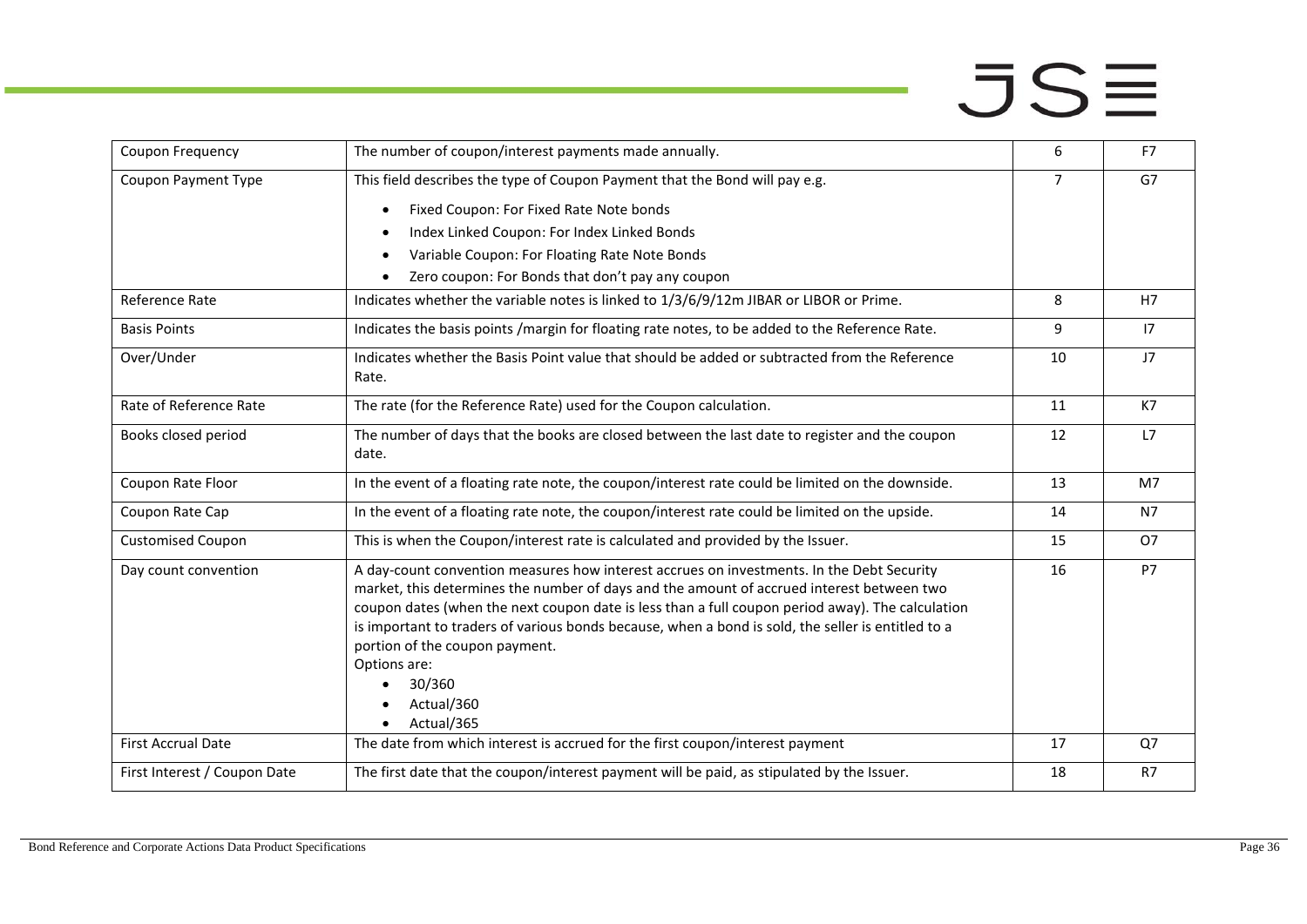| First Books Close Date                      | The books close date for the first coupon/interest payment, as stipulated by the Issuer.                                                                                            | 19 | S7             |
|---------------------------------------------|-------------------------------------------------------------------------------------------------------------------------------------------------------------------------------------|----|----------------|
| Date of Listing Reference rate              | The specified date to be used for the Reference Rate.                                                                                                                               | 20 | T7             |
| Broken First Coupon                         | For long / short stub instrument. Indicates that the first coupon will be for a period shorter or<br>longer than the interest periods indicated for the particular debt instrument. | 21 | U <sub>7</sub> |
| Last Day to Register for Maturity<br>Amount | Last date to register that is specific to a coupon/interest payment that pays at maturity only.                                                                                     | 22 | V <sub>7</sub> |
| <b>Base CPI</b>                             | Applicable base CPI rate.                                                                                                                                                           | 23 | W7             |
| Linked\Reference Index                      | This field is used to indicate if the Bond is linked to an Index which can be one of the following:<br><b>CPI</b><br>$\bullet$<br><b>OTHER</b><br>PPI<br><b>RPI</b>                 | 24 | <b>X7</b>      |

### 5.5 NEW BONDS LISTING COUPON SCHEDULE

| <b>CSV Version</b>     |                                            | <b>Excel Version</b>   |                            |
|------------------------|--------------------------------------------|------------------------|----------------------------|
| <b>File Name</b>       | New Bonds Listing Coupon Schedule YYYYMMDD | Workbook name          | New Bonds Listing YYYYMMDD |
| File type              | CSV                                        | File type              | XLS                        |
|                        |                                            | <b>Sheet Name</b>      | Coupon Schedule            |
| <b>Field delimiter</b> | Semi-Colon ";"                             | <b>Field delimiter</b> | n/a                        |
| <b>File delimiter</b>  | <b>Blank Row</b>                           | <b>Sheet delimiter</b> | <b>Blank Row</b>           |
| <b>Total rows</b>      | Varies                                     | <b>Total rows</b>      | Varies                     |
| <b>Total columns</b>   | Fixed - 5                                  | <b>Total cells</b>     | Fixed - 5                  |

<span id="page-36-0"></span>

| <b>CSV Version Heading</b> |                                   | <b>Excel Version Heading</b> |                    |                                   |             |
|----------------------------|-----------------------------------|------------------------------|--------------------|-----------------------------------|-------------|
|                            |                                   | Row,                         |                    |                                   |             |
|                            |                                   | Column                       |                    |                                   | <b>Cell</b> |
| <b>File Title</b>          | New Bonds Listing Coupon Schedule |                              | <b>Sheet Title</b> | New Bonds Listing Coupon Schedule | A1          |
| <b>File Date</b>           | <pattern>/(Example)</pattern>     |                              | <b>Sheet Date</b>  | <pattern>/(Example)</pattern>     | A2          |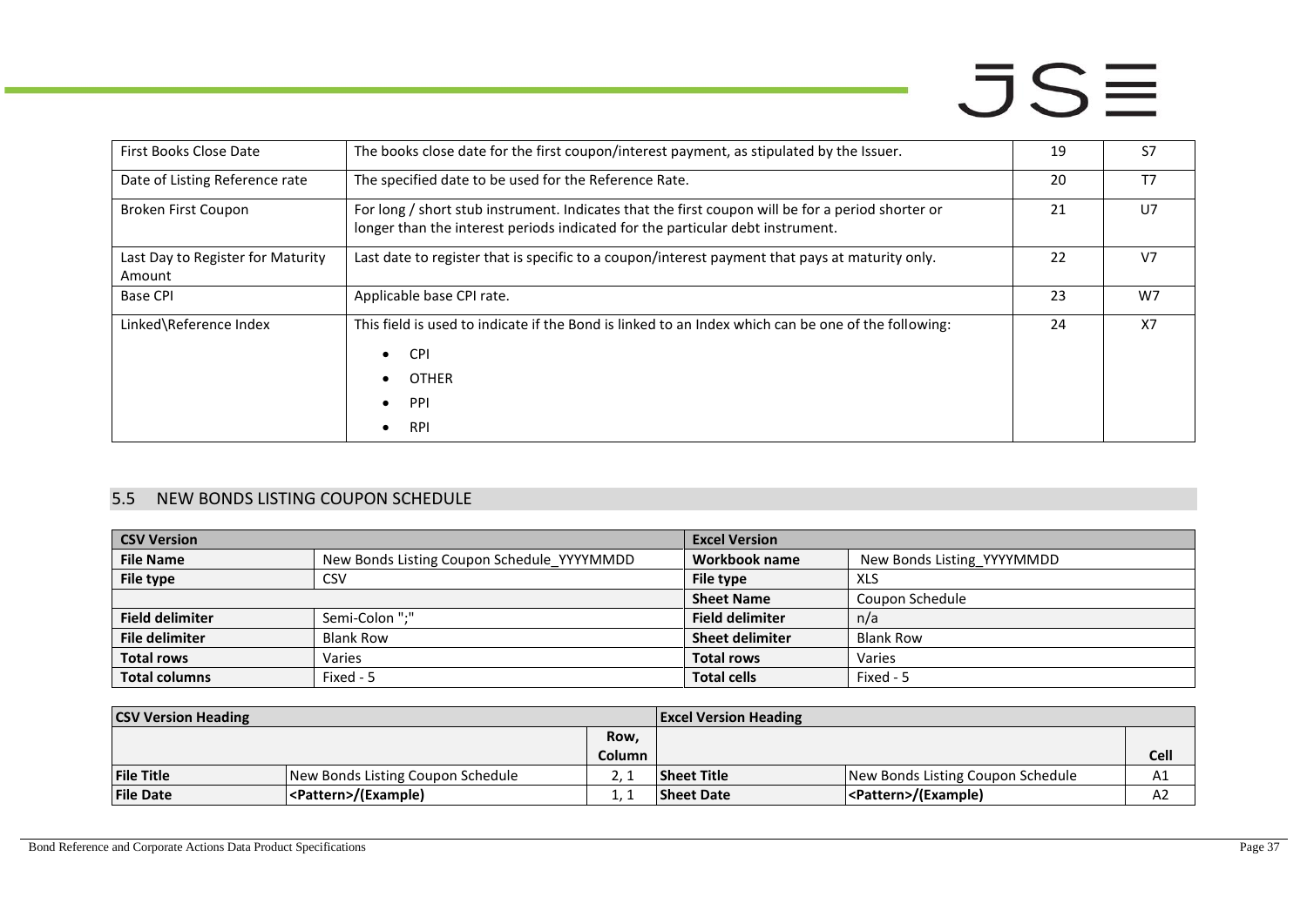|                             | 2020)<br>Date:<br>Mar<br><dd mmm="" vvvv=""></dd> |   |                                      | 2022<br>'10 Mai<br>l mmm vvvv>/(<br>Date:<br>kdd.<br>2020. |                               |
|-----------------------------|---------------------------------------------------|---|--------------------------------------|------------------------------------------------------------|-------------------------------|
| <b>File Column Headings</b> |                                                   | . | $\sim$<br>. Column Headings<br>-anee |                                                            | $\sim$ $\sim$ $\sim$<br>Ab-Eb |

|                            | <b>Detail</b>                                                                                                                              |                             |                             |
|----------------------------|--------------------------------------------------------------------------------------------------------------------------------------------|-----------------------------|-----------------------------|
| <b>Field Name</b>          | <b>Field Description</b>                                                                                                                   | <b>CSV</b><br><b>Column</b> | <b>Excel</b><br><b>Cell</b> |
| JSE Alpha Code             | This is the primary identifier for the Debt Security and is an alphanumeric field with a length of<br>max 6. The Issuer requests the code. |                             | A7                          |
| Interest / Coupon dates    | Dates on which a Debt Security pays a coupon but depending on the business day convention.                                                 |                             | <b>B7</b>                   |
| First Coupon Date          | First date on which a Debt Security pays a coupon but depending on the business day convention.                                            |                             | C7                          |
| Last Day to Register       | Last day to register to qualify for the coupon payment.                                                                                    |                             | D7                          |
| <b>Actual Payment Date</b> | Actual date of coupon payment.                                                                                                             |                             | E7                          |

### 5.6 NEW BONDS LISTING CALLABLE AND STEP UP

<span id="page-37-0"></span>

| <b>CSV Version</b>          |                                              |           | <b>Excel Version</b>         |                                    |                |
|-----------------------------|----------------------------------------------|-----------|------------------------------|------------------------------------|----------------|
| <b>File Name</b>            | New Bonds Listing Callable Step Up YYYYMMDD  |           | Workbook name                | New Bonds Listing YYYYMMDD         |                |
| <b>File type</b>            | <b>CSV</b>                                   |           | File type                    | <b>XLS</b>                         |                |
|                             |                                              |           | <b>Sheet Name</b>            | Callable Step Up                   |                |
| <b>Field delimiter</b>      | Semi-Colon ";"                               |           | <b>Field delimiter</b>       | n/a                                |                |
| <b>File delimiter</b>       | <b>Blank Row</b>                             |           | <b>Sheet delimiter</b>       | <b>Blank Row</b>                   |                |
| <b>Total rows</b>           | Varies                                       |           | <b>Total rows</b>            | Varies                             |                |
| <b>Total columns</b>        | Fixed - 7                                    |           | <b>Total cells</b>           | Fixed - 7                          |                |
| <b>CSV Version Heading</b>  |                                              |           | <b>Excel Version Heading</b> |                                    |                |
|                             |                                              | Row,      |                              |                                    |                |
|                             |                                              | Column    |                              |                                    | <b>Cell</b>    |
| <b>File Title</b>           | New Bonds Listing Callable Step Up           | 2, 1      | <b>Sheet Title</b>           | New Bonds Listing Callable Step Up | A1             |
| <b>File Date</b>            | <pattern>/(Example)</pattern>                |           | <b>Sheet Date</b>            | <pattern>/(Example)</pattern>      | A <sub>2</sub> |
|                             | Date: <dd mmm="" yyyy="">/(10 Mar 2020)</dd> | 1, 1      |                              | Date: < dd mmm yyyy>/(10 Mar 2020) |                |
| <b>File Column Headings</b> |                                              | $4,1 - 7$ | <b>Sheet Column Headings</b> |                                    | A6-G6          |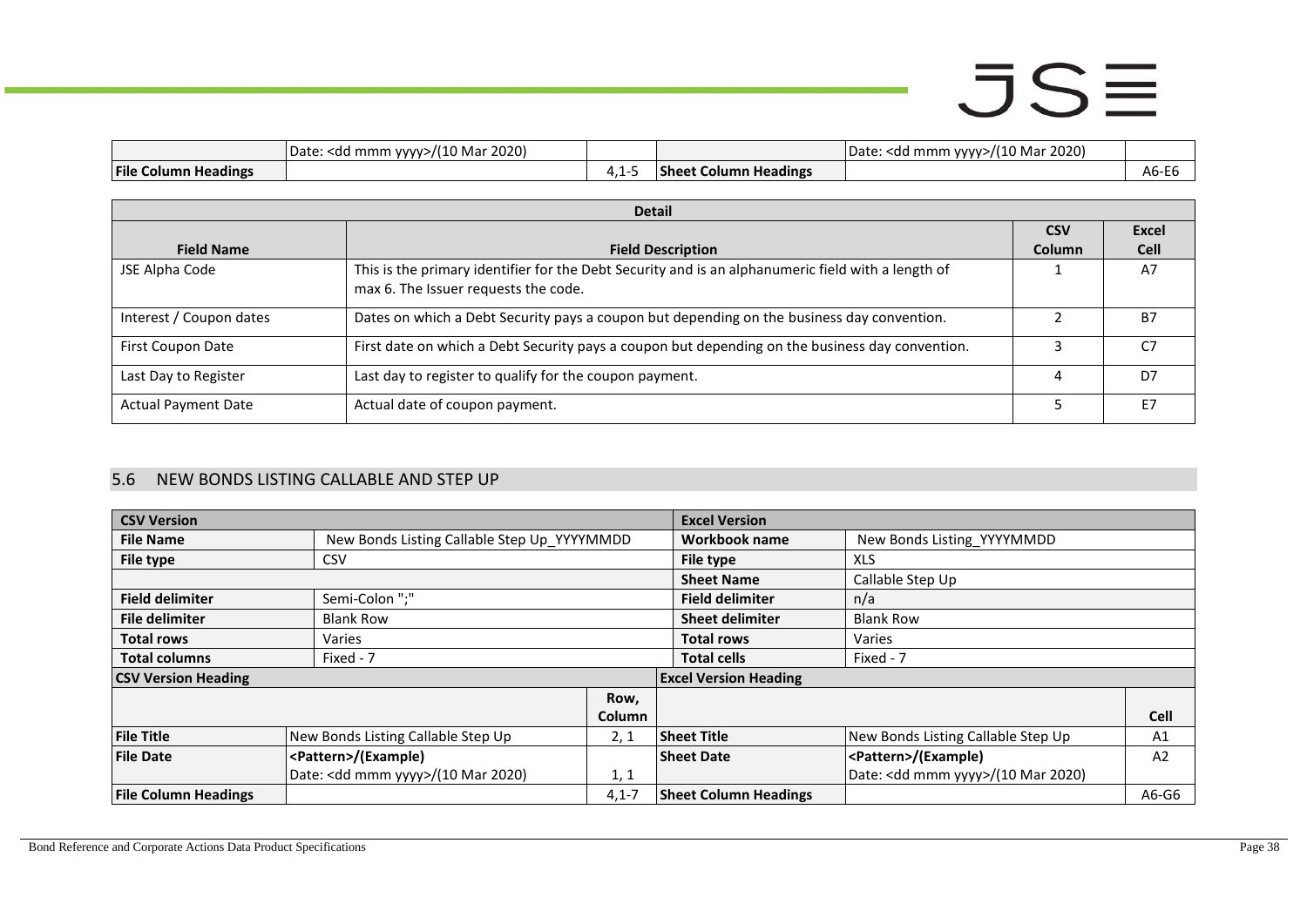|                                      | <b>Detail</b>                                                                                                                              |               |                |
|--------------------------------------|--------------------------------------------------------------------------------------------------------------------------------------------|---------------|----------------|
|                                      |                                                                                                                                            | <b>CSV</b>    | Excel          |
| <b>Field Name</b>                    | <b>Field Description</b>                                                                                                                   | <b>Column</b> | <b>Cell</b>    |
| JSE Alpha Code                       | This is the primary identifier for the Debt Security and is an alphanumeric field with a length of<br>max 6. The Issuer requests the code. |               | A7             |
| Call Indicator                       | Indicates "Yes" when the Debt Security is called.                                                                                          | $\mathfrak z$ | <b>B7</b>      |
| Callable / Step Up Date              | Date on which a Debt Security can either Call or Step Up/Down the Coupon Rate.                                                             | 3             | C <sub>7</sub> |
| Step-up/down Coupon Rate             | The Step-up/down coupon/interest rate of the Debt Security.                                                                                | 4             | D <sub>7</sub> |
| Step-up /down Reference Rate         | The Step-up/down rate that is used to indicate whether the variable notes is linked to 3/6/9/12m<br>JIBAR or another index.                | 5.            | E7             |
| Step-up / Down Basis points          | The Step-up/down points that indicates the basis points /margin for floating rate notes that is to<br>be added to the Reference Rate.      | 6             | F7             |
| Step-up/down Over/Under<br>indicator | The Step-up/down indicator that indicates whether the Basis Point value that should be added or<br>subtracted from the Reference Rate.     |               | G7             |

### 5.7 NEW BONDS LISTING MARKET LISTINGS

| <b>CSV Version</b>     |                                           | <b>Excel Version</b>   |                            |
|------------------------|-------------------------------------------|------------------------|----------------------------|
| <b>File Name</b>       | New Bonds Listing Market Listing YYYYMMDD | Workbook name          | New Bonds Listing YYYYMMDD |
| File type              | CSV                                       | File type              | <b>XLS</b>                 |
|                        |                                           | <b>Sheet Name</b>      | Market Listing             |
| <b>Field delimiter</b> | Semi-Colon ";"                            | <b>Field delimiter</b> | n/a                        |
| <b>File delimiter</b>  | <b>Blank Row</b>                          | <b>Sheet delimiter</b> | <b>Blank Row</b>           |
| <b>Total rows</b>      | Varies                                    | <b>Total rows</b>      | Varies                     |
| <b>Total columns</b>   | Fixed - 8                                 | <b>Total cells</b>     | Fixed - 8                  |

<span id="page-38-0"></span>

| . .<br>ıc<br>រាកេរ | . .<br>aine |
|--------------------|-------------|
|                    |             |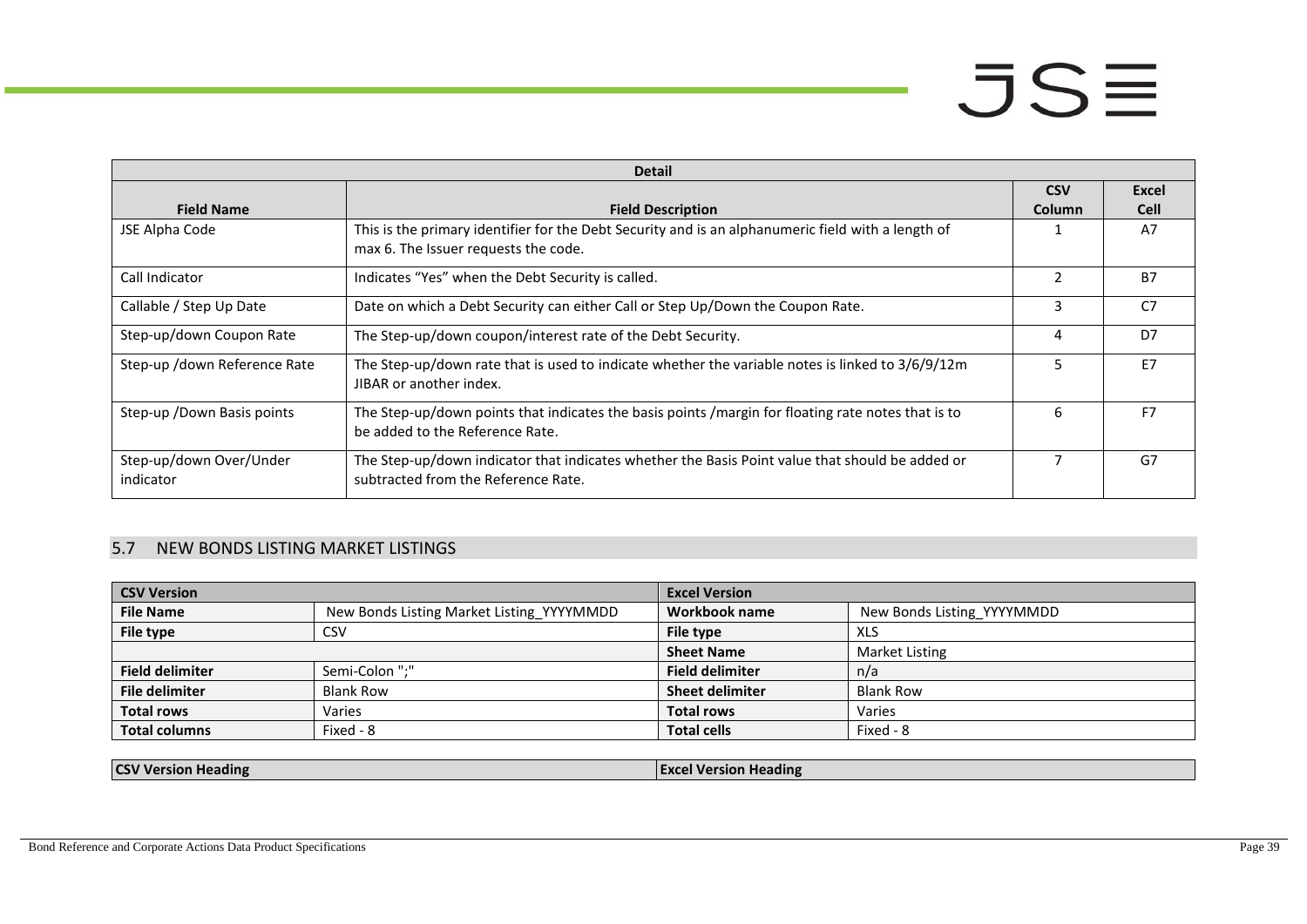|                             |                                              | Row,          |                              |                                              |                |
|-----------------------------|----------------------------------------------|---------------|------------------------------|----------------------------------------------|----------------|
|                             |                                              | <b>Column</b> |                              |                                              | Cell           |
| <b>File Title</b>           | New Bonds Listing Market Listing             |               | Sheet Title                  | New Bonds Listing Market Listing             | A1             |
| <b>File Date</b>            | <pattern>/(Example)</pattern>                |               | <b>Sheet Date</b>            | <pattern>/(Example)</pattern>                | A <sub>2</sub> |
|                             | Date: <dd mmm="" yyyy="">/(10 Mar 2020)</dd> |               |                              | Date: <dd mmm="" yyyy="">/(10 Mar 2020)</dd> |                |
| <b>File Column Headings</b> |                                              | 4.8           | <b>Sheet Column Headings</b> |                                              | A6-H6          |

|                           | <b>Detail</b>                                                                                      |               |                |  |  |
|---------------------------|----------------------------------------------------------------------------------------------------|---------------|----------------|--|--|
|                           |                                                                                                    | <b>CSV</b>    | <b>Excel</b>   |  |  |
| <b>Field Name</b>         | <b>Field Description</b>                                                                           | <b>Column</b> | <b>Cell</b>    |  |  |
| JSE Alpha Code            | This is the primary identifier for the Debt Security and is an alphanumeric field with a length of |               | A7             |  |  |
|                           | max 6. The Issuer requests the code.                                                               |               |                |  |  |
| Exchange                  | The exchange identifier of the exchange that the Debt Security is listed.                          | 2             | <b>B7</b>      |  |  |
| MIC code                  | The Market Identifier Code of the market and exchange (as per ISO 10383) that the Debt Security    | 3             | C7             |  |  |
|                           | is listed.                                                                                         |               |                |  |  |
| <b>Listing Date</b>       | The date upon which a Debt Security is listed on the market.                                       | 4             | D7             |  |  |
| Primary Market Indicator  | Indicates whether this market is the primary listing market.                                       | 5             | E7             |  |  |
| <b>Trading Currency</b>   | Currency of the listed Debt Security. The current value is "ZAR".                                  | 6             | F <sub>7</sub> |  |  |
| <b>BondETP Indicator</b>  | Flag that denotes whether the instrument is also traded on the Bond ETP platform.                  |               | G7             |  |  |
| Instrument DeListing Date | The date upon which the Debt Security is delisted from the market.                                 | 8             | H7             |  |  |

### 5.8 NEW BONDS LISTING SPLIT MATURITY SCHEDULE

<span id="page-39-0"></span>

| <b>CSV Version</b>     |                                                    | <b>Excel Version</b>   |                                |
|------------------------|----------------------------------------------------|------------------------|--------------------------------|
| <b>File Name</b>       | New Bonds Listing Split Maturity Schedule YYYYMMDD | Workbook name          | New Bonds Listing YYYYMMDD     |
| File type              | CSV                                                | File type              | <b>XLS</b>                     |
|                        |                                                    | <b>Sheet Name</b>      | <b>Split Maturity Schedule</b> |
| <b>Field delimiter</b> | Semi-Colon ";"                                     | <b>Field delimiter</b> | n/a                            |
| File delimiter         | <b>Blank Row</b>                                   | <b>Sheet delimiter</b> | <b>Blank Row</b>               |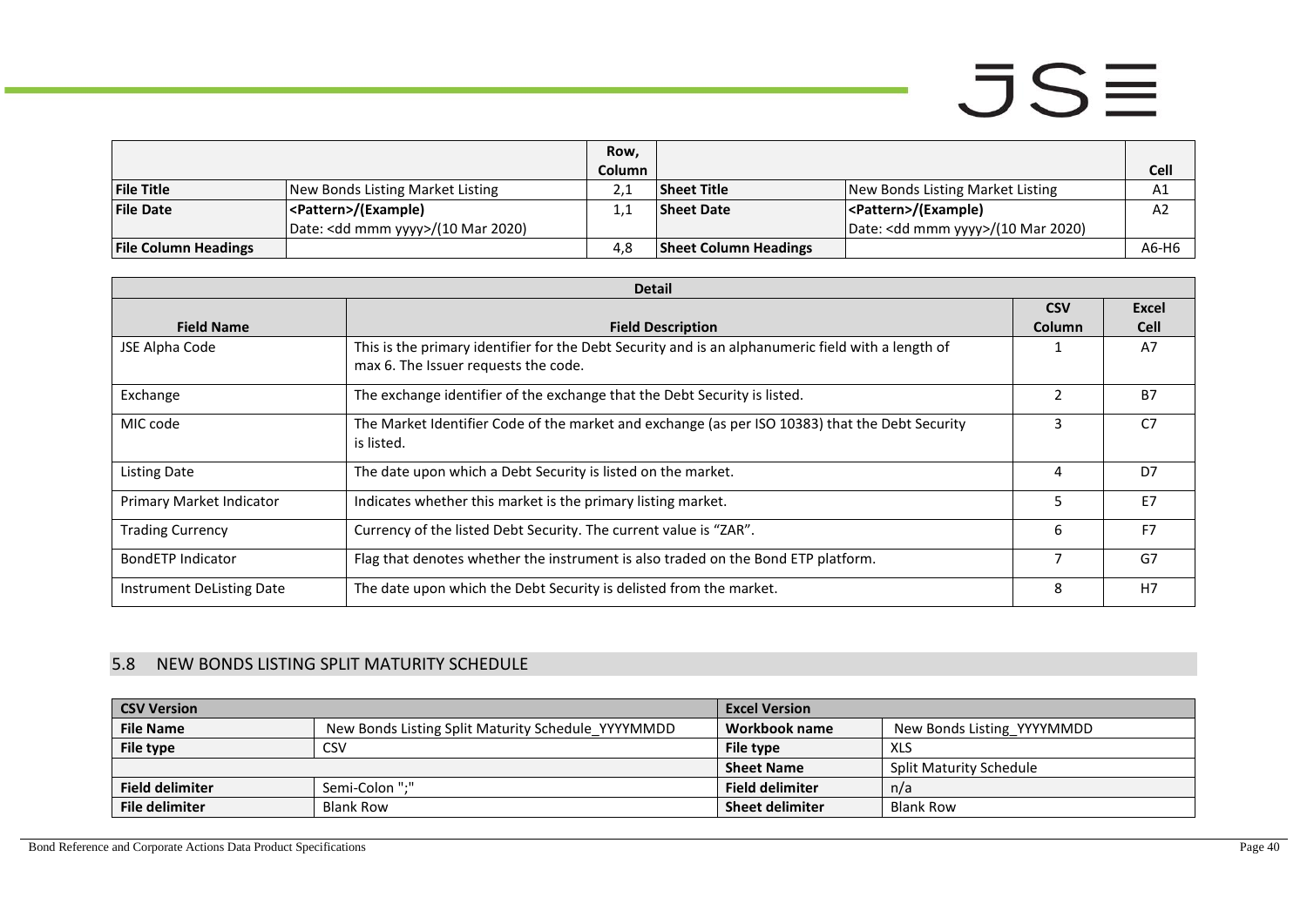| <b>Total rows</b>  | Varies                            | Total rows         | Varies             |
|--------------------|-----------------------------------|--------------------|--------------------|
| Total<br>l columns | $\overline{\phantom{a}}$<br>Fixed | <b>Total cells</b> | $- \cdot$<br>Fixed |

| <b>CSV Version Heading</b>  |                                              |               | <b>Excel Version Heading</b> |                                              |         |
|-----------------------------|----------------------------------------------|---------------|------------------------------|----------------------------------------------|---------|
|                             |                                              | Row,          |                              |                                              |         |
|                             |                                              | <b>Column</b> |                              |                                              | Cell    |
| <b>File Title</b>           | New Bonds Listing Split Maturity             |               | <b>Sheet Title</b>           | <b>Split Maturity Schedule</b>               | A1      |
|                             | <b>Schedule</b>                              | 2, 1          |                              |                                              |         |
| <b>File Date</b>            | <pattern>/(Example)</pattern>                |               | <b>Sheet Date</b>            | <pattern>/(Example)</pattern>                | A2      |
|                             | Date: <dd mmm="" yyyy="">/(10 Mar 2020)</dd> | 1, 1          |                              | Date: <dd mmm="" yyyy="">/(10 Mar 2020)</dd> |         |
| <b>File Column Headings</b> |                                              | $4.1 - 3$     | <b>Sheet Column Headings</b> |                                              | $A6-C6$ |

|                                          | <b>Detail</b>                                                                                                                              |               |              |  |  |  |
|------------------------------------------|--------------------------------------------------------------------------------------------------------------------------------------------|---------------|--------------|--|--|--|
|                                          |                                                                                                                                            | <b>CSV</b>    | <b>Excel</b> |  |  |  |
| <b>Field Name</b>                        | <b>Field Description</b>                                                                                                                   | <b>Column</b> | <b>Cell</b>  |  |  |  |
| JSE Alpha Code                           | This is the primary identifier for the Debt Security and is an alphanumeric field with a length of<br>max 6. The Issuer requests the code. |               | A7           |  |  |  |
| <b>Split Maturity Date</b>               | The split maturity date for the Debt Security that has split into new series.                                                              |               | Β7           |  |  |  |
| Split Maturity Date Notes (Free<br>text) | Supporting notes relating to the split maturity date.                                                                                      |               | C7           |  |  |  |

### 5.9 NEW BONDS LISTING REFERENCE INDEX

<span id="page-40-0"></span>

| <b>CSV Version</b>     |                             | <b>Excel Version</b>   |                            |
|------------------------|-----------------------------|------------------------|----------------------------|
| <b>File Name</b>       | New Bonds Listing Reference | Workbook name          | New Bonds Listing YYYYMMDD |
|                        | Index YYYYMMDD              |                        |                            |
| File type              | CSV                         | File type              | <b>XLS</b>                 |
|                        |                             | <b>Sheet Name</b>      | Reference Index            |
| <b>Field delimiter</b> | Semi-Colon ";"              | <b>Field delimiter</b> | n/a                        |
| <b>File delimiter</b>  | <b>Blank Row</b>            | <b>Sheet delimiter</b> | <b>Blank Row</b>           |
| <b>Total rows</b>      | Varies                      | <b>Total rows</b>      | Varies                     |
| <b>Total columns</b>   | Fixed - 6                   | <b>Total cells</b>     | Fixed - 6                  |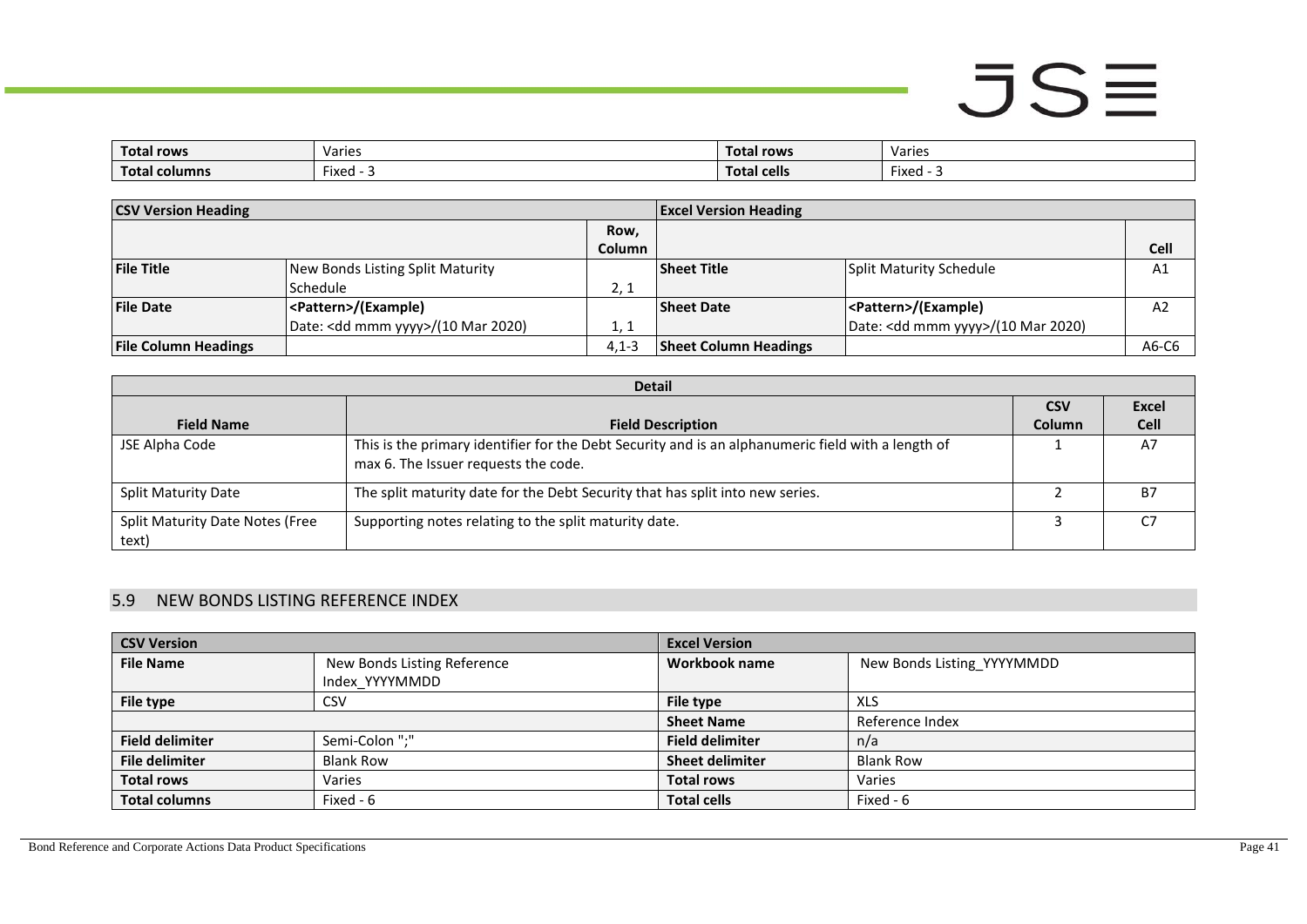| <b>CSV Version Heading</b>  |                                              |               | <b>Excel Version Heading</b> |                                              |             |
|-----------------------------|----------------------------------------------|---------------|------------------------------|----------------------------------------------|-------------|
|                             |                                              | Row,          |                              |                                              |             |
|                             |                                              | <b>Column</b> |                              |                                              | <b>Cell</b> |
| <b>File Title</b>           | New Bonds Listing Reference Index            |               | <b>Sheet Title</b>           | New Bonds Listing Reference Index            | A1          |
| <b>File Date</b>            | <pattern>/(Example)</pattern>                |               | <b>Sheet Date</b>            | <pattern>/(Example)</pattern>                | A2          |
|                             | Date: <dd mmm="" yyyy="">/(10 Mar 2020)</dd> | 1, 1          |                              | Date: <dd mmm="" yyyy="">/(10 Mar 2020)</dd> |             |
| <b>File Column Headings</b> |                                              | $4.1 - 6$     | <b>Sheet Column Headings</b> |                                              | A6-F6       |

|                                | <b>Detail</b>                                                                                                                  |               |              |  |  |  |
|--------------------------------|--------------------------------------------------------------------------------------------------------------------------------|---------------|--------------|--|--|--|
|                                |                                                                                                                                | <b>CSV</b>    | <b>Excel</b> |  |  |  |
| <b>Field Name</b>              | <b>Field Description</b>                                                                                                       | <b>Column</b> | <b>Cell</b>  |  |  |  |
| JSE Alpha Code                 | Primary identifier for the Debt Security and is an alphanumeric field with a length of max 6. The<br>Issuer requests the code. |               | A7           |  |  |  |
| <b>Index Code</b>              | Index code identifier of the linked reference index                                                                            |               | <b>B7</b>    |  |  |  |
| Reference Index JSE Alpha Code | Alpha code identifier of the linked reference index                                                                            |               | C7           |  |  |  |
| <b>Instrument Name</b>         | Name of the linked reference index                                                                                             | 4             | D7           |  |  |  |
| Instrument Type                | Type of the linked reference index                                                                                             |               | E7           |  |  |  |
| Mixed Rate Note Leg            | Indicates the leg that is linked to the reference index                                                                        | 6             | F7           |  |  |  |

### 5.10 NEW BONDS LISTING REFERENCE INSTRUMENT

<span id="page-41-0"></span>

| <b>CSV Version</b>     |                                                 | <b>Excel Version</b>   |                            |
|------------------------|-------------------------------------------------|------------------------|----------------------------|
| <b>File Name</b>       | New Bonds Listing Reference Instrument YYYYMMDD | Workbook name          | New Bonds Listing YYYYMMDD |
| File type              | <b>CSV</b>                                      | File type              | XLS                        |
|                        |                                                 | <b>Sheet Name</b>      | Reference Instrument       |
| <b>Field delimiter</b> | Semi-Colon ":"                                  | <b>Field delimiter</b> | n/a                        |
| <b>File delimiter</b>  | <b>Blank Row</b>                                | <b>Sheet delimiter</b> | <b>Blank Row</b>           |
| <b>Total rows</b>      | Varies                                          | <b>Total rows</b>      | Varies                     |
| <b>Total columns</b>   | Fixed $-5$                                      | <b>Total cells</b>     | Fixed - 5                  |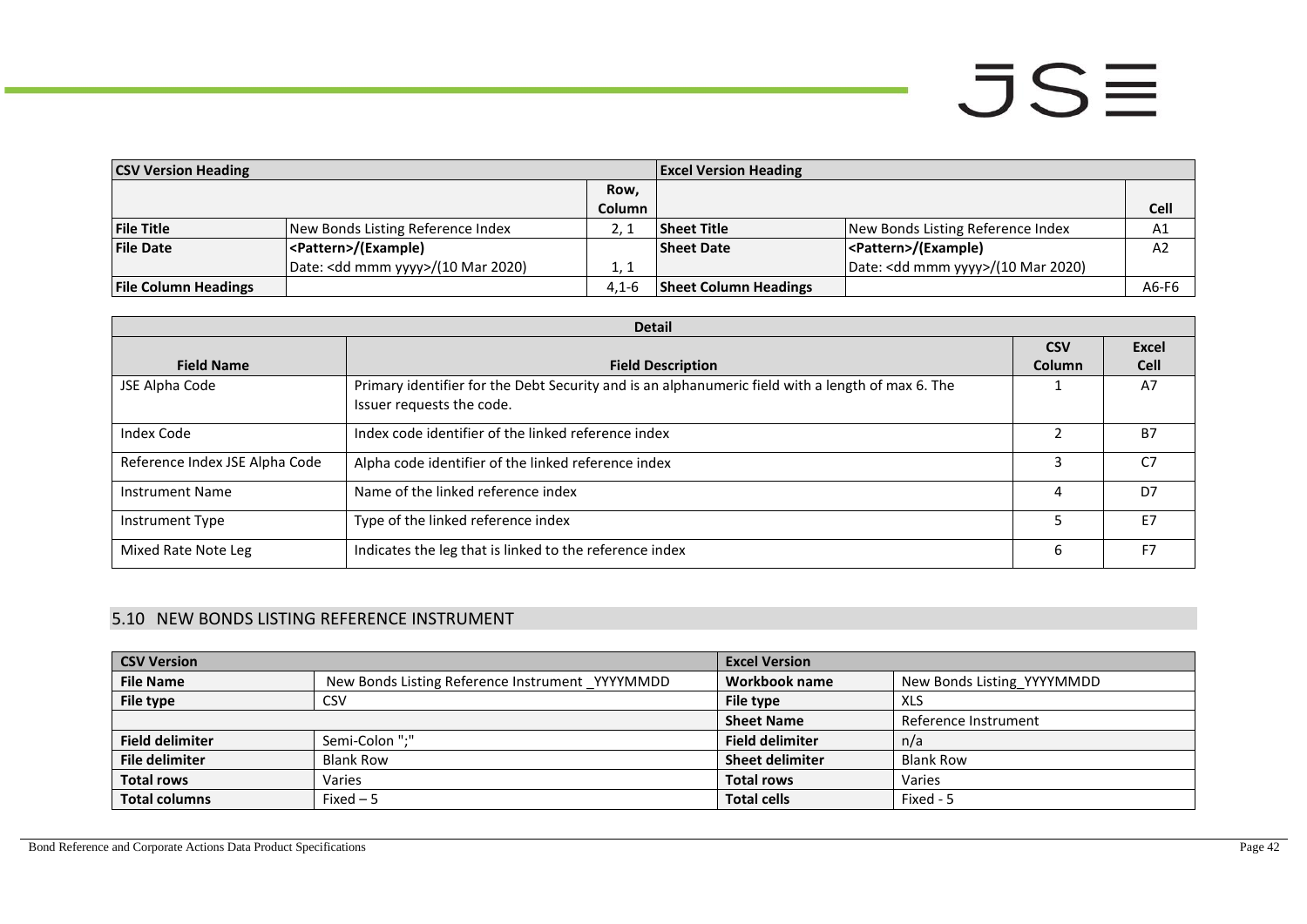| <b>CSV Version Heading</b>  |                                        |           | <b>Excel Version Heading</b> |                                              |                |
|-----------------------------|----------------------------------------|-----------|------------------------------|----------------------------------------------|----------------|
|                             |                                        | Row,      |                              |                                              |                |
|                             |                                        | Column    |                              |                                              | <b>Cell</b>    |
| <b>File Title</b>           | New Bonds Listing Reference Instrument |           | <b>Sheet Title</b>           | New Bonds Listing Reference                  | A1             |
|                             |                                        | 2, 1      |                              | <b>Instrument</b>                            |                |
| <b>File Date</b>            | <pattern>/(Example)</pattern>          |           | <b>Sheet Date</b>            | <pattern>/(Example)</pattern>                | A <sub>2</sub> |
|                             | Date: < dd mmm yyyy>/(10 Mar 2020)     | 1, 1      |                              | Date: <dd mmm="" yyyy="">/(10 Mar 2020)</dd> |                |
| <b>File Column Headings</b> |                                        | $4.1 - 5$ | <b>Sheet Column Headings</b> |                                              | A6-E6          |

|                                     | <b>Detail</b>                                                                                     |               |              |
|-------------------------------------|---------------------------------------------------------------------------------------------------|---------------|--------------|
|                                     |                                                                                                   | <b>CSV</b>    | <b>Excel</b> |
| <b>Field Name</b>                   | <b>Field Description</b>                                                                          | Column        | <b>Cell</b>  |
| JSE Alpha Code                      | Primary identifier for the Debt Security and is an alphanumeric field with a length of max 6.     |               | A7           |
|                                     | The Issuer requests the code.                                                                     |               |              |
| Reference Instrument JSE Alpha Code | Alpha code identifier of the linked reference instrument.                                         | $\mathcal{P}$ | <b>B7</b>    |
| <b>Instrument Name</b>              | Name of the linked reference instrument.                                                          | 3             | C7           |
| Instrument Type                     | Instrument type of the reference instrument.                                                      | 4             | D7           |
| <b>ISIN</b>                         | International Security Identification Number that the JSE generates for all South African         |               | F7           |
|                                     | Instruments as the accredited National Numbering Agency for South Africa.                         |               |              |
|                                     | It is unique per instrument and a twelve-character number that consists of a two-letter           |               |              |
|                                     | country code, followed by the nine-character alphanumerical national security identifier, and     |               |              |
|                                     | a check digit. ISINs issued by the JSE for Debt Security instruments will have a "G" in the third |               |              |
|                                     | character.                                                                                        |               |              |

### 5.11 NEW BONDS LISTING REFERENCE ENTITIES

<span id="page-42-0"></span>

| <b>CSV Version</b> |                                                  | <b>Excel Version</b> |                               |
|--------------------|--------------------------------------------------|----------------------|-------------------------------|
| <b>File Name</b>   | YYYYMMDD<br>New Bonds Listing Reference Entities | Workbook name        | YYYYMMDD<br>New Bonds Listing |
| File type          | CSV                                              | File type            | <b>YI</b><br>∧∟ວ              |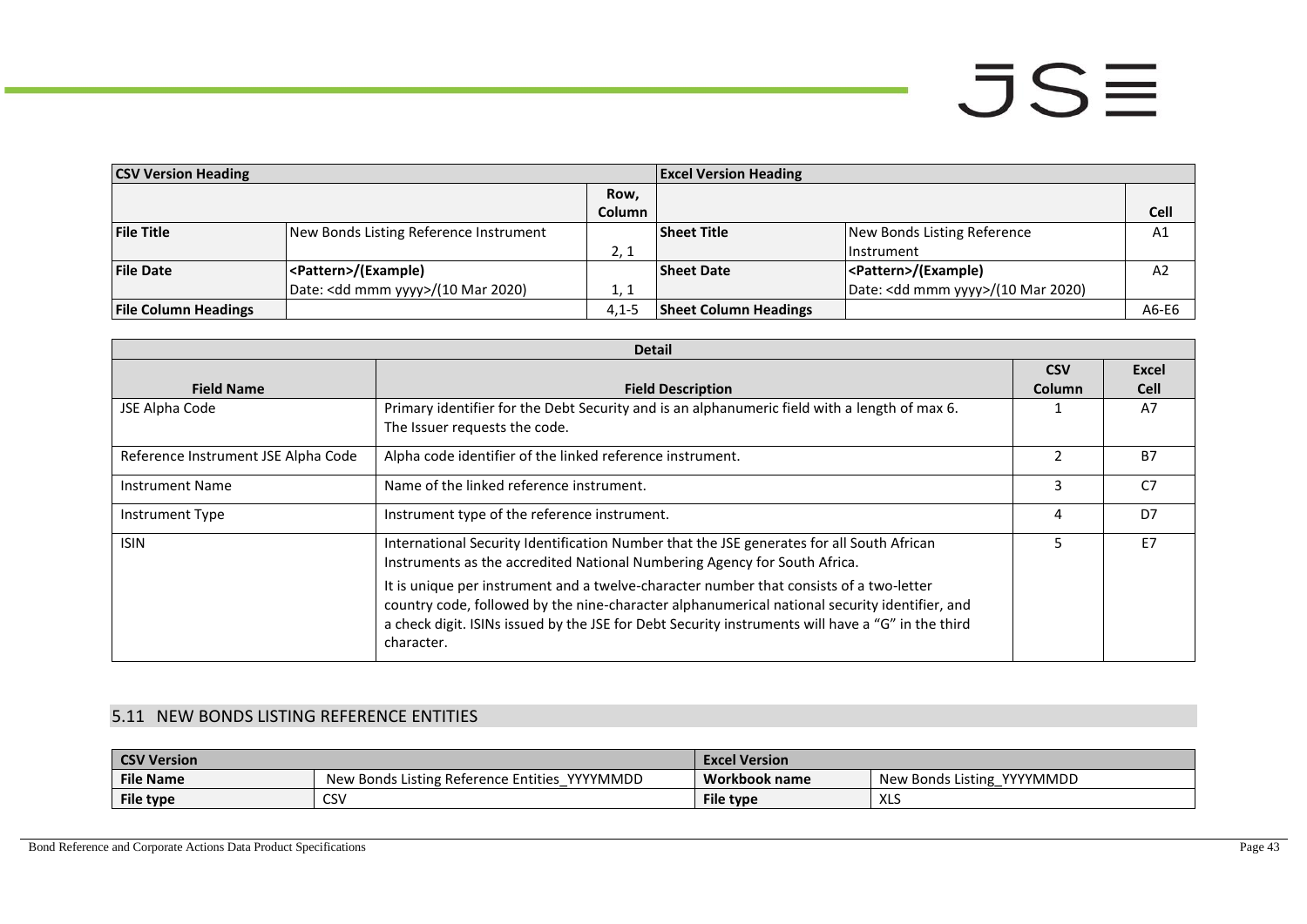|                        |                  | <b>Sheet Name</b>      | Reference Entities |
|------------------------|------------------|------------------------|--------------------|
| <b>Field delimiter</b> | Semi-Colon ":"   | <b>Field delimiter</b> | n/a                |
| File delimiter         | <b>Blank Row</b> | <b>Sheet delimiter</b> | Blank Row          |
| <b>Total rows</b>      | Varies           | <b>Total rows</b>      | Varies             |
| <b>Total columns</b>   | Fixed $-6$       | <b>Total cells</b>     | Fixed - 6          |

| <b>CSV Version Heading</b>  |                                              | <b>Excel Version Heading</b> |                              |                                        |                |
|-----------------------------|----------------------------------------------|------------------------------|------------------------------|----------------------------------------|----------------|
|                             |                                              | Row,                         |                              |                                        |                |
|                             |                                              | <b>Column</b>                |                              |                                        | <b>Cell</b>    |
| <b>File Title</b>           | New Bonds Listing Reference Entities         |                              | <b>Sheet Title</b>           | New Bonds Listing Reference Entities   | A1             |
| <b>File Date</b>            | <pattern>/(Example)</pattern>                |                              | <b>Sheet Date</b>            | <pattern>/(Example)</pattern>          | A <sub>2</sub> |
|                             | Date: <dd mmm="" yyyy="">/(10 Mar 2020)</dd> |                              |                              | Date: <dd mmm="" yyyy="">/(10 Mar</dd> |                |
|                             |                                              | 1, 1                         |                              | 2020)                                  |                |
| <b>File Column Headings</b> |                                              | $4.1 - 2$                    | <b>Sheet Column Headings</b> |                                        | A6-B6          |

| <b>Detail</b>           |                                                                                                                                |               |              |  |
|-------------------------|--------------------------------------------------------------------------------------------------------------------------------|---------------|--------------|--|
|                         |                                                                                                                                | <b>CSV</b>    | <b>Excel</b> |  |
| <b>Field Name</b>       | <b>Field Description</b>                                                                                                       | <b>Column</b> | <b>Cell</b>  |  |
| JSE Alpha Code          | Primary identifier for the Debt Security and is an alphanumeric field with a length of max 6. The<br>Issuer requests the code. |               | A7           |  |
| <b>Institution Name</b> | Name of the linked reference entity.                                                                                           |               | <b>B7</b>    |  |

### 5.12 NEW BONDS LISTING GUARANTOR

<span id="page-43-0"></span>

| <b>CSV Version</b>     |                                      | <b>Excel Version</b>   |                             |
|------------------------|--------------------------------------|------------------------|-----------------------------|
| <b>File Name</b>       | New Bonds Listing Guarantor YYYYMMDD | Workbook name          | New Bonds Listing YYYYMMDD  |
| File type              | <b>CSV</b>                           | File type              | <b>XLS</b>                  |
|                        |                                      | <b>Sheet Name</b>      | New Bonds Listing Guarantor |
| <b>Field delimiter</b> | Semi-Colon ";"                       | <b>Field delimiter</b> | n/a                         |
| <b>File delimiter</b>  | <b>Blank Row</b>                     | <b>Sheet delimiter</b> | <b>Blank Row</b>            |
| <b>Total rows</b>      | Varies                               | <b>Total rows</b>      | Varies                      |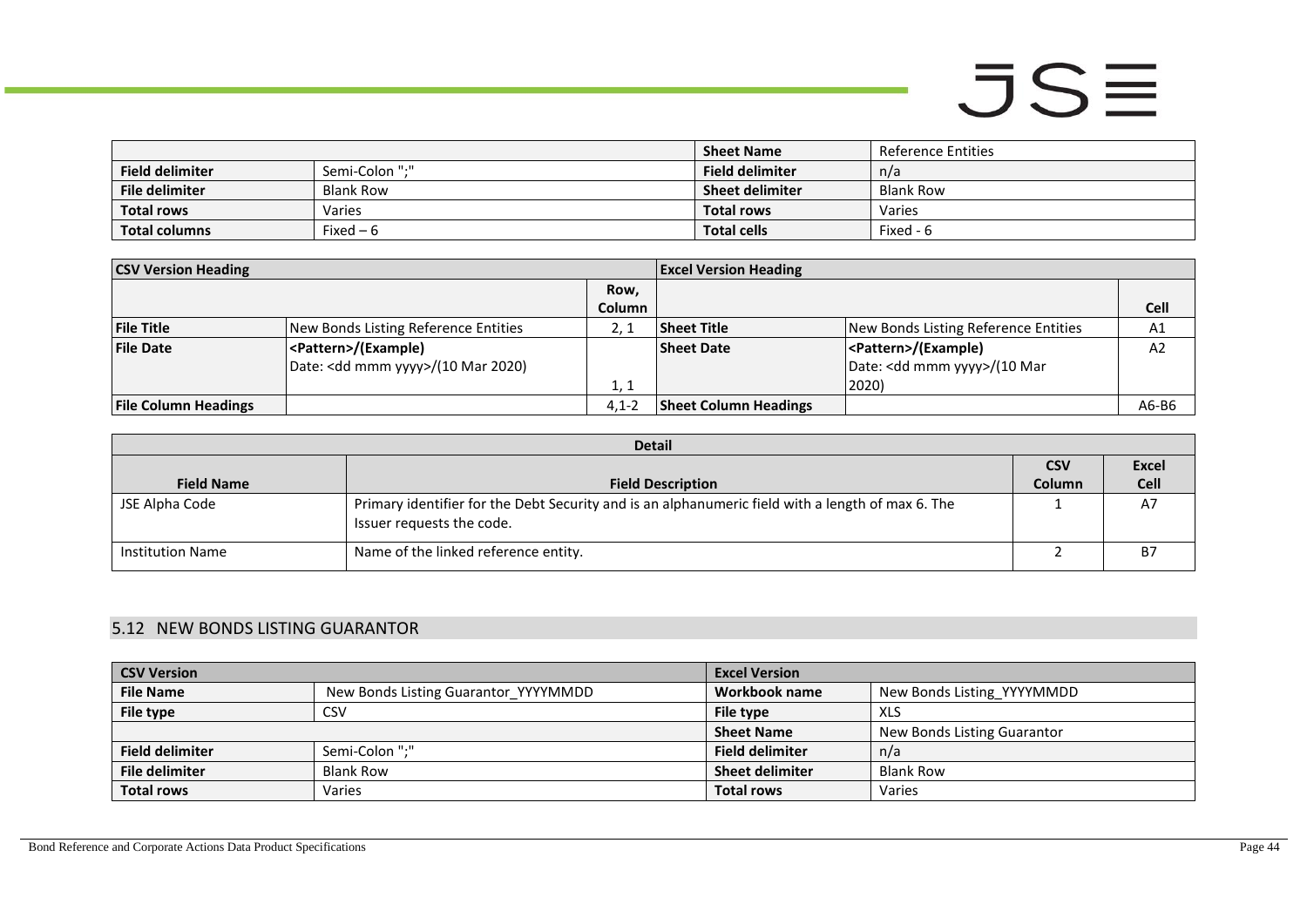## $JSE$

| $\overline{\phantom{a}}$<br>Tota.<br>columns | $\sim$<br>Fixed | tal cells<br>тота. | --<br>Fixed |
|----------------------------------------------|-----------------|--------------------|-------------|
|                                              |                 |                    |             |

| <b>CSV Version Heading</b>  |                                              | <b>Excel Version Heading</b> |                              |                                              |                |
|-----------------------------|----------------------------------------------|------------------------------|------------------------------|----------------------------------------------|----------------|
|                             |                                              | Row,                         |                              |                                              |                |
|                             |                                              | Column                       |                              |                                              | Cell           |
| <b>File Title</b>           | New Bonds Listing Guarantor                  |                              | <b>Sheet Title</b>           | New Bonds Listing Guarantor                  | A <sub>1</sub> |
| <b>File Date</b>            | <pattern>/(Example)</pattern>                |                              | <b>Sheet Date</b>            | <pattern>/(Example)</pattern>                | A <sub>2</sub> |
|                             | Date: <dd mmm="" yyyy="">/(10 Mar 2020)</dd> | 1, 1                         |                              | Date: <dd mmm="" yyyy="">/(10 Mar 2020)</dd> |                |
| <b>File Column Headings</b> |                                              | $3.1 - 3$                    | <b>Sheet Column Headings</b> |                                              | A6-C6          |

| <b>Detail</b>            |                                                                                                                                |               |              |  |
|--------------------------|--------------------------------------------------------------------------------------------------------------------------------|---------------|--------------|--|
|                          |                                                                                                                                | <b>CSV</b>    | <b>Excel</b> |  |
| <b>Field Name</b>        | <b>Field Description</b>                                                                                                       | <b>Column</b> | <b>Cell</b>  |  |
| JSE Alpha Code           | Primary identifier for the Debt Security and is an alphanumeric field with a length of max 6. The<br>Issuer requests the code. |               | A7           |  |
| Guarantor JSE Alpha Code | Alpha code identifier of the linked Guarantor.                                                                                 |               | <b>B7</b>    |  |
| Entity / Role Type       | Type of the linked Guarantor.                                                                                                  |               | С7           |  |

#### 5.13 NEW BONDS LISTING MIXED RATE

An Instrument can be issued as a Mixed Rate Note; meaning that for the first defined period the debt instrument pays a specific type of coupon and then for the next defined period changes to another type of coupon payment. These different periods are referred to as legs. The number of legs for Mixed Rate Notes are typically two legs but could increase over time.

Refer to the Coupon General Section for the meaning of the fields.

<span id="page-44-0"></span>

| <b>CSV Version</b>     |                                       | <b>Excel Version</b>   |                             |
|------------------------|---------------------------------------|------------------------|-----------------------------|
| <b>File Name</b>       | New Bonds Listing Mixed Rate YYYYMMDD | Sheet name             | New Bonds Listing YYYYMMDD  |
| File type              | CSV                                   | File type              | XLS                         |
|                        |                                       | <b>Sheet Name</b>      | New Bonds Listing Guarantor |
| <b>Field delimiter</b> | Semi-Colon ":"                        | <b>Field delimiter</b> | n/a                         |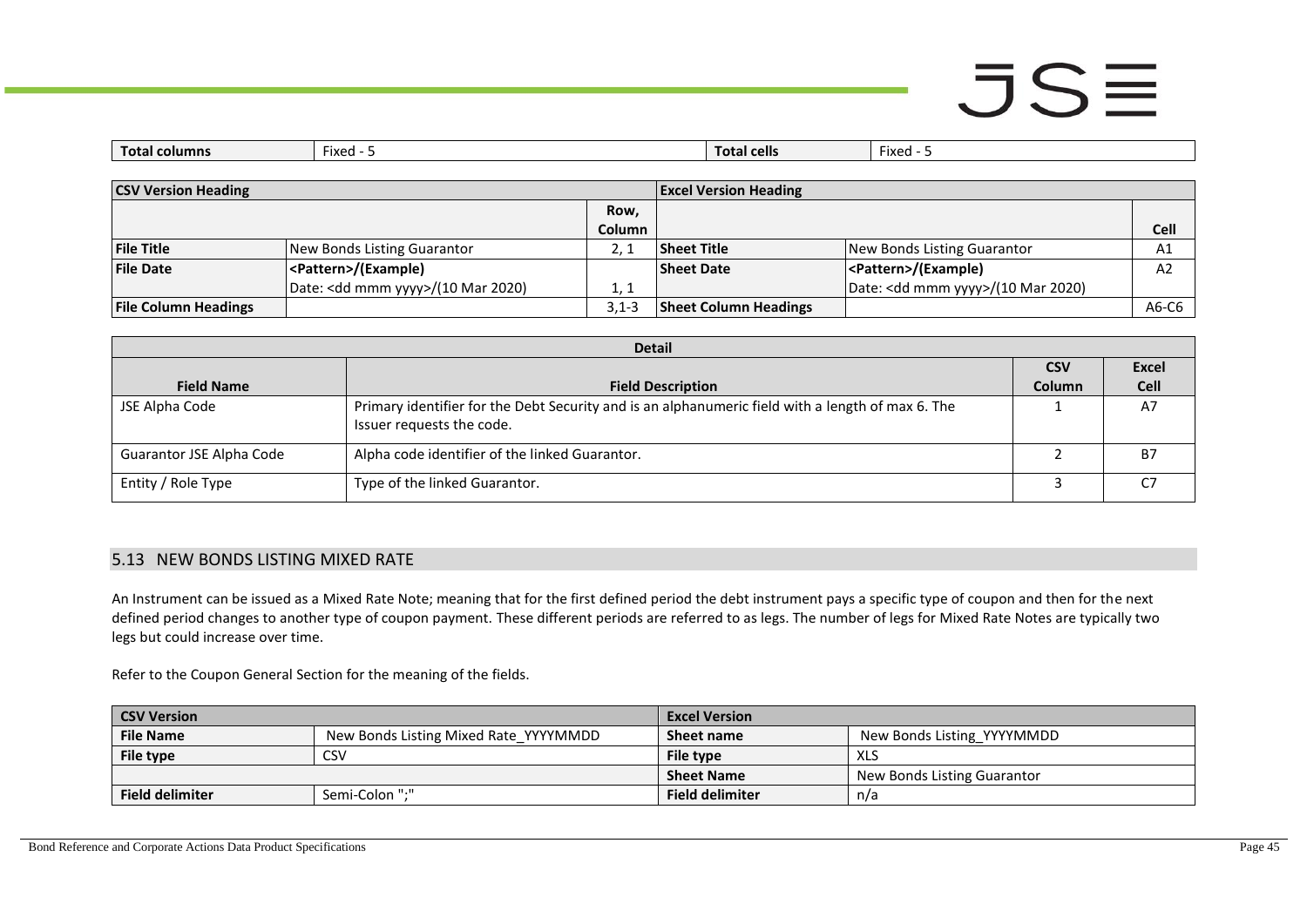| <b>File delimiter</b>      | <b>Blank Row</b>                         | <b>Sheet delimiter</b> | <b>Blank Row</b>              |
|----------------------------|------------------------------------------|------------------------|-------------------------------|
| <b>Total rows</b>          | Varies                                   | Total rows             | Varies                        |
| <b>Total</b><br>al columns | $\overline{\phantom{a}}$<br>Fixed - $21$ | <b>Total cells</b>     | $\sim$<br>Fixed<br><u>_ _</u> |

| <b>CSV Version Heading</b>  |                                              | <b>Excel Version Heading</b> |                              |                                              |       |
|-----------------------------|----------------------------------------------|------------------------------|------------------------------|----------------------------------------------|-------|
|                             |                                              | Row,                         |                              |                                              |       |
|                             |                                              | Column                       |                              |                                              | Cell  |
| <b>File Title</b>           | New Bonds Listing Mixed Rate                 |                              | <b>Sheet Title</b>           | New Bonds Listing Mixed Rate                 | A1    |
| <b>File Date</b>            | <pattern>/(Example)</pattern>                |                              | <b>Sheet Date</b>            | <pattern>/(Example)</pattern>                | A2    |
|                             | Date: <dd mmm="" yyyy="">/(10 Mar 2020)</dd> |                              |                              | Date: <dd mmm="" yyyy="">/(10 Mar 2020)</dd> |       |
| <b>File Column Headings</b> |                                              | $4.1 - 21$                   | <b>Sheet Column Headings</b> |                                              | A6-U6 |

|                             | <b>Detail</b>                                                                                                                                    |                |                |
|-----------------------------|--------------------------------------------------------------------------------------------------------------------------------------------------|----------------|----------------|
|                             |                                                                                                                                                  | <b>CSV</b>     | <b>Excel</b>   |
| <b>Field Name</b>           | <b>Field Description</b>                                                                                                                         | Column         | <b>Cell</b>    |
| JSE Alpha Code              | Primary identifier for the Debt Security and is an alphanumeric field with a length of max 6. The<br>Issuer requests the code.                   |                | A7             |
| Leg Number                  | The number of the Coupon Rate for the leg.                                                                                                       | $\overline{2}$ | <b>B7</b>      |
| Leg Start Date              | The Mixed Rate Coupon leg start date for the leg.                                                                                                | 3              | C <sub>7</sub> |
| Leg End Date                | The Mixed Rate Coupon leg end date for the leg.                                                                                                  | 4              | D <sub>7</sub> |
| Leg Coupon Frequency        | The Mixed Rate Coupon leg frequency for the leg.                                                                                                 | 5              | E7             |
| Leg Business Day Convention | The Mixed Rate Coupon leg indication as to how the payment / maturity will be treated if it<br>should fall on a non-business day for the leg.    | 6              | F7             |
| Leg Coupon Rate             | The Mixed Rate Coupon rate for the leg.                                                                                                          | 7              | G7             |
| Leg Coupon Payment Type     | Same as Coupon Payment type. Just that its used for a Mixed Rate note Bond to denote the field<br>at the Leg level.                              | 8              | H7             |
| Leg Basis points            | The Mixed rate leg indicator that indicates the basis points / margin for floating rate notes, to be<br>added to the Reference Rate for the leg. | 9              | 17             |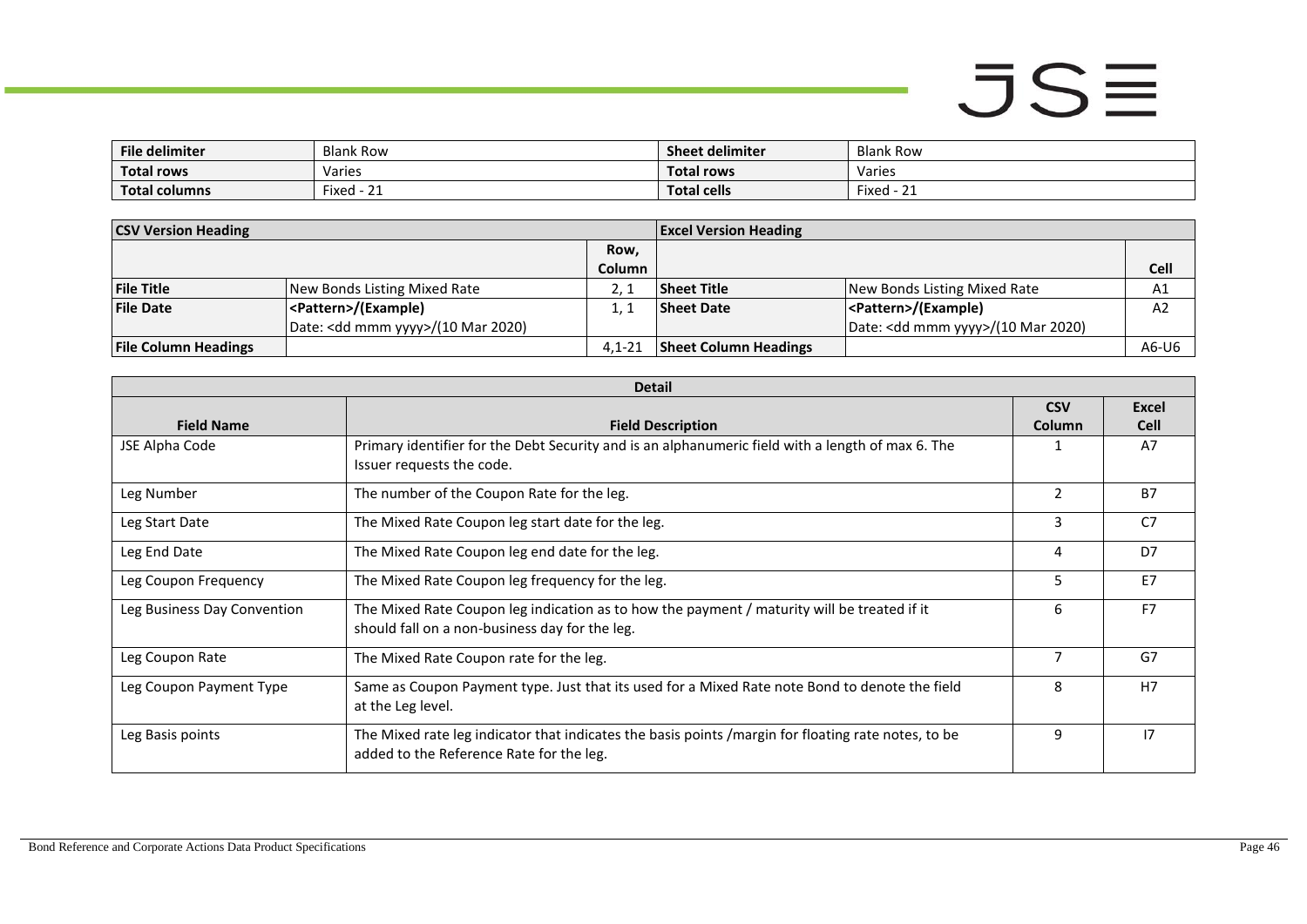| Leg Over/Under                                         | The Mixed Rate leg indicator that indicates whether the Basis Point value that should be added or<br>subtracted from the Reference Rate for the leg.        | 10 | J <sub>7</sub> |
|--------------------------------------------------------|-------------------------------------------------------------------------------------------------------------------------------------------------------------|----|----------------|
| Leg Reference Rate                                     | The Mixed Rate leg indicator that indicates whether the variable notes is linked to 3/6/9/12m<br>JIBAR or another index for the leg.                        | 11 | K7             |
| Leg Books Closed Period                                | The Mixed Rate leg period that indicates the number of days that the books are closed between<br>the last date to register and the coupon date for the leg. | 12 | 17             |
| Leg Rate of Reference Rate                             | The Mixed Rate leg Reference Rate used for the Coupon calculation for the leg.                                                                              | 13 | M <sub>7</sub> |
| Leg Date of Listing Reference rate                     | The Mixed Rate Reference Rate date for the leg.                                                                                                             | 14 | N <sub>7</sub> |
| Leg Day count Convention                               | The Mixed Rate Day Count Convention for the leg.                                                                                                            | 15 | <b>O7</b>      |
| Leg Coupon Rate Cap                                    | The Coupon Rate Cap for the leg.                                                                                                                            | 16 | P7             |
| Leg Coupon Rate Floor                                  | The Coupon Rate Floor for the leg.                                                                                                                          | 17 | Q7             |
| Leg Customised Coupon                                  | The Mixed Rate Customised Coupon for the leg.                                                                                                               | 18 | R7             |
| Leg Last Day to Register for<br><b>Maturity Amount</b> | The Mixed Rate Last Day to Register for the Maturity Amount for the leg.                                                                                    | 19 | S7             |
| Leg Underlying Index Code                              | The Mixed Rate underlying index code for the leg.                                                                                                           | 20 | T <sub>7</sub> |
| <b>Mixed Rate Conversion</b><br>determination date     | The Mixed Rate conversion determination date for the leg.                                                                                                   | 21 | U <sub>7</sub> |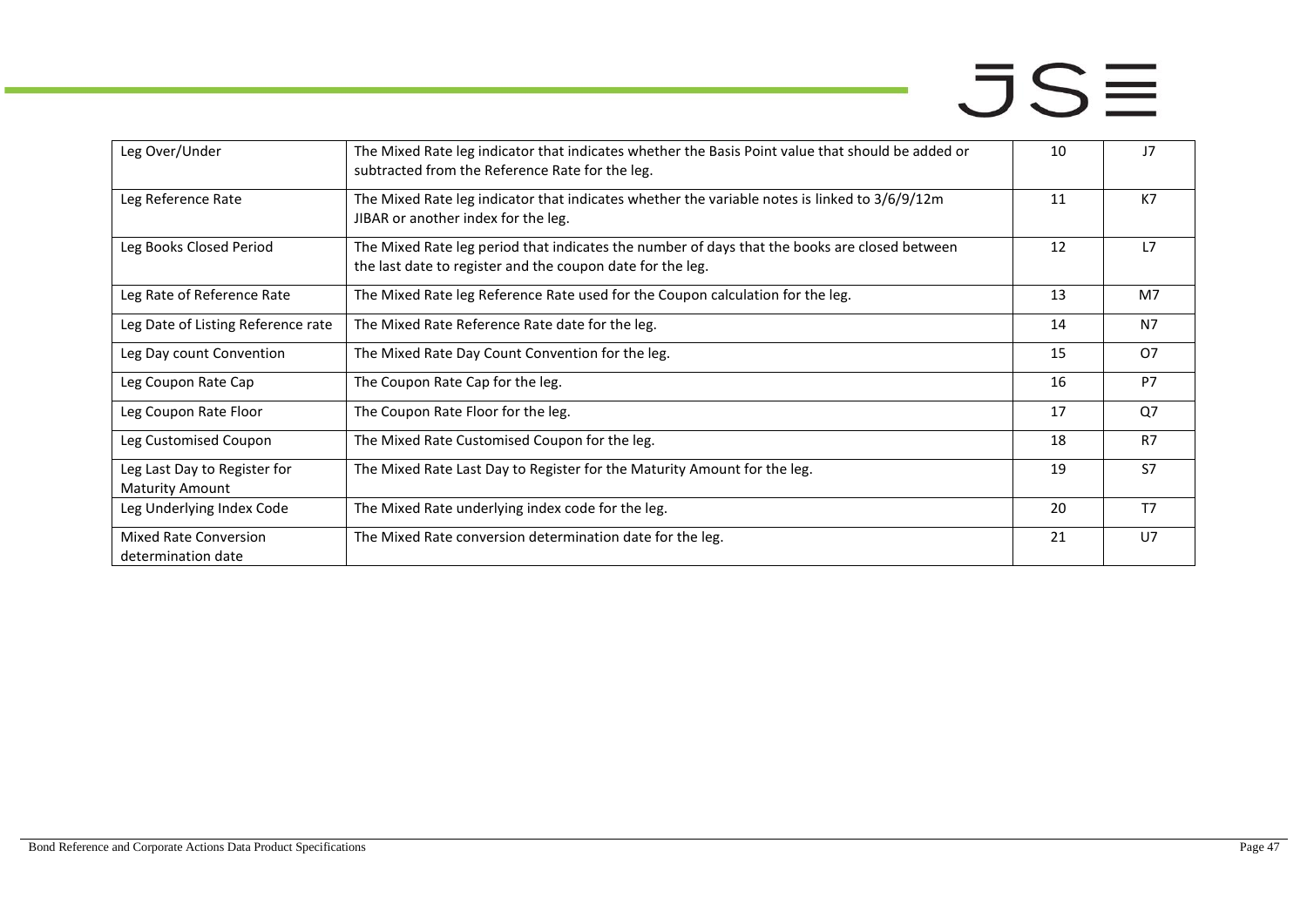### <span id="page-47-0"></span>**6 BONDS CORPORATE ACTIONS EVENTS SCHEDULE**

The Bonds Corporate Actions Events Schedule data product provides key upcoming corporate actions event data of all *listed* instruments in the Bond Market.

For the benefit of both human and system-based consumption, the data product is available in both CSV and Excel formats. In addition, the data that relates to general reference data updates, one of the very dynamic Corporate Actions event types, is made available as a separate CSV file in addition to being included in the main data product.

Due to the dynamic nature of the data, a set of the daily files is made available three times each business day with the new version completely replacing the old version each time so does not contain delta changes. The SLA time for the different publication time is **10h40**, **14h50** and **17h00** but the JSE will always endeavour to make the files as early as possible after they are produced.

To cater for historical retrieval, the last version will be available on the IDP server for the last rolling 40 business days, with the historical data files sufficed with " yyyymmdd".

#### **Note that while there are common fields that will always have values, the specific type of Corporate Event will dictate which fields have values versus not in each row.**

To cater for historical retrieval, the daily and monthly data files for the last rolling 40 business days will be available on the IDP server with the historical data files sufficed with " yyyymmdd".

### **Primary Data set**

1. Bonds CA Events Schedule

### **Secondary data set**

2. Bonds CA Reference Data Update Event

### <span id="page-47-1"></span>6.1 DAILY DATA FILE NAMES AND LOCATION

| <b>CSV Format File Names</b>                            | <b>IDP Folder Location</b>                |
|---------------------------------------------------------|-------------------------------------------|
| Bonds CA Events Schedule YYYYMMDD HHhMM.csv             | Distribution\Bonds Market Prod\Market     |
| Bonds CA Reference Data Update Event YYYYMMDD HHhMM.csv | Data\Bonds Corporate Actions<br>Schedule\ |

| <b>Excel Format File Names</b>               | <b>IDP Folder Location</b>                                                         |
|----------------------------------------------|------------------------------------------------------------------------------------|
| Bonds CA Events Schedule YYYYMMDD HHhMM.xlsx | Distribution\Bonds Market Prod\Market<br>Data\Bonds Corporate Actions<br>Schedule\ |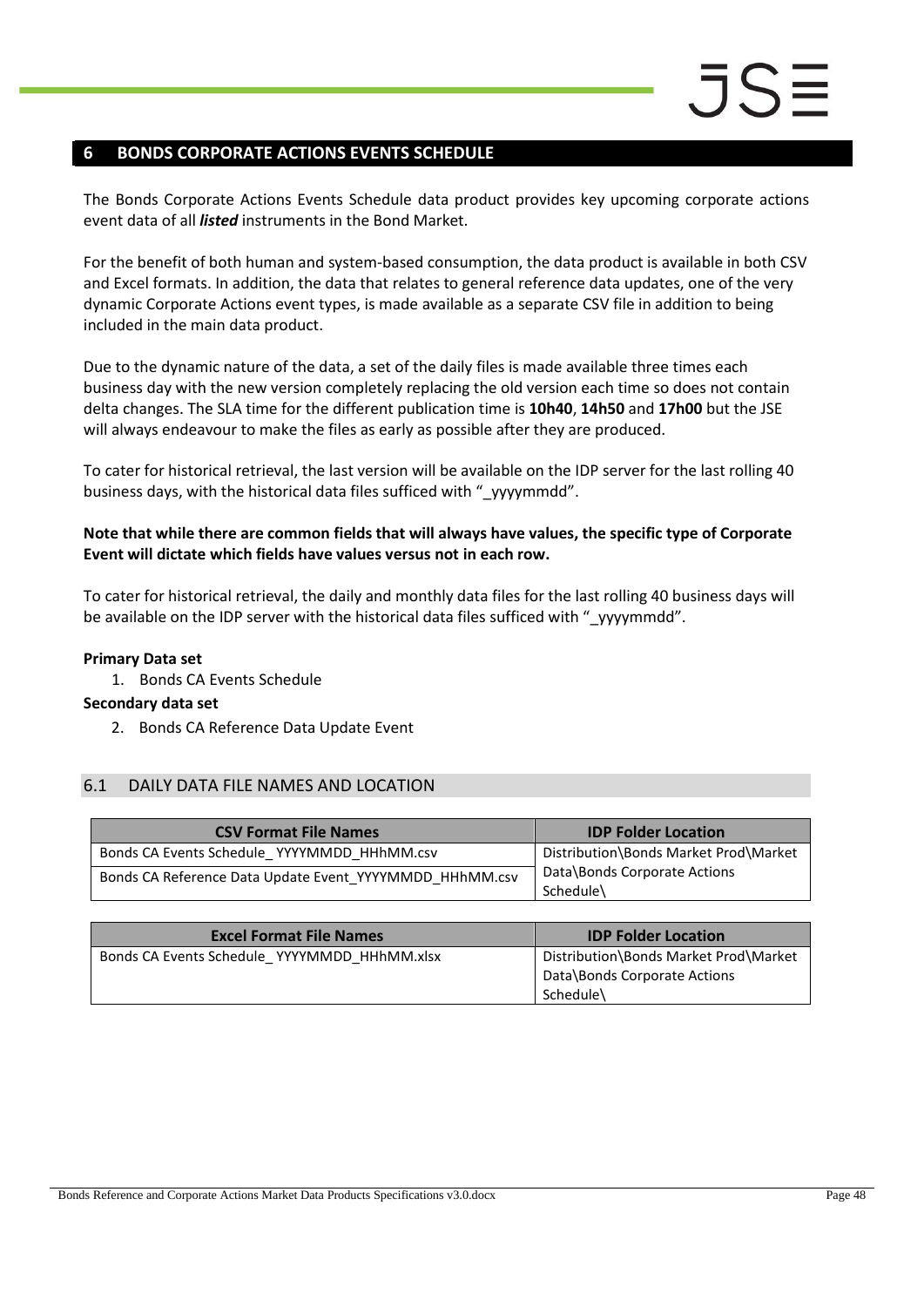### 6.2 BONDS CORPORATE ACTIONS EVENTS SCHEDULE

| <b>CSV Version</b>     |                                        | <b>Excel Version</b>   |                                        |
|------------------------|----------------------------------------|------------------------|----------------------------------------|
| <b>File Name</b>       | Bonds CA Events Schedule_yyymmdd_HHhMM | <b>Workbook Name</b>   | Bonds CA Events Schedule_yyymmdd_HHhMM |
| File type              | CSV                                    | <b>File Type</b>       | XLS                                    |
|                        |                                        | <b>Sheet Name</b>      | Bonds CA Events Schedule YYYYMMDD      |
| <b>Field delimiter</b> | Semi-colon ":"                         | <b>Field Delimiter</b> | n/a                                    |
| <b>File delimiter</b>  | <b>Blank Row</b>                       | <b>Sheet Delimiter</b> | <b>Blank Row</b>                       |
| <b>Total rows</b>      | Varies                                 | <b>Total rows</b>      | Varies                                 |
| <b>Total columns</b>   | Fixed $-97$                            | <b>Total cells</b>     | Fixed - 97                             |

| <b>CSV Heading</b>          |                                              | <b>Excel Heading</b> |                              |                                              |             |
|-----------------------------|----------------------------------------------|----------------------|------------------------------|----------------------------------------------|-------------|
|                             |                                              | Row,                 |                              |                                              |             |
|                             |                                              | Column               |                              |                                              | <b>Cell</b> |
| <b>File Date</b>            |                                              |                      | <b>Sheet Date</b>            | <pattern>/(Example)</pattern>                | A1          |
|                             | Date: <dd mmm="" yyyy="">/(10 Mar 2021)</dd> |                      |                              | Date: <dd mmm="" yyyy="">/(10 Mar 2021)</dd> |             |
| <b>File Title</b>           | Bonds CA Events Schedule                     |                      | <b>Sheet Title</b>           | Bonds CA Events Schedule                     | A2          |
| <b>File Column Headings</b> |                                              | $4.1 - 37$           | <b>Sheet Column Headings</b> |                                              | A6-CS7      |

<span id="page-48-0"></span>

| <b>Detail</b>          |                                                                                                                                                                                                                                          |            |             |
|------------------------|------------------------------------------------------------------------------------------------------------------------------------------------------------------------------------------------------------------------------------------|------------|-------------|
|                        |                                                                                                                                                                                                                                          | <b>CSV</b> | Excel       |
| <b>Field Name</b>      | <b>Field Description</b>                                                                                                                                                                                                                 | Column     | <b>Cell</b> |
| CA Event ID            | The unique identifier for this specific Corporate Event.                                                                                                                                                                                 |            | A7          |
| CA Event Type Name     | The type of Corporate Action Event that generates the change to the instrument.                                                                                                                                                          |            | <b>B7</b>   |
| <b>CA Event Status</b> | The status of the specific Corporate Event.                                                                                                                                                                                              |            |             |
| <b>Issuer Name</b>     | The name of the entity approved by the Exchange to issue Debt Securities on the Exchange                                                                                                                                                 |            | D7          |
| JSE Alpha Code         | Primary JSE identifier for the Debt Security as defined by the Issuer. Also referred to as "Bond<br>Code" or "Stock Code". It is an alphanumeric field with a maximum length of 6 characters and<br>always expressed in Capital Letters. |            | E7          |
|                        | Instruments listed with Issuer Type = "Greenbond" will end with 'G'.<br>Instruments listed with Issuer Type = "Professional Board" will end with 'F'.<br>Instruments listed with Issuer Type = "Project Bonds" will end with a 'R'.      |            |             |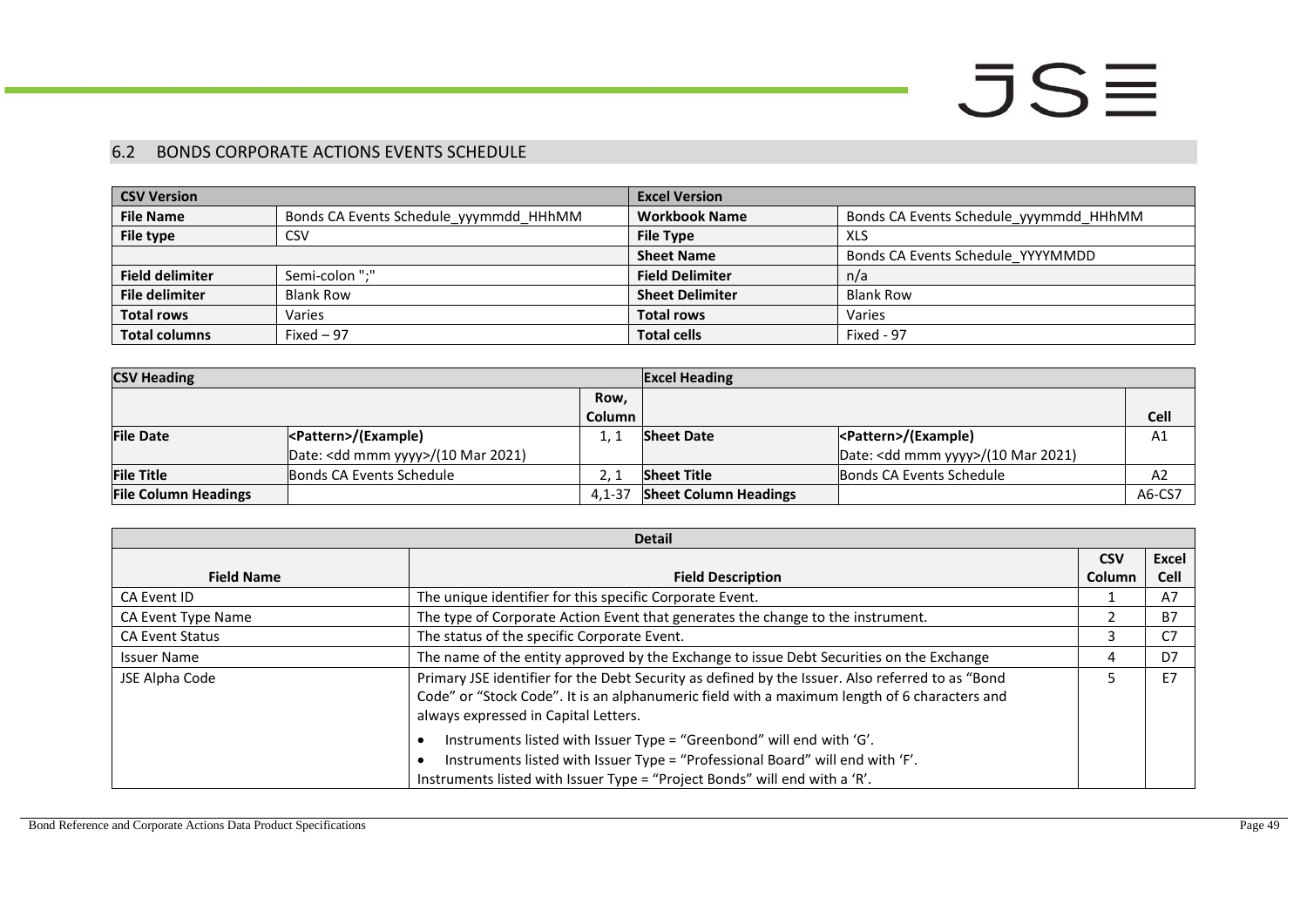| <b>ISIN</b>                    | International Security Identification Number that the JSE generates for all South African<br>Instruments as the accredited National Numbering Agency for South Africa. | 6  | F7             |
|--------------------------------|------------------------------------------------------------------------------------------------------------------------------------------------------------------------|----|----------------|
|                                | It is unique per instrument and a twelve-character number that consists of a two-letter country                                                                        |    |                |
|                                | code, followed by the nine-character alphanumerical national security identifier, and a check digit.                                                                   |    |                |
|                                | ISINs issued by the JSE for Debt Security instruments will have a "G" in the third character.                                                                          |    |                |
| Universal Instrument Master Id | Unique ID assigned to any Instrument generated at the JSE.                                                                                                             | 7  | G7             |
| <b>Issue Type</b>              | Used to classify Debt Security Instruments. Types are as follows:                                                                                                      | 8  | H7             |
|                                | Fixed<br>$\bullet$                                                                                                                                                     |    |                |
|                                | Floating/Variable<br>$\bullet$                                                                                                                                         |    |                |
|                                | Mixed Rate Note<br>$\bullet$                                                                                                                                           |    |                |
|                                | <b>Index-Linked Notes</b><br>$\bullet$                                                                                                                                 |    |                |
|                                | <b>Credit Linked Notes</b><br>$\bullet$                                                                                                                                |    |                |
|                                | <b>Structured Note</b>                                                                                                                                                 |    |                |
| <b>Effective Date</b>          | The date that the changes stipulated in the Corporate Action event will become effective.                                                                              | 9  | 17             |
| Call Date                      | The date when the call (early redemption) of a debt security will take place.                                                                                          | 10 | J <sub>7</sub> |
| Old Maturity Date              | The current date when the principal amount of a Debt Security becomes due and payable, if not                                                                          | 11 | K7             |
|                                | subject to prior call or redemption.                                                                                                                                   |    |                |
| New Maturity Date              | The new date when the principal amount of a Debt Security becomes due and payable, if not subject to                                                                   | 12 | L7             |
|                                | prior call or redemption.                                                                                                                                              |    |                |
| Old Nominal Amount (ZAR)       | If the Corporate Action will lead to a change in the nominal amount of the Debt Security issued by the                                                                 | 13 | M7             |
|                                | Issuer and placed in the market, this will contain the old nominal amount.                                                                                             |    |                |
| New Nominal Amount (ZAR)       | If the Corporate Action will lead to a change in the nominal amount of the Debt Security issued by the                                                                 | 14 | N7             |
|                                | Issuer and placed in the market, this will contain the new nominal amount.                                                                                             |    |                |
| Old Issue Price                | The current price of a bond which is equal to the present value of the expected cash flows. In Bond                                                                    | 16 | O7             |
|                                | terminology, it is the Present Value (PV) of both the coupons and the Principal amount combined. The                                                                   |    |                |
|                                | price at which investors buy the bonds when they are first issued, which will typically be approximately                                                               |    |                |
|                                | equal to the nominal amount. The net proceeds that the issuer receives are thus the issue price, less                                                                  |    |                |
|                                | issuance fees.                                                                                                                                                         |    |                |
| <b>New Issue Price</b>         | The new price of a Debt Security which is equal to the present value of the expected cash flows. In                                                                    | 17 | <b>P7</b>      |
|                                | Bond terminology, it is the Present Value (PV) of both the coupons and the Principal amount combined.                                                                  |    |                |
|                                | The price at which investors buy the bonds when they are first issued, which will typically be                                                                         |    |                |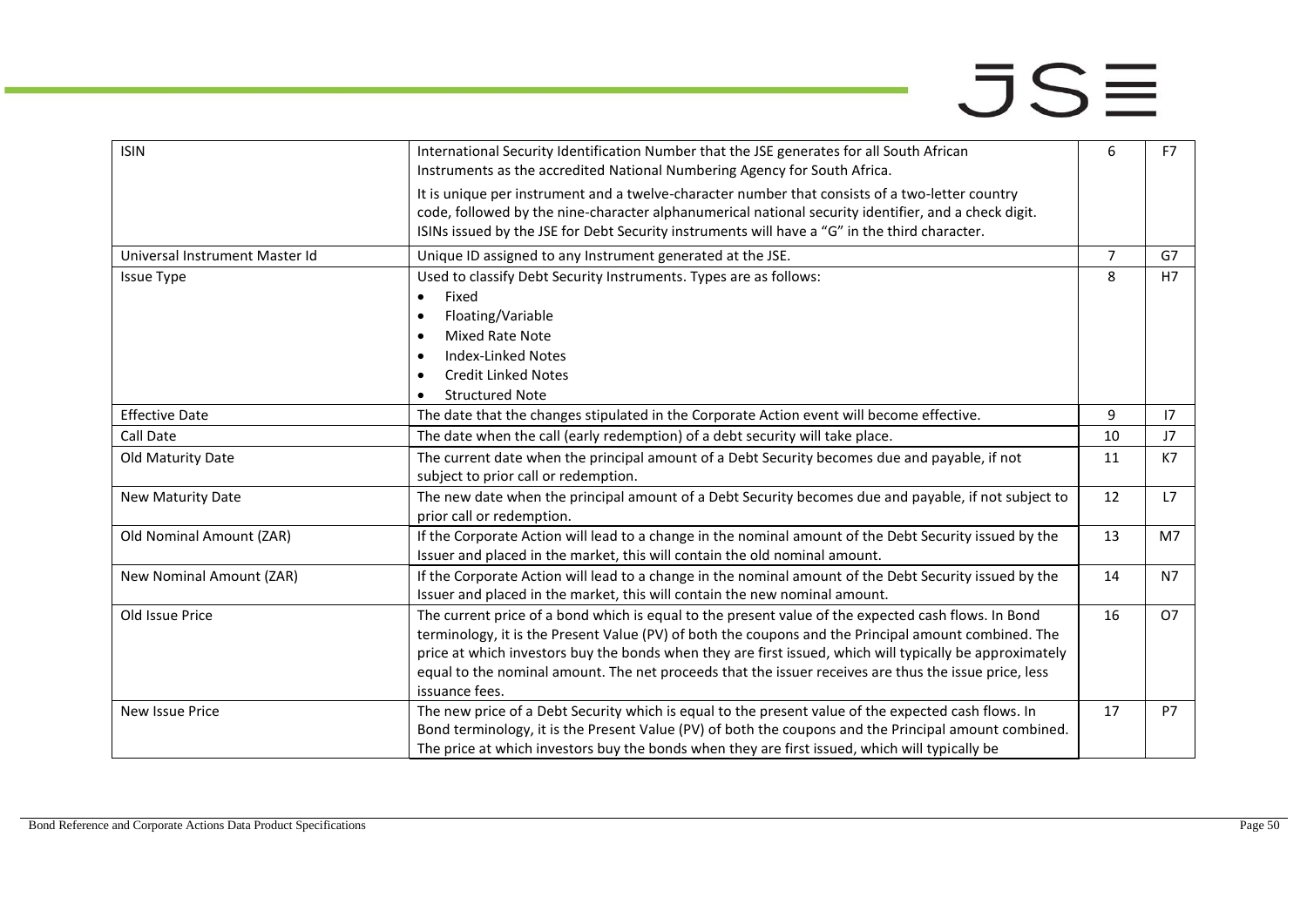|                               | approximately equal to the nominal amount. The net proceeds that the issuer receives are thus the            |    |                |
|-------------------------------|--------------------------------------------------------------------------------------------------------------|----|----------------|
|                               | issue price, less issuance fees.                                                                             |    |                |
| Old Issue Price Format        | Format of the current Issue Price i.e., Rand or Percent.                                                     | 18 | Q7             |
| New Issue Price Format        | Format of the new Issue Price i.e., Rand or Percent.                                                         | 19 | R7             |
| Nominal Decrease Amount (ZAR) | If the Corporate Action will lead to a decrease in the nominal amount of the Debt Security issued by the     | 20 | S7             |
|                               | Issuer and placed in the market, this will contain the decrease amount.                                      |    |                |
| Old Amount Authorised         | If the Corporate Action will lead to a change to the authorised amount which the Board of Directors/         | 21 | T <sub>7</sub> |
|                               | Company approved for issue in respect of the Programme, this is the old amount.                              |    |                |
| New Amount Authorised         | If the Corporate Action will lead to a change to the authorised amount which the Board of Directors/         | 22 | U7             |
|                               | Company approved for issue in respect of the Programme, this is the new amount.                              |    |                |
| Redemption Amount (ZAR)       | Certain instruments do not repay at Maturity but repay specific amounts at specific dates throughout         | 23 | V <sub>7</sub> |
|                               | the life of the Bond, until Maturity date. This field reflects the amount.                                   |    |                |
| Repurchase Amount (ZAR)       |                                                                                                              | 24 | W7             |
| Old Sub Sector Code           | If the Corporate Action will lead to a change in the classified sub-sector, this will contain the old Sub-   | 25 | <b>X7</b>      |
|                               | sector code. Sub-sector pertains to an internal classification maintained by JSE Issuer Regulation           |    |                |
|                               | division that can be accessed via link Interest Rate Market Classification.                                  |    |                |
| Old Sub Sector                | If the Corporate Action will lead to a change in the classified sub-sector, this will contain the old Sub-   | 26 | <b>Y7</b>      |
|                               | sector name. Sub-sector pertains to an internal classification maintained by JSE Issuer Regulation           |    |                |
|                               | division that can be accessed via link Interest Rate Market Classification.                                  |    |                |
| Old Sector Code               | If the Corporate Action will lead to a change in the classified sector, this will contain the old Sector     | 27 | Z7             |
|                               | code. Sector pertains to an internal classification maintained by JSE Issuer Regulation division that can    |    |                |
|                               | be accessed via link Interest Rate Market Classification.                                                    |    |                |
| Old Sector                    | If the Corporate Action will lead to a change in the classified sector, this will contain the old Sector     | 28 | AA7            |
|                               | name. Sector pertains to an internal classification maintained by JSE Issuer Regulation division that can    |    |                |
|                               | be accessed via link Interest Rate Market Classification.                                                    |    |                |
| Old Major Division Code       | If the Corporate Action will lead to a change in the classified division, this will contain the old Division | 29 | AB7            |
|                               | code. Division pertains to an internal classification maintained by JSE Issuer Regulation division that can  |    |                |
|                               | be accessed via link Interest Rate Market Classification.                                                    |    |                |
| Old Major Division            | If the Corporate Action will lead to a change in the classified division, this will contain the old Division | 30 | AC7            |
|                               | name. Division pertains to an internal classification maintained by JSE Issuer Regulation division that      |    |                |
|                               | can be accessed via link Interest Rate Market Classification.                                                |    |                |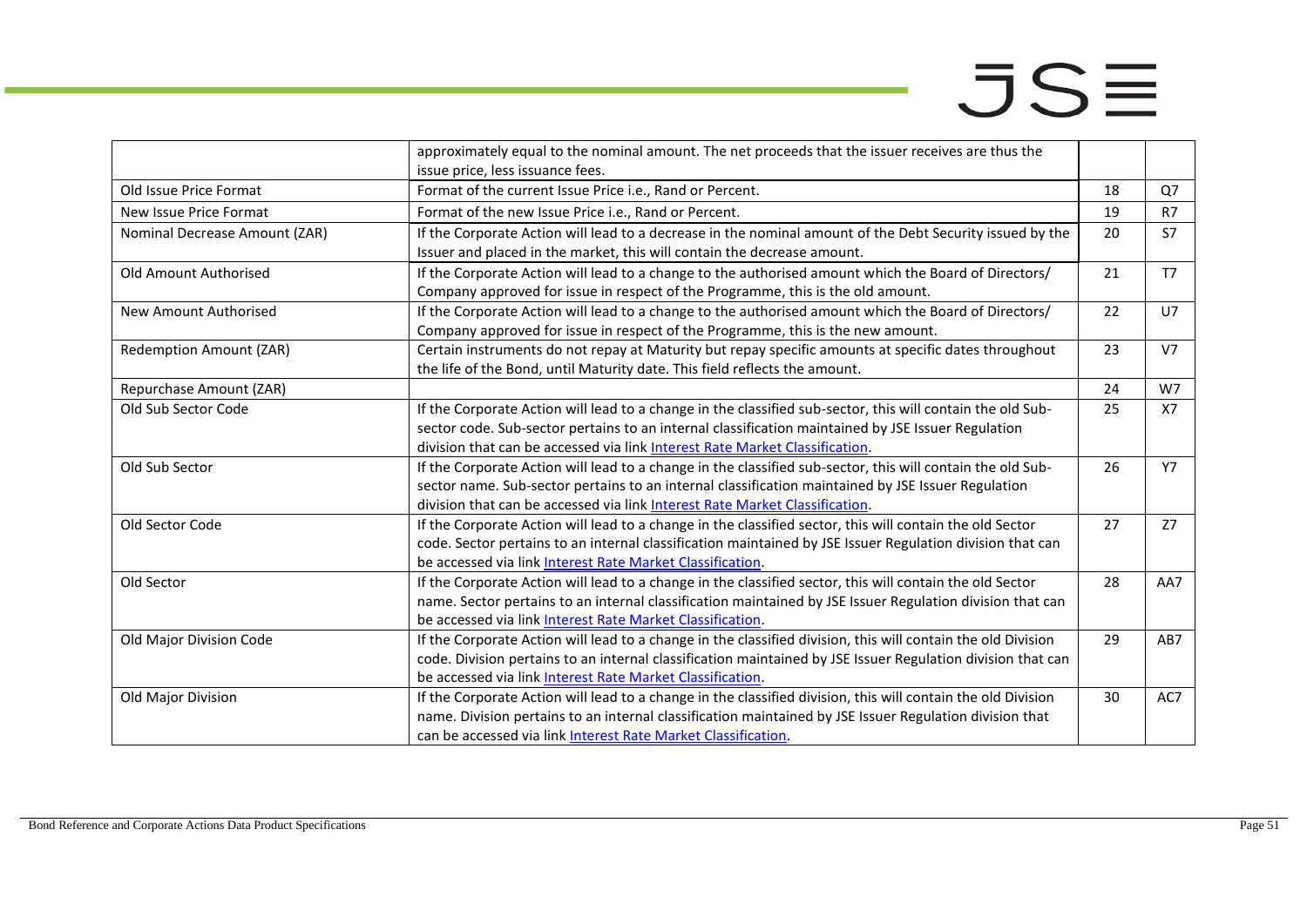| New Sub Sector Code                   | If the Corporate Action will lead to a change in the classified sub-sector, this will contain the new Sub-<br>sector code. Sub-sector pertains to an internal classification maintained by JSE Issuer Regulation                                                                                | 31 | AD7         |
|---------------------------------------|-------------------------------------------------------------------------------------------------------------------------------------------------------------------------------------------------------------------------------------------------------------------------------------------------|----|-------------|
|                                       | division that can be accessed via link Interest Rate Market Classification.                                                                                                                                                                                                                     |    |             |
| New Sub Sector                        | If the Corporate Action will lead to a change in the classified sub-sector, this will contain the new Sub-<br>sector name. Sub-sector pertains to an internal classification maintained by JSE Issuer Regulation<br>division that can be accessed via link Interest Rate Market Classification. | 32 | AE7         |
| New Sector Code                       | If the Corporate Action will lead to a change in the classified sector, this will contain the new Sector<br>code. Sector pertains to an internal classification maintained by JSE Issuer Regulation division that can<br>be accessed via link Interest Rate Market Classification.              | 33 | AF7         |
| New Sector                            | If the Corporate Action will lead to a change in the classified sector, this will contain the new Sector<br>name. Sector pertains to an internal classification maintained by JSE Issuer Regulation division that can<br>be accessed via link Interest Rate Market Classification.              | 34 | AG7         |
| New Major Division Code               | If the Corporate Action will lead to a change in the classified division, this will contain the new Division<br>code. Division pertains to an internal classification maintained by JSE Issuer Regulation division that can<br>be accessed via link Interest Rate Market Classification.        | 35 | AH7         |
| New Major Division                    | If the Corporate Action will lead to a change in the classified division, this will contain the new Division<br>name. Division pertains to an internal classification maintained by JSE Issuer Regulation division that<br>can be accessed via link Interest Rate Market Classification.        | 36 | AI7         |
| Old Coupon Rate                       | If the Corporate Action will lead to a change to the coupon/interest rate of the Debt Security, this will<br>contain the old rate.                                                                                                                                                              | 37 | AJ7         |
| New Step Up/Down Coupon Rate          | If the Corporate Action will lead to a change to the Step Up/Down coupon rate of the Debt Security,<br>this will contain the new rate.                                                                                                                                                          | 38 | <b>AK77</b> |
| Old Basis Points                      | If the Corporate Action will lead to a change to the basis points /margin for floating rate notes to be<br>added to the Reference Rate, this will contain the old value.                                                                                                                        | 39 | AL7         |
| New Step Up/Down Basis Points         | If the Corporate Action will lead to a change to the basis points /margin for floating rate notes to be<br>added to the Reference Rate, this will contain the new value.                                                                                                                        | 40 | AM7         |
| Old Over/Under Indicator              | If the Corporate Action will lead to a change to the Step-up/down indicator, that indicates whether the<br>Basis Point value that should be added or subtracted from the Reference Rate, this will contain the old<br>indicator.                                                                | 41 | AN7         |
| New Step Up/Down Over/Under Indicator | If the Corporate Action will lead to a change to the Step-up/down indicator, that indicates whether the<br>Basis Point value that should be added or subtracted from the Reference Rate, this will contain the new<br>indicator.                                                                | 42 | AO7         |
| Old Reference Rate                    | If the Corporate Action will lead to a change to the Reference Rate, that indicates whether the variable<br>notes are linked to 3/6/9/12m JIBAR or another index, this will contain the old rate.                                                                                               | 43 | AP7         |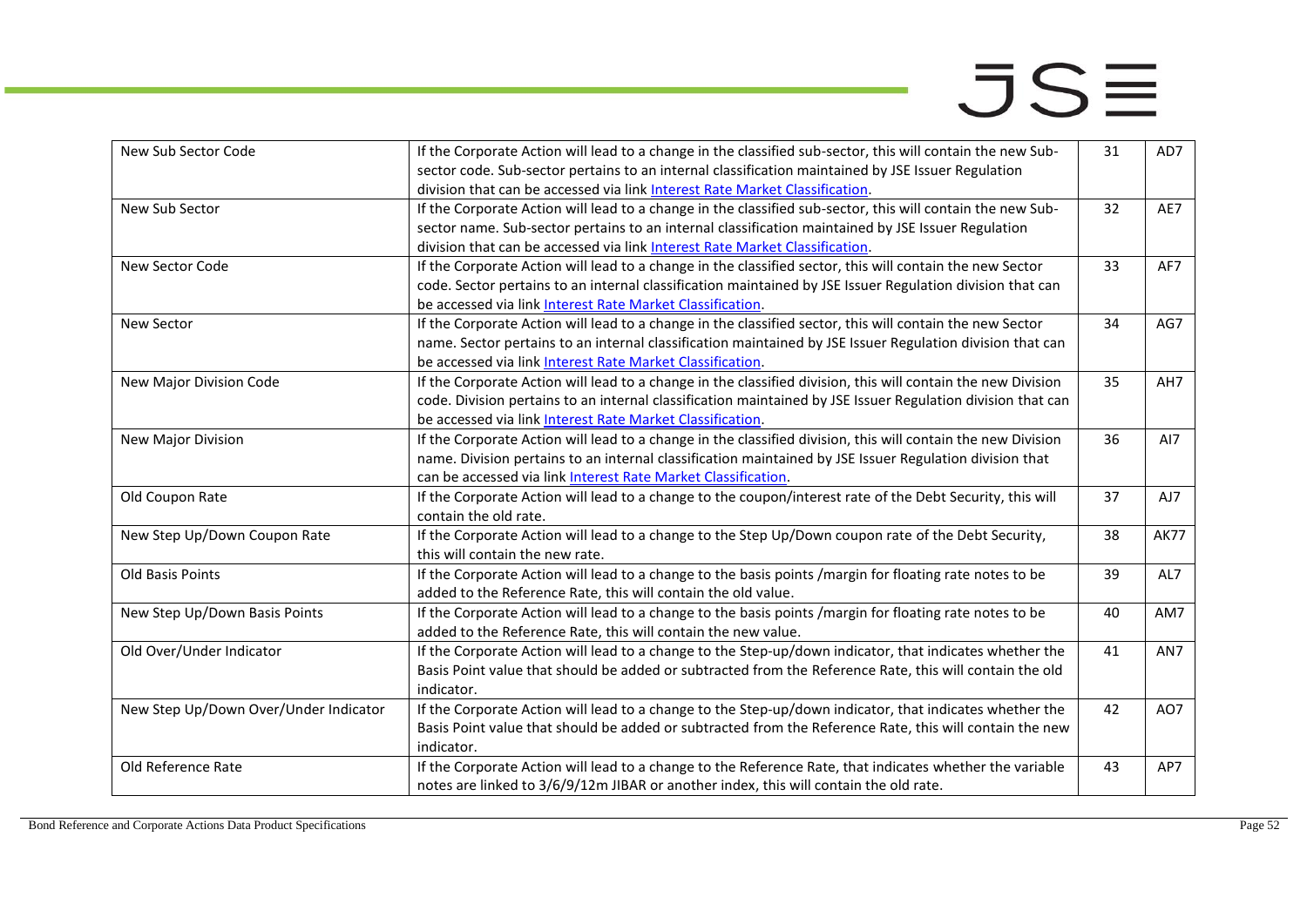| New Step Up/Down Reference Rate           | If the Corporate Action will lead to a change to the Step-up/down rate, which indicates whether the<br>variable notes are linked to 3/6/9/12m JIBAR or another index, this will contain the new rate.                                                                                                                                                                                                  | 44 | AQ7 |
|-------------------------------------------|--------------------------------------------------------------------------------------------------------------------------------------------------------------------------------------------------------------------------------------------------------------------------------------------------------------------------------------------------------------------------------------------------------|----|-----|
| Tap Amount (ZAR)                          | Indicates the amount the Nominal amount of an already existing Debt Security should be increased<br>with                                                                                                                                                                                                                                                                                               | 45 | AR7 |
| Interest Commencement Date for Tap Issue  | The value in this field will be picked up automatically by the system. Indicates the commencement date<br>for interest to be calculated on the New Nominal Amount after the Tap Issue Event (Equals next<br>interest date) Refer IBL162                                                                                                                                                                | 46 | AS7 |
| First Interest Payment Date for Tap Issue | Indicates the actual first interest Payment Date after the Tap Issue Event. The system will create this<br>date automatically only if the Payment date is different to the Coupon date. If Coupon date and<br>payment dates are the same the system will not update this field.                                                                                                                        | 47 | AT7 |
| Reason for Suspension                     | Indicates the reason for the suspension of the Debt Instrument.                                                                                                                                                                                                                                                                                                                                        | 48 | AU7 |
| Reason for Unsuspension                   | Indicates the reason for the unsuspension of the Debt Instrument.                                                                                                                                                                                                                                                                                                                                      | 49 | AV7 |
| <b>CA Notes</b>                           | This free form field represents additional information relevant to the Corporate Action. It contains any<br>pertinent information not already on the Corporate Actions schedule.                                                                                                                                                                                                                       | 50 | AW7 |
| Approval Date                             | Indicates the date/time the event has been approved by a second user                                                                                                                                                                                                                                                                                                                                   | 51 | AX7 |
| Leg 1 Type of Interest / Cash Payment     | Indicates type of payment                                                                                                                                                                                                                                                                                                                                                                              | 52 | AY7 |
| Leg 1 Pricing Method                      | The pricing method for the first leg - Yield or Price. Yield if it corresponds to the JSE current pricing<br>formula else it will be Price.                                                                                                                                                                                                                                                            | 53 | AZ7 |
| Leg 1 Bond Calculator Indicator           | The first leg that indicates that if the Debt Security can be priced then this is flagged with "Y".                                                                                                                                                                                                                                                                                                    | 54 | BA7 |
| Leg 1 SA Bond Category                    | Contains the Bond Classification category for the first leg as defined by Strate as follows:                                                                                                                                                                                                                                                                                                           | 55 | BB7 |
|                                           | Category 1 - Zero/discounted instruments<br>$\bullet$<br>Category 2 - Fixed Coupon Rate with fixed maturity date<br>Category 3 - Variable rate, fixed maturity date<br>Category 4 - All others/Flexi                                                                                                                                                                                                   |    |     |
| Leg 1 FISN                                | The Financial Instrument Short Name of the first leg of the Debt Security. FISN is an ISO (ISO<br>18774) identification standard that provides a consistent and uniform approach to standardise<br>short names and descriptions for financial instruments.<br>The FISN is not meant to be machine-readable, but to provide a short format for essential information<br>about a security for human use. | 56 | BC7 |
| Leg 1 CFI code                            | The classification of Financial Instrument code for the first leg of the Debt Security. CFI is an ISO<br>(ISO 10962) identification standard used to define and describe financial instruments as a uniform                                                                                                                                                                                            | 57 | BD7 |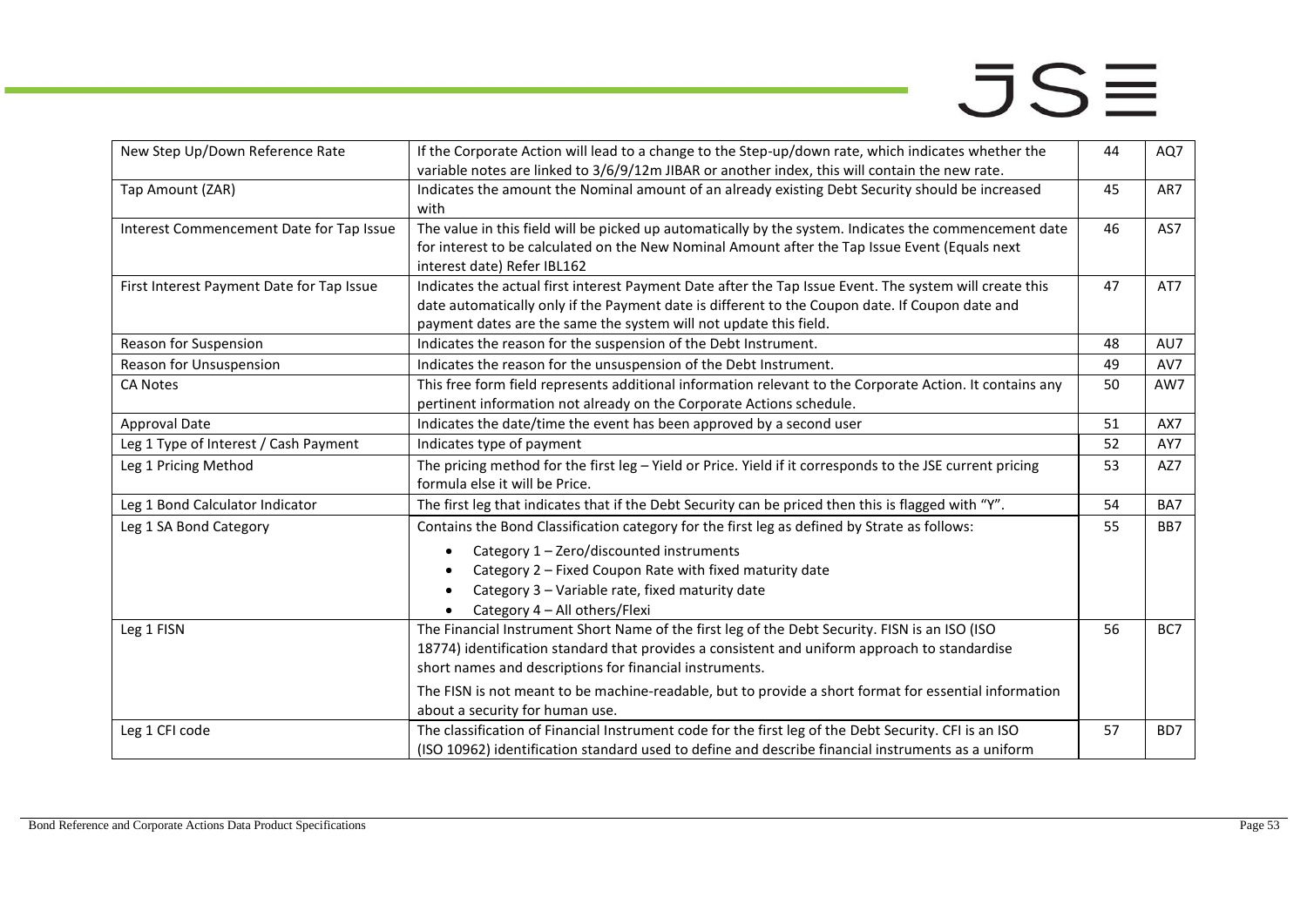|                               | set of codes for all market participants. The code is issued by the JSE as the accredited National     |    |                 |
|-------------------------------|--------------------------------------------------------------------------------------------------------|----|-----------------|
|                               | Numbering Agency for South Africa.                                                                     |    |                 |
|                               | This is an alphabetic field with a maximum length of 6 characters.                                     |    |                 |
| Leg 1 Pricing Class           | This is the Financial Instrument Type that is used by JSE (Valuations) to Price the Instrument         | 58 | BE7             |
|                               | AFRN - AMORTISING FLOATING RATE NOTE                                                                   |    |                 |
|                               | AI - AMORTISING INSTRUMENTS                                                                            |    |                 |
|                               | CI-CUSTOMISED INSTRUMENTS                                                                              |    |                 |
|                               | <b>CLN - CREDIT LINKED NOTE</b><br>٠                                                                   |    |                 |
|                               | CP-COMMERCIAL PAPER                                                                                    |    |                 |
|                               | CPI-CPI ISSUE                                                                                          |    |                 |
|                               | <b>ESN - EQUITY STRUCTURED NOTE</b>                                                                    |    |                 |
|                               | ETF - EXCHANGE TRADED FUND                                                                             |    |                 |
|                               | $F - FIXED$                                                                                            |    |                 |
|                               | FC - FIXED COUPON QUARTERLY                                                                            |    |                 |
|                               | <b>FRN - FLOATING RATE NOTE</b>                                                                        |    |                 |
|                               | FRNW - WEIGHTED FLOATING RATE NOTE                                                                     |    |                 |
|                               | NCD - NEGOTIABLE CERTIFICATE OF DEPOSIT                                                                |    |                 |
|                               | P-PERPETUITY                                                                                           |    |                 |
|                               | V-VANILLA FIXED COUPON                                                                                 |    |                 |
| Leg 1 Coupon Rate             | The first leg of the coupon/interest rate of the Debt Security.                                        | 59 | BF7             |
| Leg 1 Business Day Convention | The first leg of how payments / maturity will be treated if it should fall on a non-business day.      | 60 | BG7             |
| Leg 1 Coupon Frequency        | The first leg of the number of coupon/interest payments that will be made annually.                    | 61 | BH <sub>7</sub> |
| Leg 1 Coupon Payment Type     | The first leg of the type of Coupon Payment that the Debt Security will pay e.g.                       | 62 | BI7             |
|                               | Fixed Coupon: For Fixed Rate Note bonds<br>$\bullet$                                                   |    |                 |
|                               | Index Linked Coupon: For Index Linked Bonds                                                            |    |                 |
|                               | Variable Coupon: For Floating Rate Note Bonds                                                          |    |                 |
|                               | Zero coupon: For Bonds that don't pay any coupon                                                       |    |                 |
| Leg 1 Reference Rate          | The first leg that Indicates whether the variable notes is linked to 3/6/9/12m JIBAR or another index. | 63 | BJ7             |
| Leg 1 Basis points            | The first leg that indicates the basis points /margin for floating rate notes, to be added to the      | 64 | BK7             |
|                               | Reference Rate.                                                                                        |    |                 |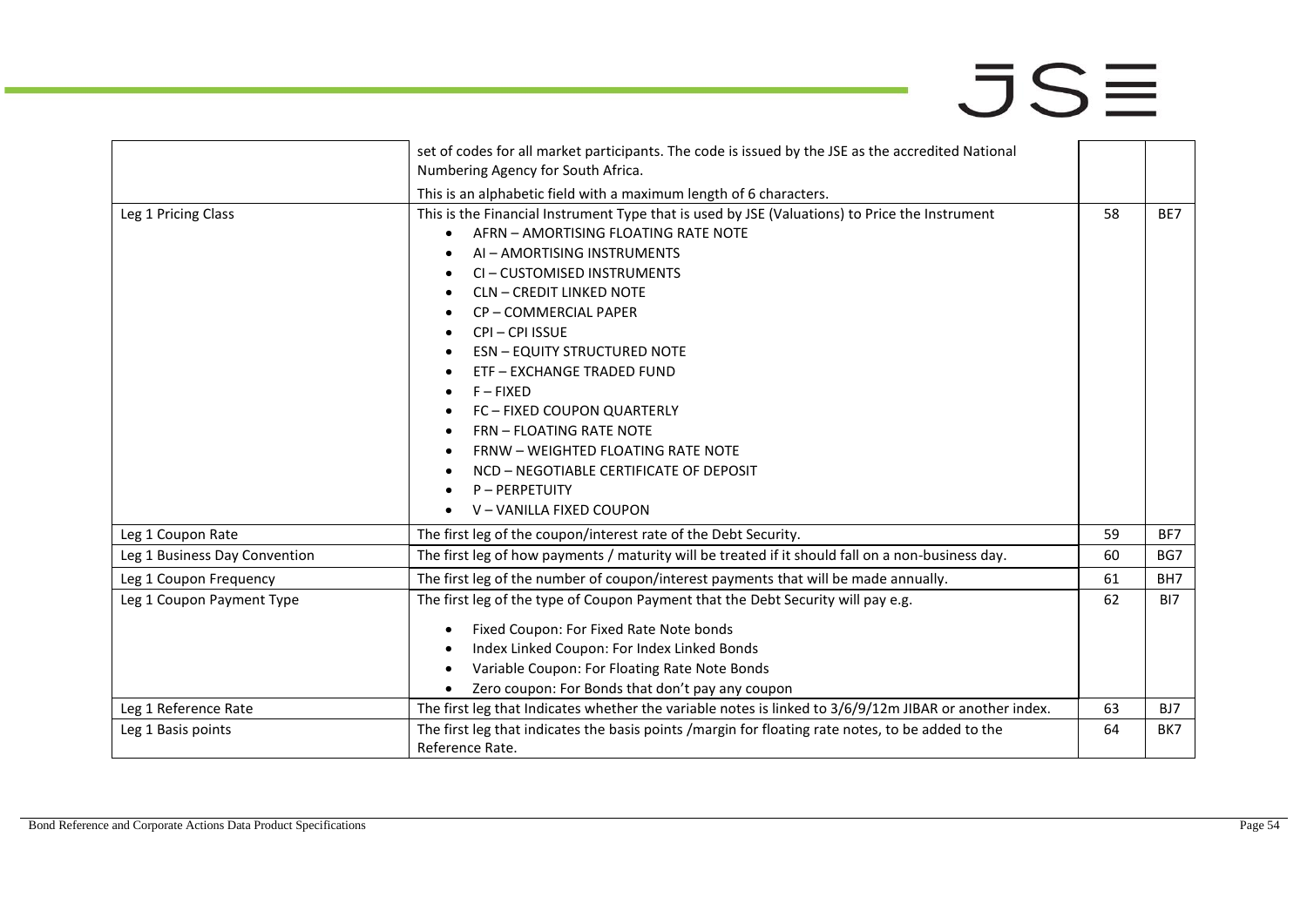| Leg 1 Over/Under                      | The first leg that indicates whether the Basis Point value that should be added or subtracted from the<br>Reference Rate.                                                                                                                                                                                                                                                                                                                                                                                                                              | 65 | BL7             |
|---------------------------------------|--------------------------------------------------------------------------------------------------------------------------------------------------------------------------------------------------------------------------------------------------------------------------------------------------------------------------------------------------------------------------------------------------------------------------------------------------------------------------------------------------------------------------------------------------------|----|-----------------|
| Leg 1 Rate of Reference Rate          | The first leg that indicates the rate (for the Reference Rate) used for the Coupon calculation.                                                                                                                                                                                                                                                                                                                                                                                                                                                        | 66 | BM7             |
| Leg 1 Books closed period             | The first leg that indicates the number of days that the books are closed between the last date to<br>register and the coupon date.                                                                                                                                                                                                                                                                                                                                                                                                                    | 67 | BN7             |
| Leg 1 Coupon Rate Floor               | The first leg, In the event of a floating rate note, that indicates the coupon/interest rate that could be<br>limited on the downside.                                                                                                                                                                                                                                                                                                                                                                                                                 | 68 | BO <sub>7</sub> |
| Leg 1 Coupon Rate Cap                 | The first leg, In the event of a floating rate note, that indicates the coupon/interest rate that could be<br>limited on the upside.                                                                                                                                                                                                                                                                                                                                                                                                                   | 69 | BP7             |
| Leg 1 Customised Coupon               | The first leg that indicates when the Coupon/interest rate is calculated and provided by the Issuer.                                                                                                                                                                                                                                                                                                                                                                                                                                                   | 70 | BQ7             |
| Leg 1 Day count convention            | The first leg that indicates the day-count convention that measures how interest accrues on<br>investments. In the Debt Security market, this determines the number of days and the amount of<br>accrued interest between two coupon dates (when the next coupon date is less than a full coupon<br>period away). The calculation is important to traders of various bonds because, when a bond is<br>sold, the seller is entitled to a portion of the coupon payment.<br>Options are:<br>30/360<br>$\bullet$<br>Actual/360<br>Actual/365<br>$\bullet$ | 71 | BR7             |
| Leg 1 Date of Listing Reference rate  | The first leg that indicates the specified date to be used for the Reference Rate.                                                                                                                                                                                                                                                                                                                                                                                                                                                                     | 72 | BS7             |
| Leg 1 Base CPI                        | The first leg that indicates the applicable base CPI rate.                                                                                                                                                                                                                                                                                                                                                                                                                                                                                             | 73 | BT7             |
| Leg 1 Linked\Reference Index          | The first leg that indicates if the Bond is linked to an Index which can be one of the following:<br><b>CPI</b><br><b>OTHER</b><br>PPI<br><b>RPI</b>                                                                                                                                                                                                                                                                                                                                                                                                   | 74 | BU7             |
| Leg 2 Type of Interest / Cash Payment | This field will form part of the CFI Code and will be an indication of how the interest will be linked. The<br>selection here would be determined on the selection being made in CFI Group 2<br>This field will indicate if the interest will be linked to<br>$C - Cash$ payment<br>$F$ – Fixed rate<br>$\bullet$                                                                                                                                                                                                                                      | 75 | BV7             |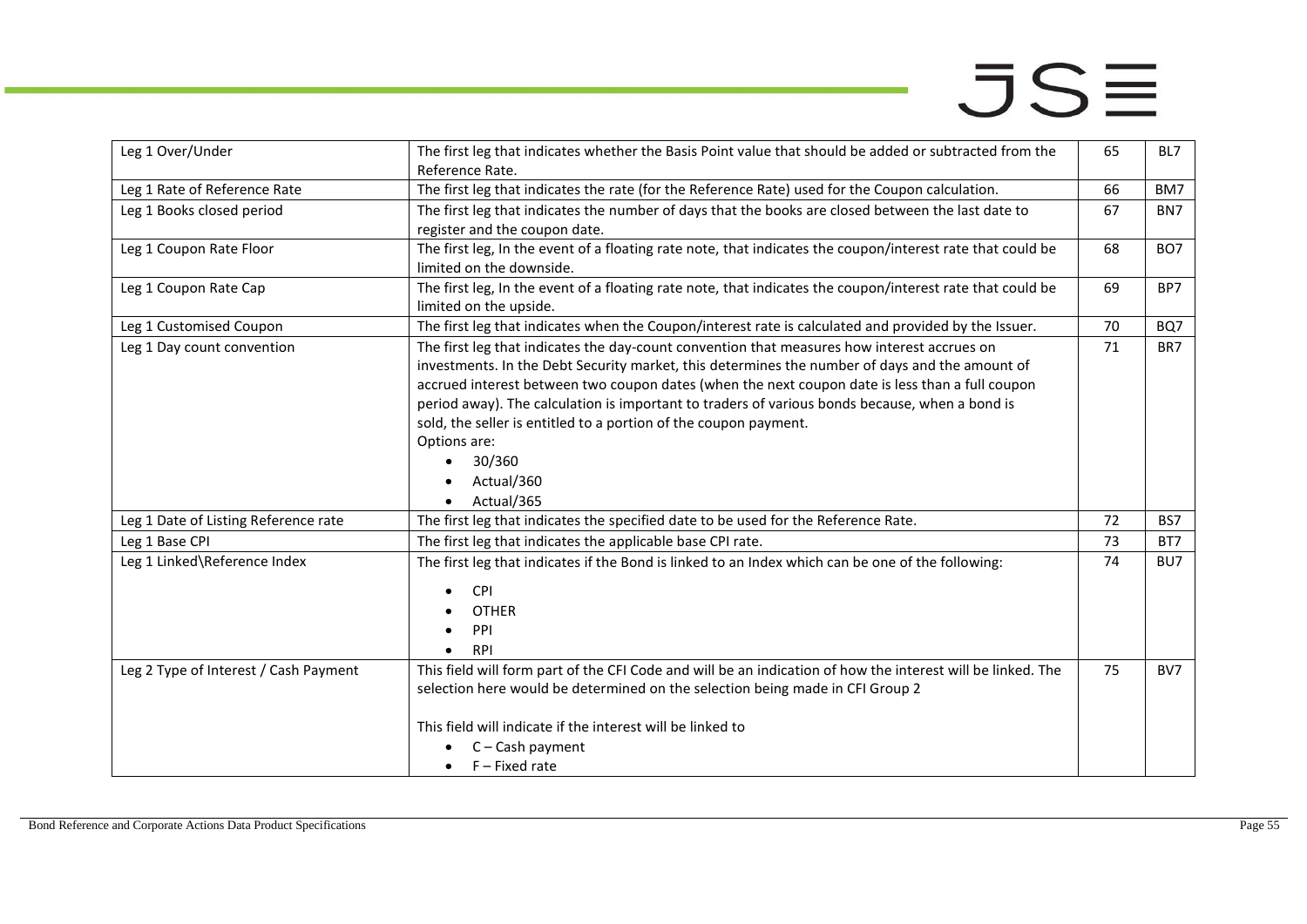|                                 | K-Payment in kind<br>$\bullet$                                                                                                                                                                                                                                                                                                                  |    |     |
|---------------------------------|-------------------------------------------------------------------------------------------------------------------------------------------------------------------------------------------------------------------------------------------------------------------------------------------------------------------------------------------------|----|-----|
|                                 | $V - Variable$                                                                                                                                                                                                                                                                                                                                  |    |     |
|                                 | Z-Zero rate/discounted                                                                                                                                                                                                                                                                                                                          |    |     |
|                                 | <b>OR</b>                                                                                                                                                                                                                                                                                                                                       |    |     |
|                                 | If one of the below selections were made in CFI Group 2, various options will be available in this field.<br>(Refer detailed sheet)<br>• S - Structured instruments (capital protection)<br>E - Structured instruments (without capital protection)                                                                                             |    |     |
|                                 | G - Mortgage-backed securities                                                                                                                                                                                                                                                                                                                  |    |     |
|                                 | A -Asset-backed securities                                                                                                                                                                                                                                                                                                                      |    |     |
| Leg 2 Pricing Method            | The pricing method for the second leg - Yield or Price. Yield if it corresponds to the JSE current pricing<br>formula else it will be Price.                                                                                                                                                                                                    | 76 | BW7 |
| Leg 2 Bond Calculator Indicator | The second leg that indicates that if the Debt Security can be priced then this is flagged with "Y".                                                                                                                                                                                                                                            | 77 | BX7 |
| Leg 2 SA Bond Category          | Contains the Bond Classification category for the second leg as defined by Strate as follows:                                                                                                                                                                                                                                                   | 78 | BY7 |
|                                 | Category 1 - Zero/discounted instruments<br>$\bullet$                                                                                                                                                                                                                                                                                           |    |     |
|                                 | Category 2 - Fixed Coupon Rate with fixed maturity date                                                                                                                                                                                                                                                                                         |    |     |
|                                 | Category 3 - Variable rate, fixed maturity date                                                                                                                                                                                                                                                                                                 |    |     |
|                                 | Category 4 - All others/Flexi                                                                                                                                                                                                                                                                                                                   |    |     |
| Leg 2 FISN                      | The Financial Instrument Short Name of the second leg of the Bond. FISN being an ISO (ISO 18774)<br>identification standard that provides a consistent and uniform approach to standardise short<br>names and descriptions for financial instruments.                                                                                           | 80 | BZ7 |
|                                 | The FISN is not meant to be machine-readable, but to provide a short format for essential information<br>about a security for human use.                                                                                                                                                                                                        |    |     |
| Leg 2 CFI code                  | The classification of Financial Instrument code for the second leg of the Bond. CFI is an ISO (ISO<br>10962) identification standard used to define and describe financial instruments as a uniform set<br>of codes for all market participants. The code is issued by the JSE as the accredited National<br>Numbering Agency for South Africa. | 81 | CA7 |
|                                 | This is an alphabetic field with a maximum length of 6 characters.                                                                                                                                                                                                                                                                              |    |     |
| Leg 2 Pricing Class             | This is the Financial Instrument Type that is used by JSE (Valuations) to Price the Instrument<br>• AFRN - AMORTISING FLOATING RATE NOTE                                                                                                                                                                                                        | 82 | CB7 |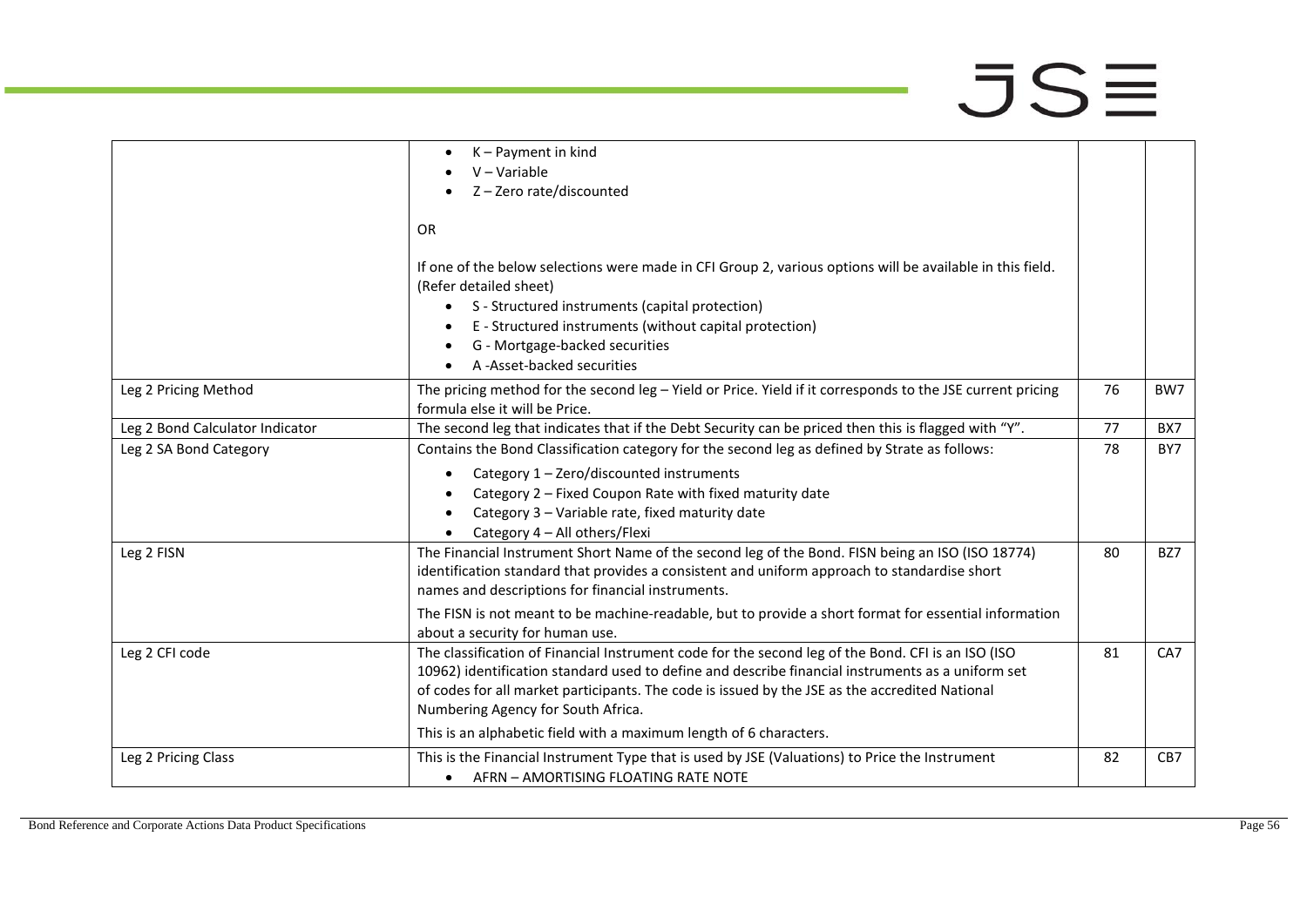|                               | AI - AMORTISING INSTRUMENTS<br>$\bullet$                                                                 |    |                 |
|-------------------------------|----------------------------------------------------------------------------------------------------------|----|-----------------|
|                               | CI-CUSTOMISED INSTRUMENTS                                                                                |    |                 |
|                               | <b>CLN - CREDIT LINKED NOTE</b>                                                                          |    |                 |
|                               | CP-COMMERCIAL PAPER<br>٠                                                                                 |    |                 |
|                               | CPI-CPI ISSUE                                                                                            |    |                 |
|                               | <b>ESN - EQUITY STRUCTURED NOTE</b>                                                                      |    |                 |
|                               | ETF - EXCHANGE TRADED FUND                                                                               |    |                 |
|                               | $F - FIXED$                                                                                              |    |                 |
|                               | FC - FIXED COUPON QUARTERLY                                                                              |    |                 |
|                               | <b>FRN - FLOATING RATE NOTE</b>                                                                          |    |                 |
|                               | <b>FRNW - WEIGHTED FLOATING RATE NOTE</b>                                                                |    |                 |
|                               | NCD - NEGOTIABLE CERTIFICATE OF DEPOSIT                                                                  |    |                 |
|                               | <b>P-PERPETUITY</b>                                                                                      |    |                 |
|                               | V-VANILLA FIXED COUPON                                                                                   |    |                 |
| Leg 2 Coupon Rate             | The second leg of the coupon/interest rate of the Debt Security.                                         | 83 | CC <sub>7</sub> |
| Leg 2 Business Day Convention | The second leg of how payments / maturity will be treated if it should fall on a non-business day.       | 84 | CD <sub>7</sub> |
| Leg 2 Coupon Frequency        | The second leg of the number of coupon/interest payments that will be made annually.                     | 85 | CE7             |
| Leg 2 Coupon Payment Type     | The second leg of the type of Coupon Payment that the Debt Security will pay e.g.                        | 86 | CF7             |
|                               | Fixed Coupon: For Fixed Rate Note bonds                                                                  |    |                 |
|                               | Index Linked Coupon: For Index Linked Bonds                                                              |    |                 |
|                               | Variable Coupon: For Floating Rate Note Bonds                                                            |    |                 |
|                               | Zero coupon: For Bonds that don't pay any coupon                                                         |    |                 |
| Leg 2 Reference Rate          | The second leg that Indicates whether the variable notes is linked to 3/6/9/12m JIBAR or another         | 87 | CG7             |
|                               | index.                                                                                                   |    |                 |
| Leg 2 Basis points            | The second that indicates the basis points /margin for floating rate notes, to be added to the Reference | 88 | CH <sub>7</sub> |
|                               | Rate.                                                                                                    |    |                 |
| Leg 2 Over/Under              | The second leg that indicates whether the Basis Point value that should be added or subtracted from      | 89 | CI <sub>7</sub> |
|                               | the Reference Rate.                                                                                      |    |                 |
| Leg 2 Rate of Reference Rate  | The second leg that indicates the rate (for the Reference Rate) used for the Coupon calculation.         | 90 | CJ7             |
| Leg 2 Books closed period     | The second leg that indicates the number of days that the books are closed between the last date to      | 91 | CK7             |
|                               | register and the coupon date.                                                                            |    |                 |
|                               |                                                                                                          |    |                 |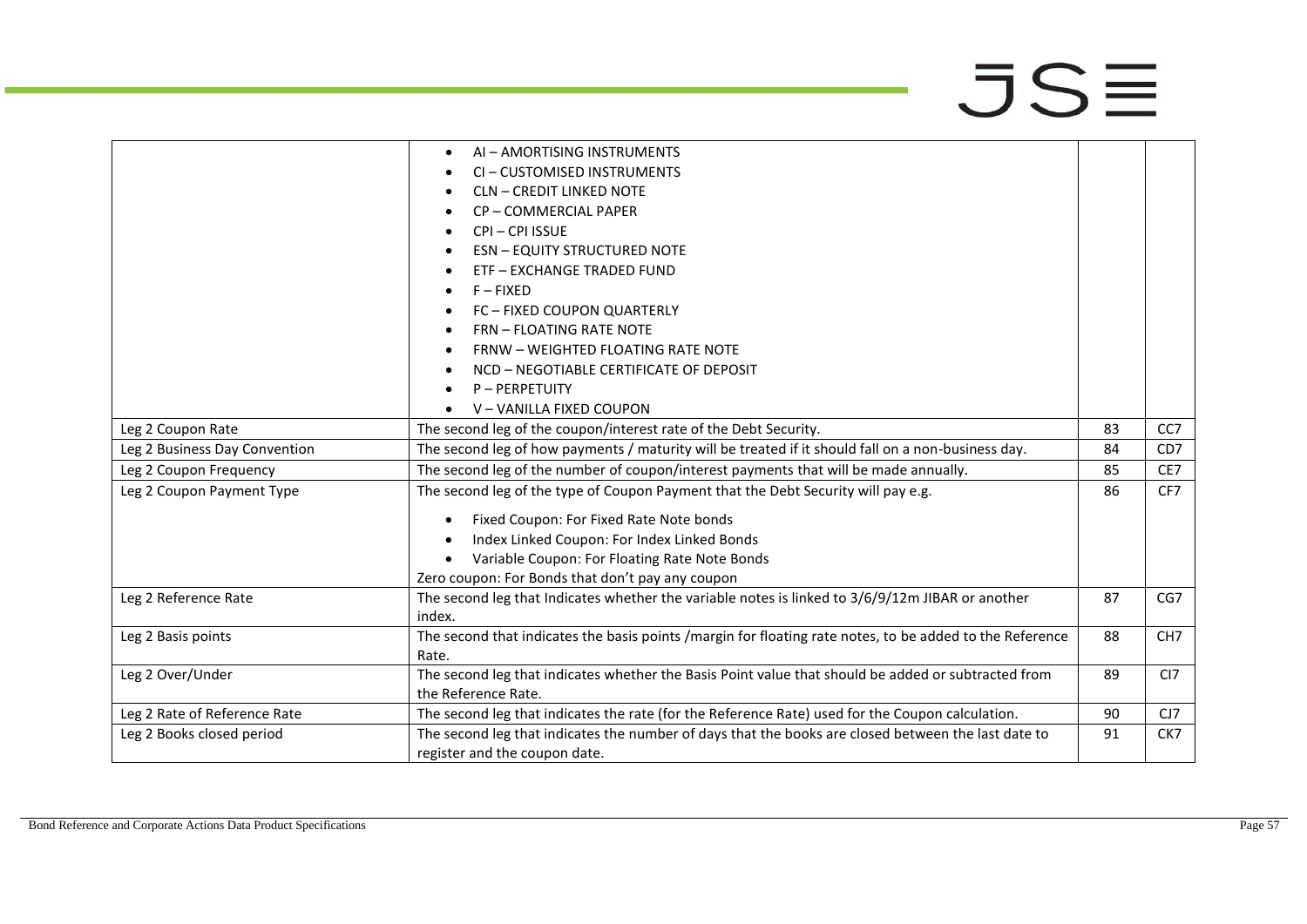| Leg 2 Coupon Rate Floor              | The second leg, In the event of a floating rate note, that indicates the coupon/interest rate that could<br>be limited on the downside.                                                                                                                                                                                                                                                                                                                                                                                       | 92 | CL7             |
|--------------------------------------|-------------------------------------------------------------------------------------------------------------------------------------------------------------------------------------------------------------------------------------------------------------------------------------------------------------------------------------------------------------------------------------------------------------------------------------------------------------------------------------------------------------------------------|----|-----------------|
| Leg 2 Coupon Rate Cap                | The second leg, In the event of a floating rate note, that indicates the coupon/interest rate that could<br>be limited on the upside.                                                                                                                                                                                                                                                                                                                                                                                         | 93 | CM <sub>7</sub> |
| Leg 2 Customised Coupon              | The first leg that indicates when the Coupon/interest rate is calculated and provided by the Issuer.                                                                                                                                                                                                                                                                                                                                                                                                                          | 94 | CN <sub>7</sub> |
| Leg 2 Day count convention           | The second leg that indicates the day-count convention that measures how interest accrues on<br>investments. In the Debt Security market, this determines the number of days and the amount of<br>accrued interest between two coupon dates (when the next coupon date is less than a full coupon<br>period away). The calculation is important to traders of various bonds because, when a bond is<br>sold, the seller is entitled to a portion of the coupon payment.<br>Options are:<br>30/360<br>Actual/360<br>Actual/365 | 95 | CO <sub>7</sub> |
| Leg 2 Date of Listing Reference rate | The second leg that indicates the specified date to be used for the Reference Rate.                                                                                                                                                                                                                                                                                                                                                                                                                                           | 96 | CP7             |
| Leg 2 Base CPI                       | The second leg that indicates the applicable base CPI rate.                                                                                                                                                                                                                                                                                                                                                                                                                                                                   | 97 | CQ7             |
| Leg 2 Linked\Reference Index         | The second leg that indicates if the Bond is linked to an Index which can be one of the following:<br><b>CPI</b><br><b>OTHER</b><br><b>PPI</b><br><b>RPI</b>                                                                                                                                                                                                                                                                                                                                                                  | 98 | CR <sub>7</sub> |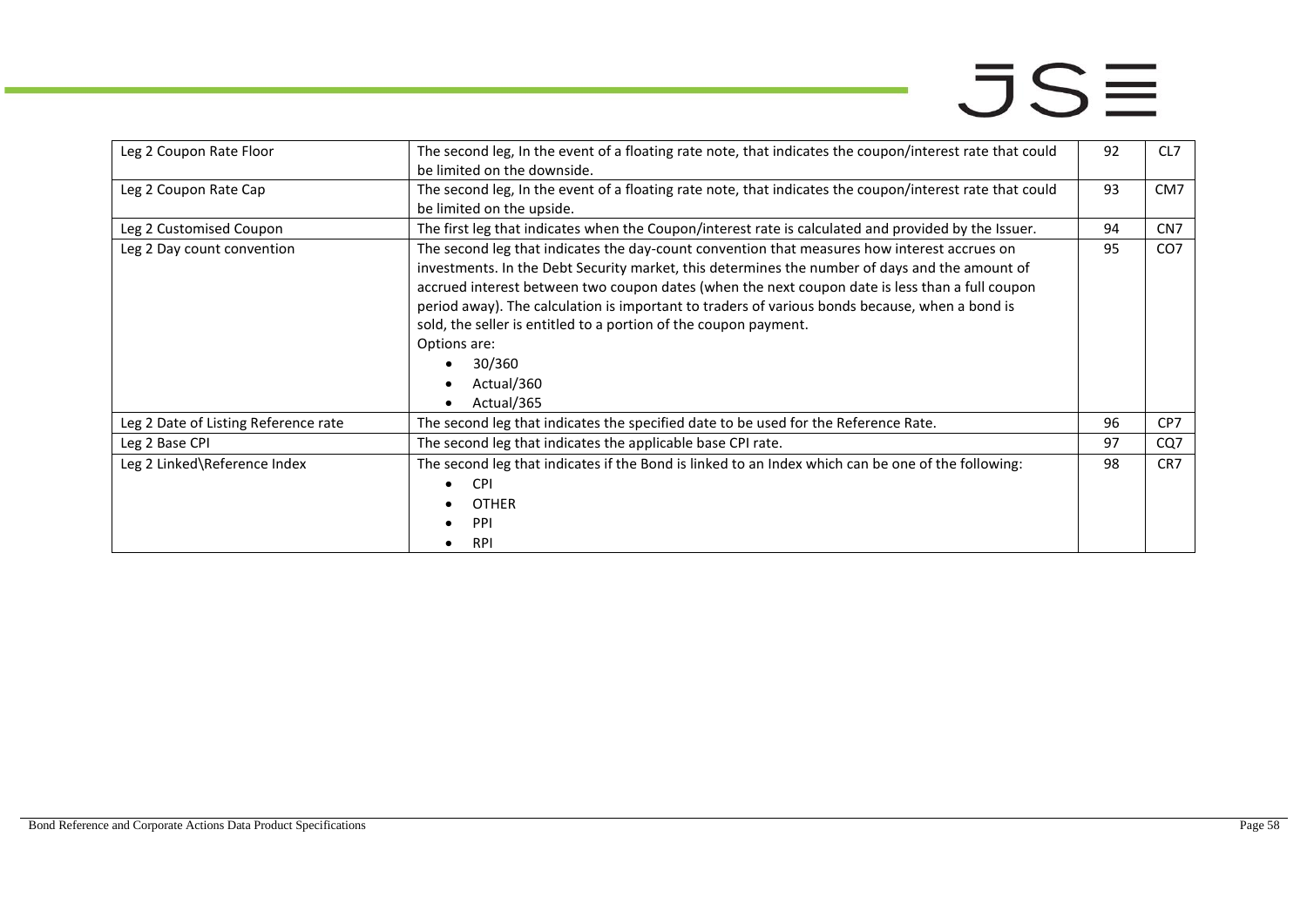### 6.3 BONDS CORPORATE ACTIONS REFERENCE DATA UPDATE EVENT

| <b>CSV Version</b>     |                                                    | <b>Excel Version</b>   |                         |
|------------------------|----------------------------------------------------|------------------------|-------------------------|
| <b>File Name</b>       | Bonds CA Reference Data Update Event yyymmdd HHhMM | <b>Workbook Name</b>   | There is no CSV version |
| <b>File type</b>       | CSV                                                | <b>File Type</b>       |                         |
|                        |                                                    | <b>Sheet Name</b>      |                         |
| <b>Field delimiter</b> | Semi-colon ":"                                     | <b>Field Delimiter</b> |                         |
| <b>File delimiter</b>  | Blank Row                                          | <b>Sheet Delimiter</b> |                         |
| <b>Total rows</b>      | Varies                                             | <b>Total rows</b>      |                         |
| <b>Total columns</b>   | Fixed – 13                                         | <b>Total cells</b>     |                         |

| <b>CSV Heading</b>          |                                              | <b>Excel Heading</b> |                              |      |
|-----------------------------|----------------------------------------------|----------------------|------------------------------|------|
|                             |                                              | Row,                 |                              |      |
|                             |                                              | Column               |                              | Cell |
| <b>File Date</b>            | <pattern>/(Example)</pattern>                |                      | <b>Sheet Date</b>            |      |
|                             | Date: <dd mmm="" yyyy="">/(10 Mar 2020)</dd> |                      |                              |      |
| <b>File Title</b>           | Bonds CA Reference Data Update Event         |                      | <b>Sheet Title</b>           |      |
| <b>File Column Headings</b> |                                              | $4.1 - 14$           | <b>Sheet Column Headings</b> |      |

<span id="page-58-0"></span>

| <b>Detail</b>          |                                                                                                                                                                                                                                          |            |             |
|------------------------|------------------------------------------------------------------------------------------------------------------------------------------------------------------------------------------------------------------------------------------|------------|-------------|
|                        |                                                                                                                                                                                                                                          | <b>CSV</b> | Excel       |
| <b>Field Name</b>      | <b>Field Description</b>                                                                                                                                                                                                                 | Column     | <b>Cell</b> |
| CA Event ID            | The unique identifier for this specific Corporate Event.                                                                                                                                                                                 |            | A7          |
| <b>CA Event Status</b> | The status of the specific Corporate Event.                                                                                                                                                                                              |            | <b>B7</b>   |
| <b>Issuer Name</b>     | The name of the entity approved by the Exchange to issue Debt Securities on the Exchange                                                                                                                                                 |            | C7          |
| JSE Alpha Code         | Primary JSE identifier for the Debt Security as defined by the Issuer. Also referred to as "Bond<br>Code" or "Stock Code". It is an alphanumeric field with a maximum length of 6 characters<br>and always expressed in Capital Letters. | 4          | D7          |
|                        | Instruments listed with Issuer Type = "Greenbond" will end with 'G'.<br>Instruments listed with Issuer Type = "Professional Board" will end with 'F'.<br>Instruments listed with Issuer Type = "Project Bonds" will end with a 'R'.      |            |             |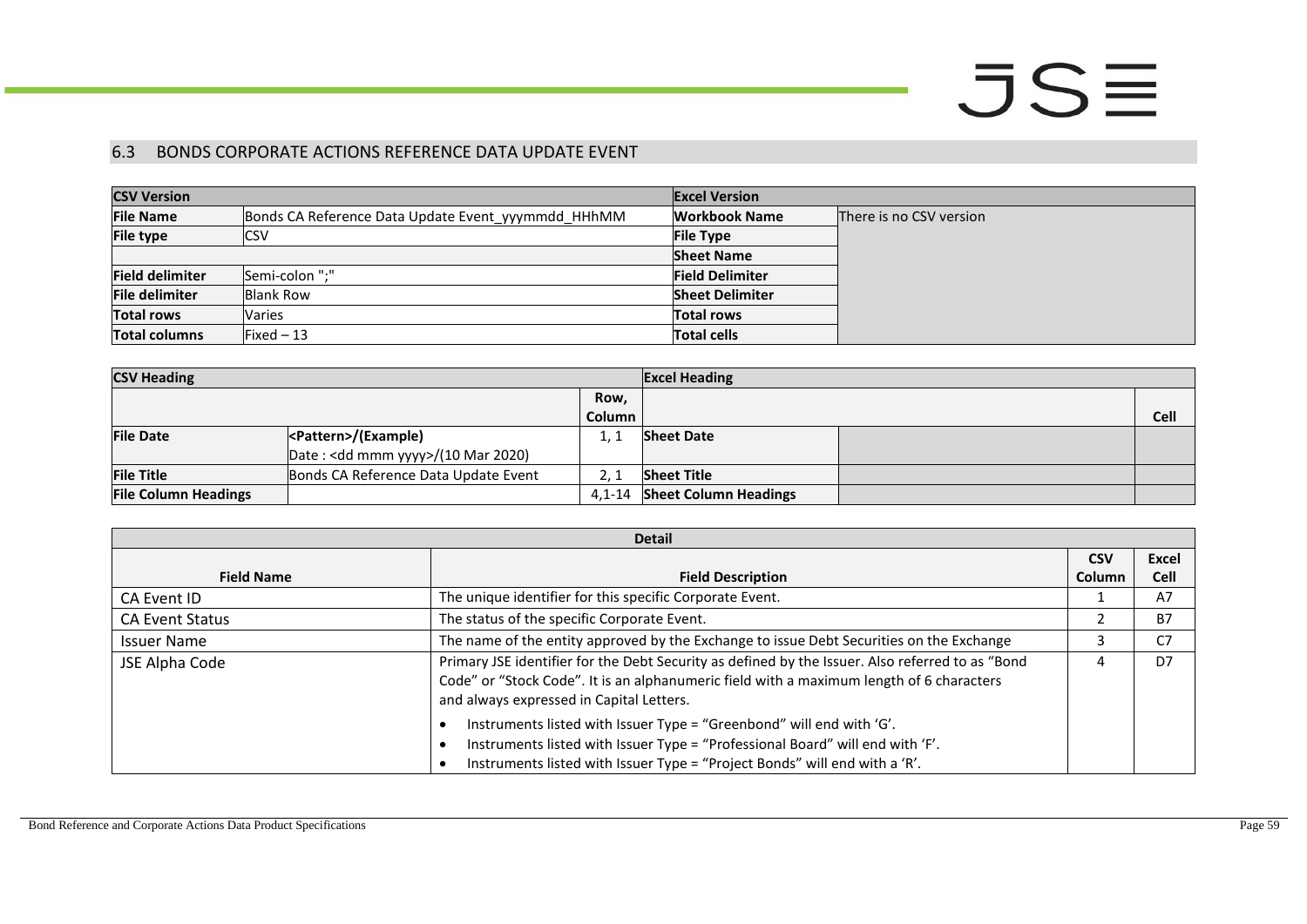| <b>ISIN</b><br>International Security Identification Number that the JSE generates for all South African<br>5<br>Instruments as the accredited National Numbering Agency for South Africa.<br>It is unique per instrument and a twelve-character number that consists of a two-letter country<br>code, followed by the nine-character alphanumerical national security identifier, and a check<br>digit. ISINs issued by the JSE for Debt Security instruments will have a "G" in the third character.<br>Unique ID assigned to any Instrument generated at the JSE.<br>Universal Instrument Master Id<br>6<br>Used to classify Debt Security Instruments. Types are as follows:<br><b>Issue Type</b><br>Fixed<br>$\bullet$<br>Floating/Variable<br>Mixed Rate Note<br>Index-Linked Notes |                |
|-------------------------------------------------------------------------------------------------------------------------------------------------------------------------------------------------------------------------------------------------------------------------------------------------------------------------------------------------------------------------------------------------------------------------------------------------------------------------------------------------------------------------------------------------------------------------------------------------------------------------------------------------------------------------------------------------------------------------------------------------------------------------------------------|----------------|
|                                                                                                                                                                                                                                                                                                                                                                                                                                                                                                                                                                                                                                                                                                                                                                                           | E7             |
|                                                                                                                                                                                                                                                                                                                                                                                                                                                                                                                                                                                                                                                                                                                                                                                           |                |
|                                                                                                                                                                                                                                                                                                                                                                                                                                                                                                                                                                                                                                                                                                                                                                                           | F7             |
|                                                                                                                                                                                                                                                                                                                                                                                                                                                                                                                                                                                                                                                                                                                                                                                           | G7             |
|                                                                                                                                                                                                                                                                                                                                                                                                                                                                                                                                                                                                                                                                                                                                                                                           |                |
|                                                                                                                                                                                                                                                                                                                                                                                                                                                                                                                                                                                                                                                                                                                                                                                           |                |
|                                                                                                                                                                                                                                                                                                                                                                                                                                                                                                                                                                                                                                                                                                                                                                                           |                |
|                                                                                                                                                                                                                                                                                                                                                                                                                                                                                                                                                                                                                                                                                                                                                                                           |                |
| <b>Credit Linked Notes</b>                                                                                                                                                                                                                                                                                                                                                                                                                                                                                                                                                                                                                                                                                                                                                                |                |
| <b>Structured Note</b>                                                                                                                                                                                                                                                                                                                                                                                                                                                                                                                                                                                                                                                                                                                                                                    |                |
| <b>Effective Date</b><br>The date that the changes stipulated in the Corporate Action event will become effective.<br>8                                                                                                                                                                                                                                                                                                                                                                                                                                                                                                                                                                                                                                                                   | H <sub>7</sub> |
| Name of the field being changed<br>9<br><b>Changed Field Name</b>                                                                                                                                                                                                                                                                                                                                                                                                                                                                                                                                                                                                                                                                                                                         | 17             |
| Amortising Partial Redemption Effective Date<br>10<br>Qualifier                                                                                                                                                                                                                                                                                                                                                                                                                                                                                                                                                                                                                                                                                                                           | J7             |
| Old Value<br>Value Before Event<br>11                                                                                                                                                                                                                                                                                                                                                                                                                                                                                                                                                                                                                                                                                                                                                     | K7             |
| Value After Event<br>12<br>New Value                                                                                                                                                                                                                                                                                                                                                                                                                                                                                                                                                                                                                                                                                                                                                      | L7             |
| This free form field represents additional information relevant to the Corporate Action. It contains<br><b>CA Notes</b>                                                                                                                                                                                                                                                                                                                                                                                                                                                                                                                                                                                                                                                                   | M7             |
| any pertinent information not already on the Corporate Actions schedule.<br>13                                                                                                                                                                                                                                                                                                                                                                                                                                                                                                                                                                                                                                                                                                            |                |
| Indicates the date/time the event has been approved by a second user<br>Approval Date<br>14                                                                                                                                                                                                                                                                                                                                                                                                                                                                                                                                                                                                                                                                                               | N7             |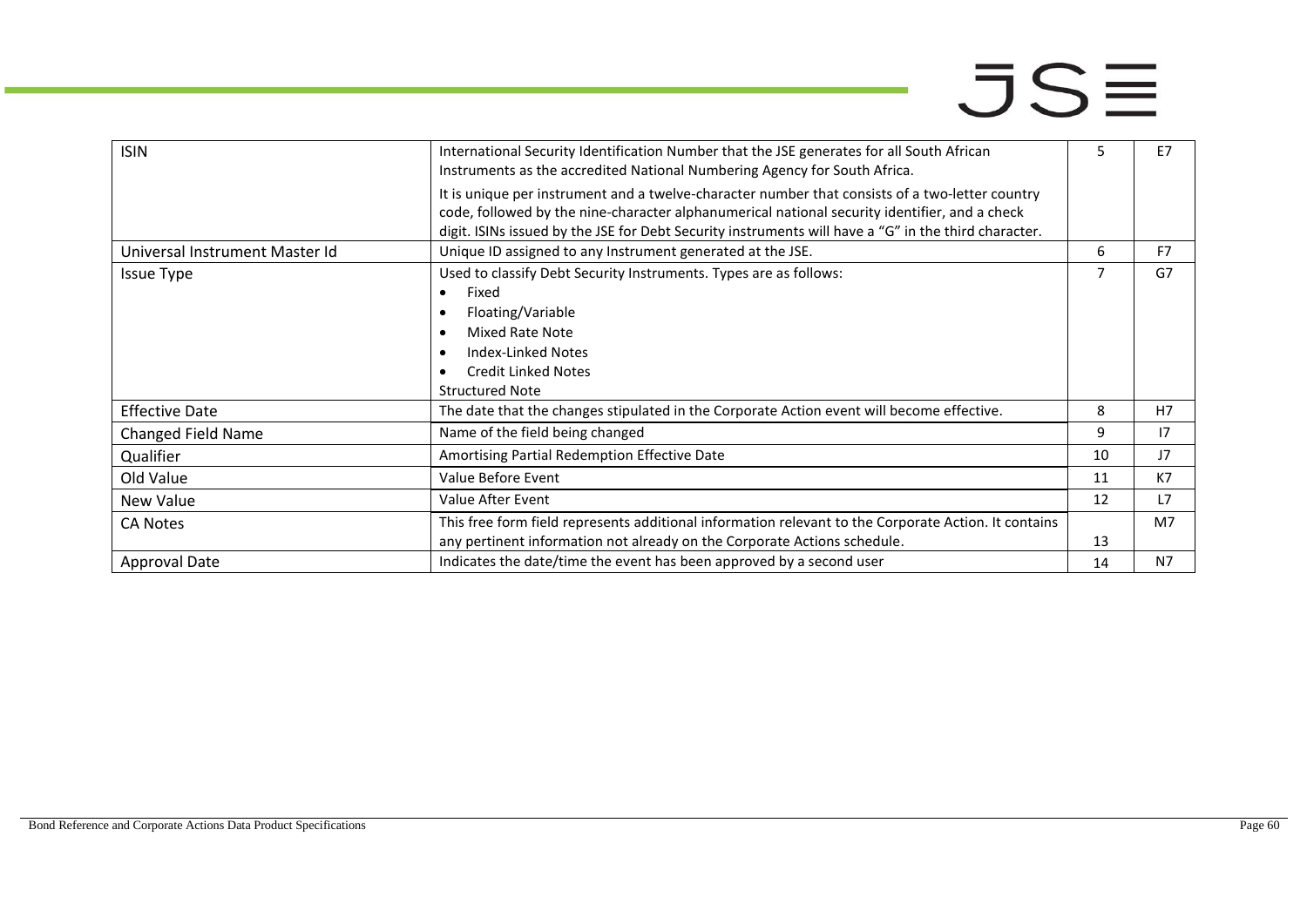### <span id="page-60-0"></span>**7 BONDS CORPORATE RATE UPDATE**

The Bonds Corporate Rate Update data product provides key upcoming Rate changes that affect *listed* instruments in the Bond Market.

For the benefit of both human and system-based consumption, the data product is available in both CSV and Excel formats.

The daily files are made available two times each business day with the new version completely replacing the old version each time so the new version does not contain delta changes. The SLA time for the different publication time is **10h40**, **14h50** but the JSE will always endeavour to make the files as early as possible after they are produced

To cater for historical retrieval, the daily and monthly data files for the last rolling 40 business days will be available on the IDP server with the historical data files sufficed with "\_yyyymmdd".

### <span id="page-60-1"></span>**7.1 DAILY DATA FILE NAMES AND LOCATION**

| <b>CSV Format File Names</b>                | <b>IDP Folder Location</b>                                              |
|---------------------------------------------|-------------------------------------------------------------------------|
| Bonds Coupon Rate Update YYYYMMDD HHhMM.csv | Distribution\Bonds Market Prod\Market<br>Data\Bonds Coupon Rate Update\ |

| <b>Excel Format File Names</b>               | <b>IDP Folder Location</b>                                              |
|----------------------------------------------|-------------------------------------------------------------------------|
| Bonds Coupon Rate Update YYYYMMDD HHhMM.xlsx | Distribution\Bonds Market Prod\Market<br>Data\Bonds Coupon Rate Update\ |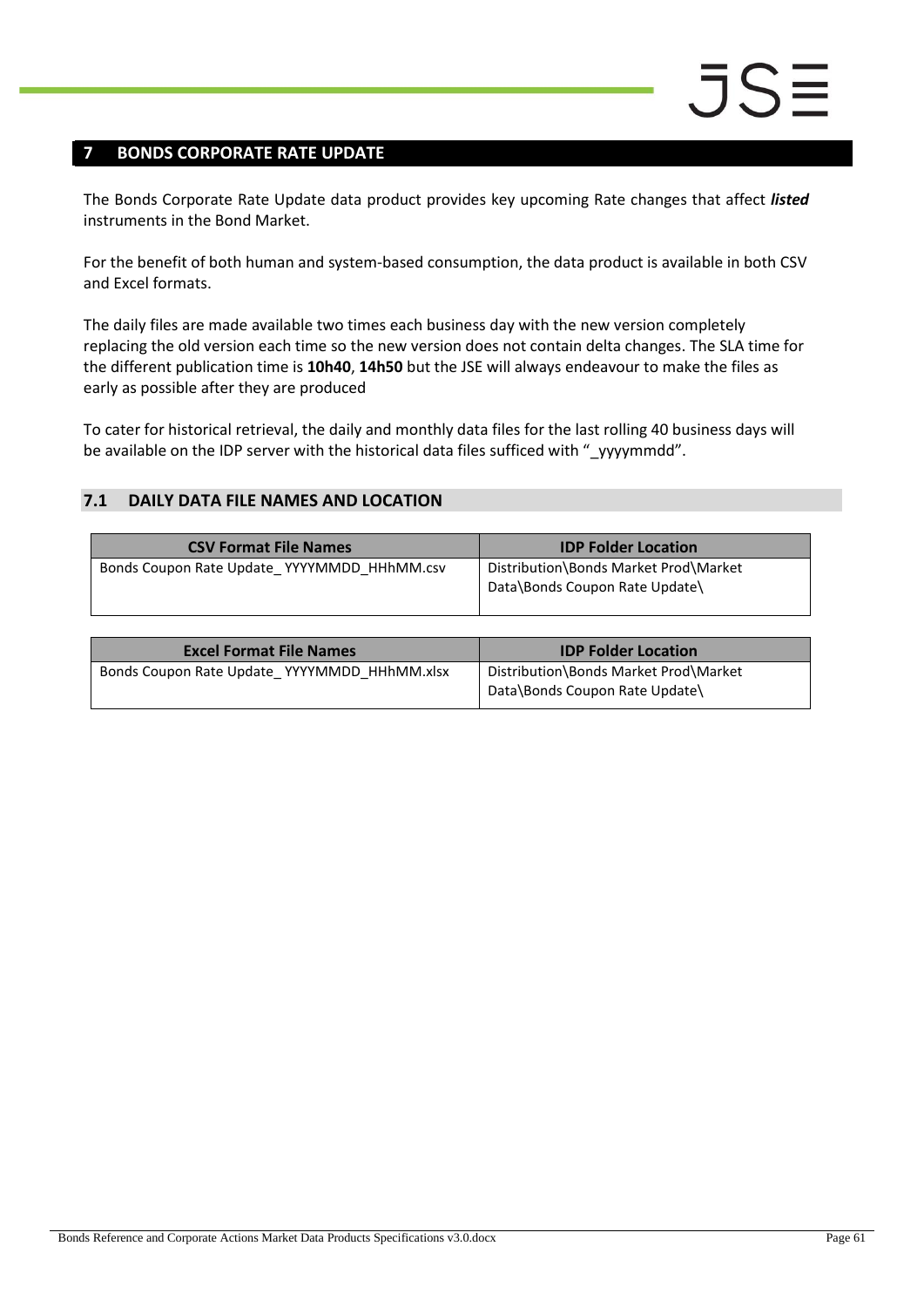### $JSE$

#### 7.2 BONDS COUPON RATE UPDATE

| <b>CSV Version</b>     |                                        | <b>Excel Version</b>   |                                        |  |
|------------------------|----------------------------------------|------------------------|----------------------------------------|--|
| <b>File Name</b>       | Bonds Coupon Rate Update yyymmdd HHhMM | <b>Workbook Name</b>   | Bonds Coupon Rate Update yyymmdd HHhMM |  |
| File type              | CSV                                    | <b>File Type</b>       | XLS                                    |  |
|                        |                                        | <b>Sheet Name</b>      | Bonds CA Coupon Rate Update YYYYMMDD   |  |
| <b>Field delimiter</b> | Semi-colon ";"                         | <b>Field Delimiter</b> | n/a                                    |  |
| <b>File delimiter</b>  | <b>Blank Row</b>                       | <b>Sheet Delimiter</b> | <b>Blank Row</b>                       |  |
| <b>Total rows</b>      | Varies                                 | <b>Total rows</b>      | Varies                                 |  |
| <b>Total columns</b>   | Fixed $-21$                            | <b>Total cells</b>     | Fixed - 21                             |  |

| <b>CSV Heading</b>          |                                              |            | <b>Excel Heading</b>         |                                              |             |
|-----------------------------|----------------------------------------------|------------|------------------------------|----------------------------------------------|-------------|
|                             |                                              | Row,       |                              |                                              |             |
|                             |                                              | Column     |                              |                                              | <b>Cell</b> |
| <b>File Date</b>            | <pattern>/(Example)</pattern>                |            | <b>Sheet Date</b>            | <pattern>/(Example)</pattern>                | A1          |
|                             | Date: <dd mmm="" yyyy="">/(10 Mar 2021)</dd> |            |                              | Date: <dd mmm="" yyyy="">/(10 Mar 2021)</dd> |             |
| <b>File Title</b>           | Bonds Coupon Rate Update                     |            | <b>Sheet Title</b>           | Bonds Coupon Rate Update                     | A2          |
| <b>File Column Headings</b> |                                              | $6.1 - 20$ | <b>Sheet Column Headings</b> |                                              | A6-T7       |

<span id="page-61-0"></span>

| <b>Detail</b>          |                                                                                                                                                                                                                                          |            |                |
|------------------------|------------------------------------------------------------------------------------------------------------------------------------------------------------------------------------------------------------------------------------------|------------|----------------|
|                        |                                                                                                                                                                                                                                          | <b>CSV</b> | <b>Excel</b>   |
| <b>Field Name</b>      | <b>Field Description</b>                                                                                                                                                                                                                 | Column     | <b>Cell</b>    |
| CA Event ID            | The unique identifier for this specific Corporate Event.                                                                                                                                                                                 |            | A7             |
| <b>CA Event Status</b> | The status of the specific Corporate Event.                                                                                                                                                                                              |            | <b>B7</b>      |
| <b>Issuer Name</b>     | The name of the entity approved by the Exchange to issue Debt Securities on the Exchange                                                                                                                                                 |            | C7             |
| JSE Alpha Code         | Primary JSE identifier for the Debt Security as defined by the Issuer. Also referred to as "Bond<br>Code" or "Stock Code". It is an alphanumeric field with a maximum length of 6 characters and<br>always expressed in Capital Letters. |            | D <sub>7</sub> |
|                        | Instruments listed with Issuer Type = "Greenbond" will end with 'G'.<br>Instruments listed with Issuer Type = "Professional Board" will end with 'F'.<br>Instruments listed with Issuer Type = "Project Bonds" will end with a 'R'.      |            |                |